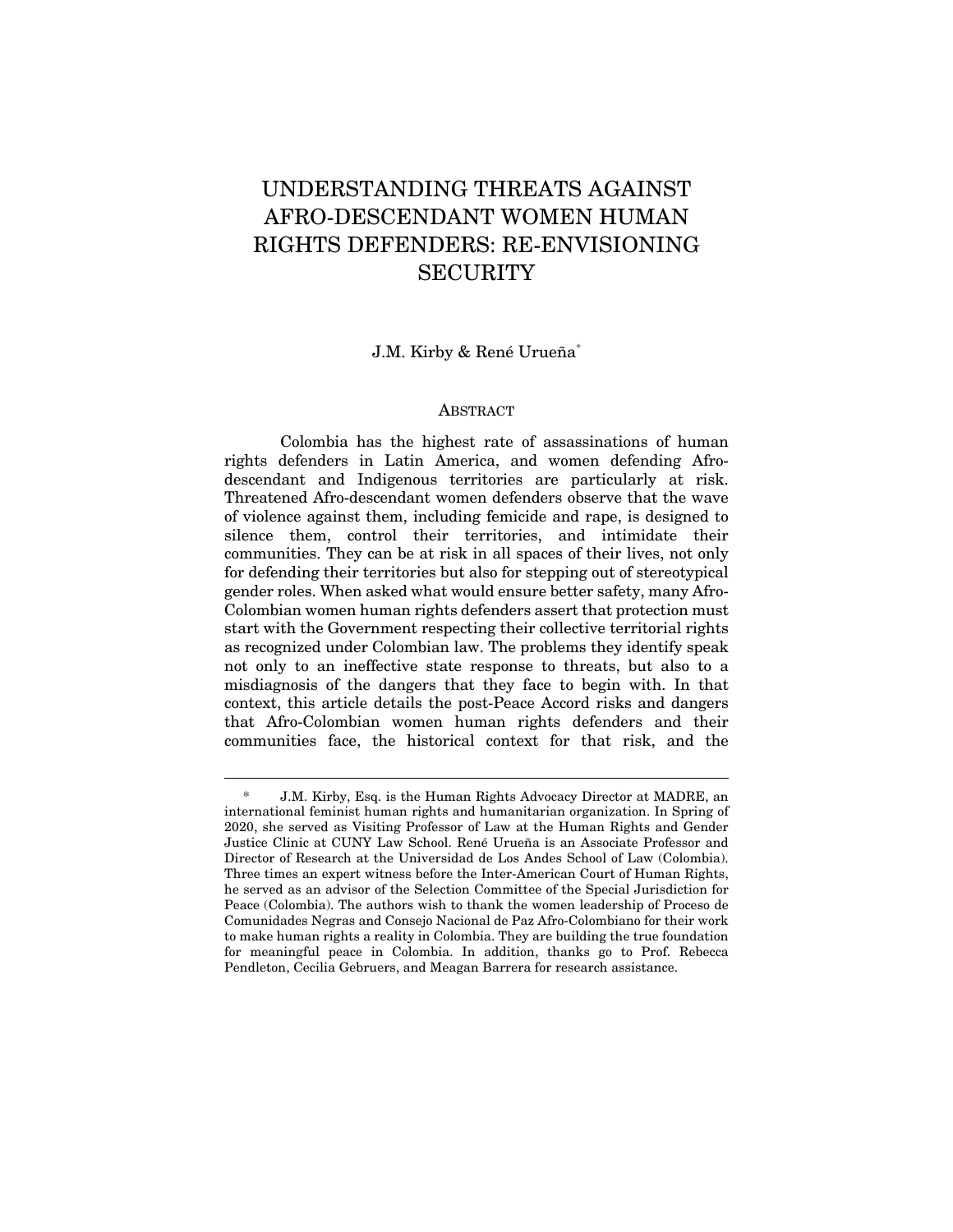deficiencies they identify in the Government's approach to threats against them. While the Government can point to programming intended to meet its constitutional requirement to protect human rights defenders, its approach frames human rights defenders as individual subjects distinct from their political context and the threats to their lives as an anomaly. Having diagnosed threats to Afrodescendant women human rights defenders as exceptional, nonpolitical, and individualized, as opposed to common, political, and directed against them as members of collectives, the state approach suppresses self-protection models that could draw on and strengthen communities' internal knowledge, abilities, and autonomy. Through an analysis of the state's misdiagnosis and inadequate response, the article encourages international and local human rights advocates to keep collective territorial rights and a gender focus at the center of efforts to protect Afro-descendant women human rights defenders.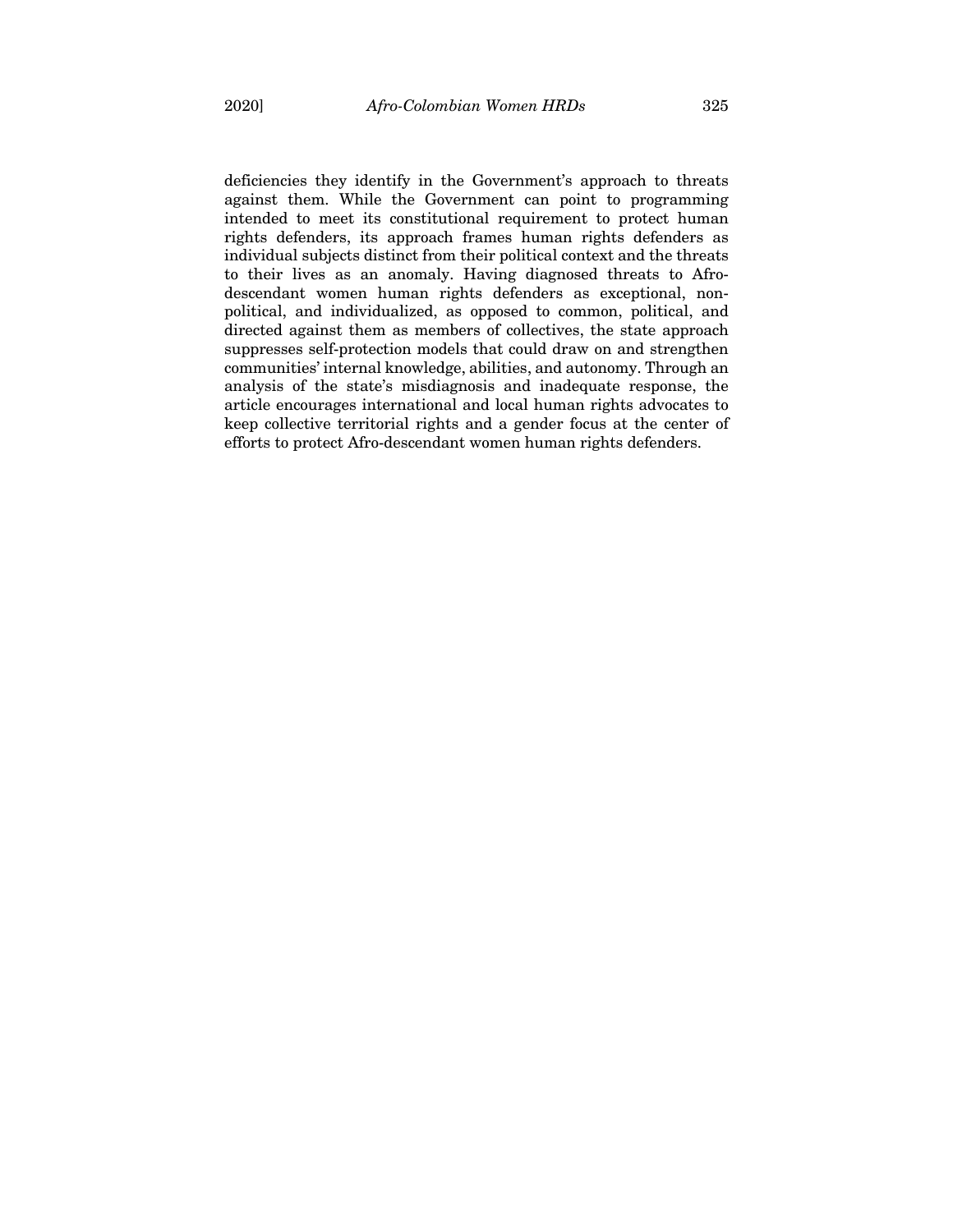## 326 *HRLR ONLINE* [4

## TABLE OF CONTENTS

| I. Afro-Colombian Women Human Rights Defenders and              |  |
|-----------------------------------------------------------------|--|
|                                                                 |  |
| A. Colombian Human Rights Defender Protection Movements         |  |
|                                                                 |  |
| II. Misdiagnosing Threats: Narratives Underlying Protection for |  |
|                                                                 |  |
| III. Analysis of Colombian State Protection Solutions 357       |  |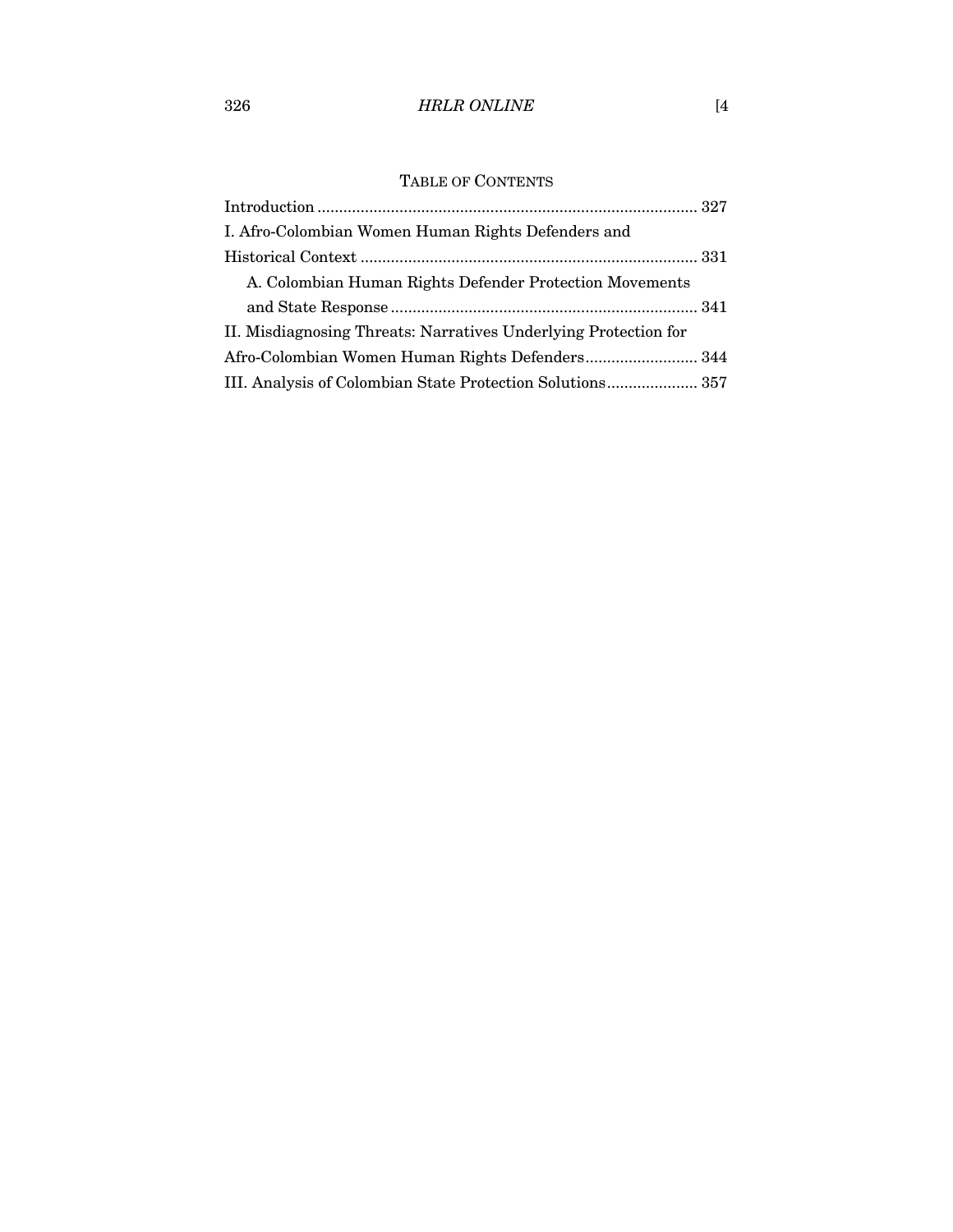#### **INTRODUCTION**

In early January 2020, "Marisela" and "Carmen,"<sup>1</sup> two Afrodescendant women in Colombia who face death threats for their advocacy on behalf of women's rights and collective territorial rights, revealed in interviews that they had recently rejected their stateprovided security schemes.2 Colombia has the highest rate of assassinations of human rights defenders in Latin America, and women defending Afro-descendant and Indigenous territories are particularly at risk. <sup>3</sup> Marisela and Carmen do not seek martyrdom and are keenly aware of the risks they face. After some months, however, each had come to believe that their protection schemes, instead of providing them security, actually increased the risk to their lives. They joined many other Afro-Colombian and women human rights defenders who say the Government's protection policies and measures are inadequate and endanger their lives. 4

The Colombian Government takes its international image seriously. <sup>5</sup> It regularly sends representatives to participate in dialogues regarding its adherence to human rights obligations before the United Nations (U.N.) Human Rights Council and other U.N.

<sup>1.</sup> Names are changed to protect identities.

<sup>2.</sup> Interview with "Carmen," (Jan. 7, 2020) (on file with authors); Interview with "Marisela," (Jan. 9, 2020) (on file with authors).

<sup>3</sup>*.* Special Rapporteur on the Situation of Human Rights Defenders, *Rep. on his Visit to Colombia*, ¶¶ 20, 36, 70, U.N. Doc A/HRC/43/51/Add.1 (Dec. 26, 2019) [hereinafter *2019 Rep. of the Special Rapporteur*].

<sup>4.</sup> Interview with "Carmen," *supra* note 2; Interview with "Marisela," *supra* note 2; *2019 Report of the Special Rapporteur*, *supra* note 3, at ¶ 58; *El Derecho a Defender Derechos: Representantes de movimientos sociales y organizaciones de DDHH presentamos tutela para exigir protección de nuestros líderes sociales* [*The Right to Defend Rights: Social Movement and DDHH Organizational Leaders Present Guardianship to Demand Protection for Our Social Leaders*], DEJUSTICIA (Dec. 10, 2019), https://www.dejusticia.org/el-derecho-a-defender-derechosrepresentantes-de-movimientos-sociales-y-organizaciones-de-ddhh-presentamostutela-para-exigir-proteccion-de-nuestros-lideres-sociales [https://perma.cc/M57A-YW9M] [hereinafter *El Derecho a Defender Derechos*] (describing a legal action brought to force the Colombian Government to demand greater protections for human rights defenders).

<sup>5</sup>*. See* René Urueña, *La crisis del "club de caballeros": una reconsideración del respeto al derecho internacional como característica de la política exterior colombiana* [*The Crisis of "Gentlemen's Clubs:" A Reconsideration of Respect for International Law as a Characteristic of Colombian Foreign Policy*], *in* NUEVOS ENFOQUES PARA EL ESTUDIO DE LAS RELACIONES INTERNACIONALES DE COLOMBIA [NEW FOCUSES FOR THE STUDY OF COLOMBIA'S INTERNATIONAL RELATIONS] 65, 68 (Arlene B. Tickner & Sebastian Bitar eds., 2017).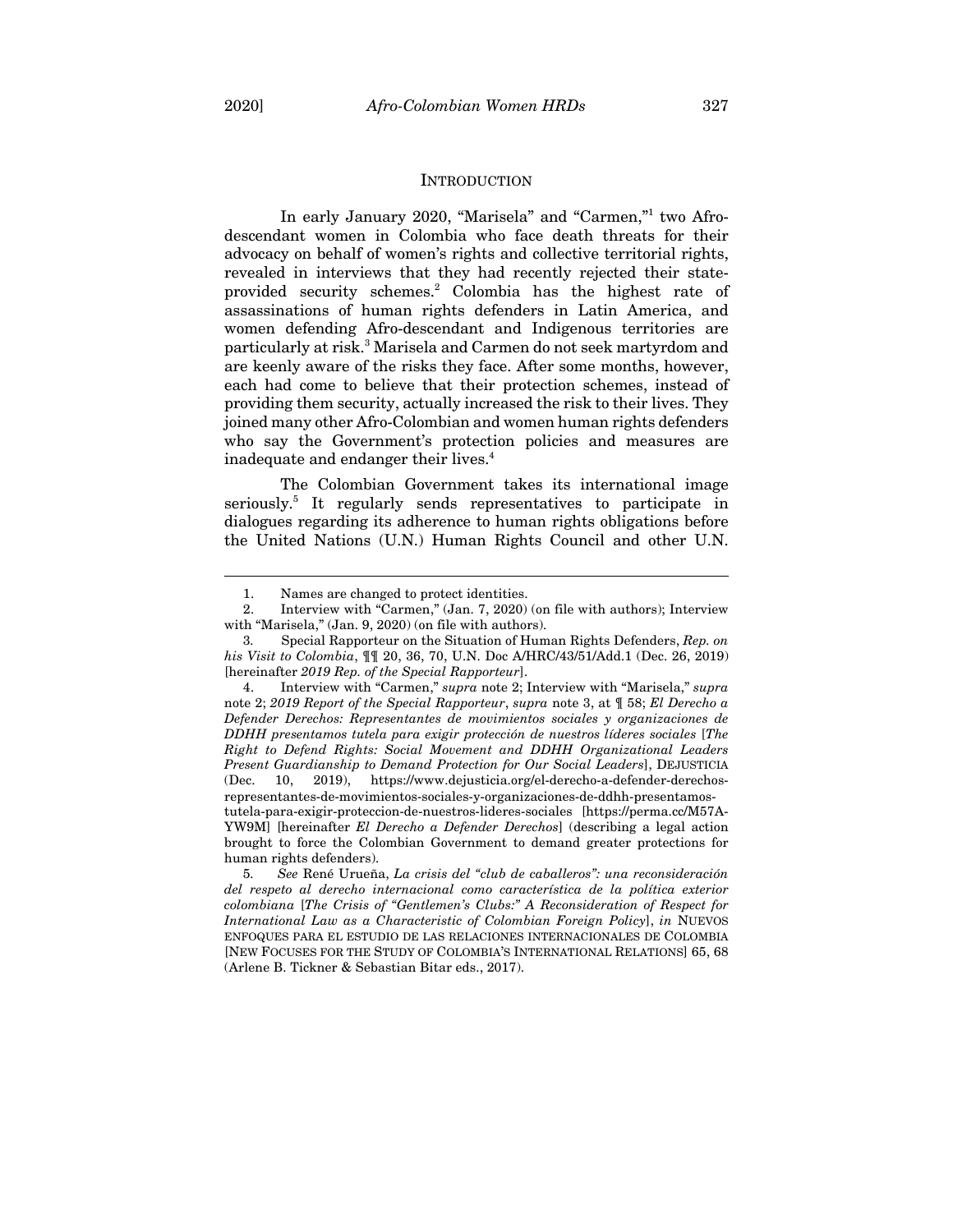human rights treaty bodies. <sup>6</sup> In these settings, and before other international human rights monitors, the Government highlights programming and funding outlays that evince a substantial commitment to addressing violence against human rights defenders.<sup>7</sup> Yet, as Carmen points out, "the rates of assassinations, of threats, of confinements, of displacement, have increased." <sup>8</sup> She and Marisela, along with other Afro-descendant advocates and organizations, critique the Government's protection measures for, among other deficiencies, failing to countenance their communities' collective protection needs and Afro-descendant women's contexts specifically.9 The Government has not met its obligations under the Peace Accord, they note, to support and consult with Afro-descendant authorities and their communities' autonomous self-protection institutions, in particular their official collective civil self-protection entity, the

7*. See, e.g.*, Comm. on the Elimination of Racial Discrimination, Combined Seventeenth to Nineteenth Periodic Reports Submitted by Colombia Under Article 9 of the Convention, ¶¶ 135, 252–73, U.N. Doc. CERD/C/COL/17-19 (Nov. 14, 2018) (detailing national plans for the protection of human rights defenders). "In 2017, the National Protection Unit had a total of 3,580 registered human rights defenders and civic leaders subject to protection and 3,665 with protection measures. The annual amount invested in protection exceeds 350 billion pesos." *Id.* ¶ 257.

8. Interview with "Carmen," *supra* note 2.

9*. Id.*; Interview with "Marisela," *supra* note 2; *2019 Rep. of the Special Rapporteur*, *supra* note 3, ¶ 58 (recounting deficiencies in official governmental protection schemes, particularly concerning Afro-Colombian communities); *El Derecho a Defender Derechos* [*The Right to Defend Rights*], *supra* note 4 (reporting that a majority of murdered human rights defenders were part of peasant, indigenous, Afro-descendant, environmental and/or community organizations).

<sup>6</sup>*. See, e.g.*, *Colombia presentó el Informe Periódico del Estado colombiano de la Convención para la Eliminación de la Discriminación Racial de Naciones Unidas* [Colombia Presented its Country Periodic Report on the International Convention on the Elimination of All Forms of Racial Discrimination to the United Nations], MISIÓN PERMANENTE DE COLOMBIA ANTE LAS NACIONES UNIDAS EN GINEBRA [PERMANENT MISSION OF COLOMBIA TO THE UNITED NATIONS IN GENEVA] (Nov. 28, 2019), https://ginebra-onu.mision.gov.co/newsroom/news/2019-11-28/6086 [https://perma.cc/MYV4-XVQM] (highlighting Colombia's presentation of periodic report regarding the International Convention for the Elimination of All Forms of Racial Discrimination); *Colombia sustenta el sexto informe sobre la aplicación del Pacto de Derechos Económicos, Sociales y Culturales* [*Colombia Supports its Sixth Report on the Application of the International Covenant on Economic, Social and Cultural Rights*], MISIÓN PERMANENTE DE COLOMBIA ANTE LAS NACIONES UNIDAS EN GINEBRA [PERMANENT MISSION OF COLOMBIA TO THE UNITED NATIONS IN GENEVA] (Sept. 19, 2017), https://ginebra-onu.mision.gov.co/newsroom/news/2017- 09-19/5685 [https://perma.cc/KMD7-AKD2] (announcing a presentation by Colombia to the U.N. Committee on Economic, Social, and Cultural Rights in compliance with the International Covenant on Economic, Social and Cultural Rights).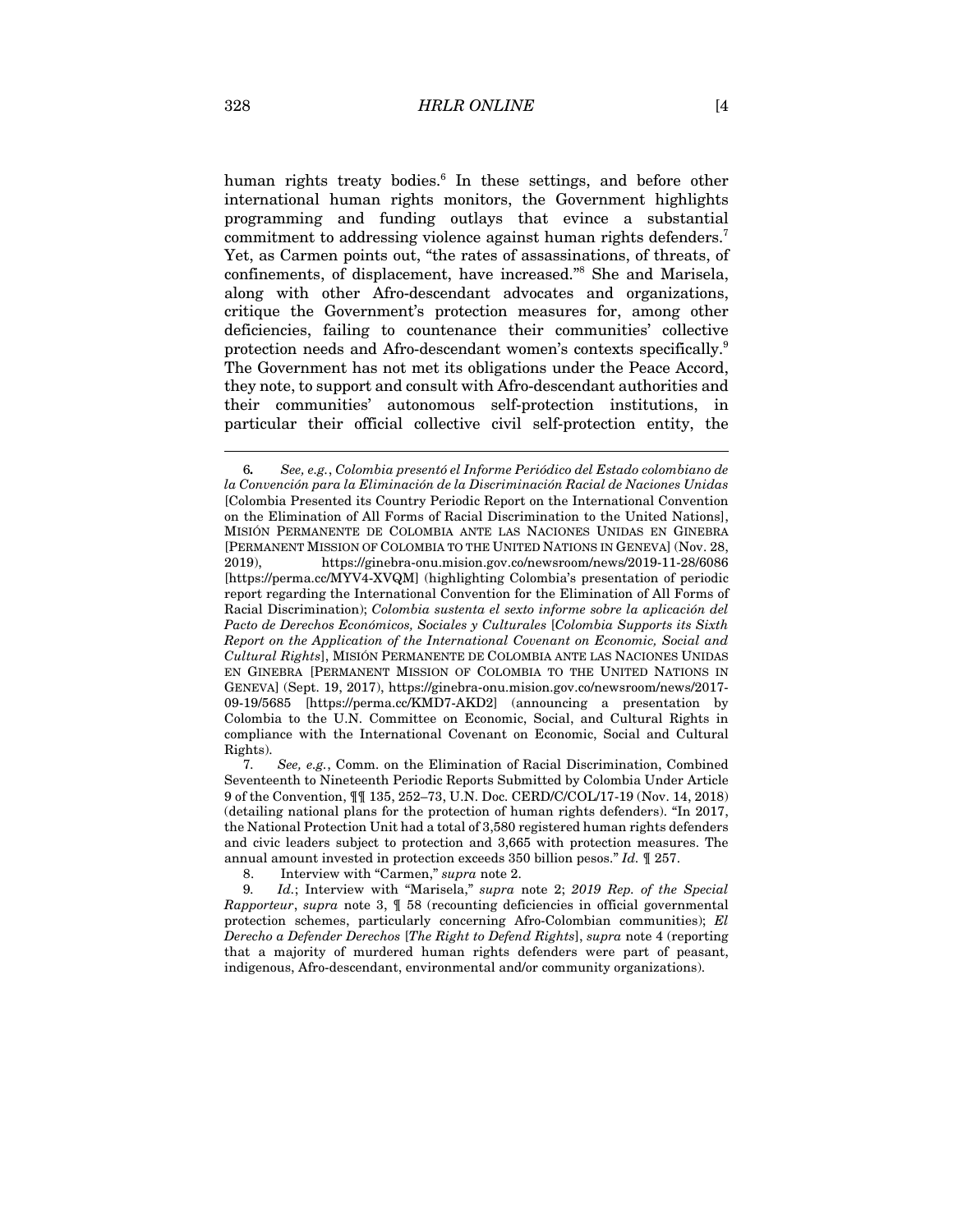*Guardia Cimarrona*. <sup>10</sup> When asked what changes would ensure better protection, many Afro-Colombian women human rights defenders assert that protection must start with the Government respecting their collective territorial rights as recognized under Colombian law.<sup>11</sup>

The problems they identify speak not only to an ineffective state response to threats against Afro-Colombian women human rights defenders, but also to a misdiagnosis of the dangers that they face to begin with. Colombia's approach to protecting human rights defenders frames them as individual subjects distinct from their political context and frames the threats to their lives as anomalies. The misdiagnoses of dangers fall roughly along the following axes:

> 1. **Exceptional Versus Unexceptional**: The dangers and threats to Afro-descendant women human rights defenders are an anomaly, rather than inherent to their context.

> 2. **Non-Political Versus Political**: Threats to Afrodescendant women human rights defenders are

<sup>10.</sup> Acuerdo Final Para la Terminación del Conflicto y la Construcción de una Paz Estable y Duradera, Fuerzas Armadas Revolucionarias de Colombia [Final Agreement to End the Armed Conflict and Build a Stable and Lasting Peace, The Revolutionary Armed Forces of Colombia], FARC-EP & Gobierno de Colombia, §§ 2.1.2.2 (c), 3.4, 5.2.2, 6.2.3, 6.3.4 (Nov. 24, 2016), https://peacemaker.un.org/sites/ peacemaker.un.org/files/Colombia%20Nuevo%20Acuerdo%20Final%2024%20Nov %202016\_0.pdf [https://perma.cc/5YWG-NVJ4] [hereinafter *Acuerdo Final*] (listing the particular security and protection obligations under the Peace Accord regarding human rights defenders); *La fatal deuda con las Guardias Indígena y Cimarrona del norte del Cauca* [*The Fatal Debt with the Indigenous and Cimarrona Guardians from Northern Cauca*], VERDAD ABIERTA (Aug. 15, 2019), https://verdadabierta.com/la-fatal-deuda-con-las-guardias-indigena-y-cimarronadel-norte-de-cauca/ [https://perma.cc/RW9W-LCRM] (chronicling difficulties of human rights defenders have faced when trying to gain support for the *Guardia Cimarrona*); *2019 Rep. of the Special Rapporteur*, *supra* note 3, at ¶ 58 ("The National Protection Unit does not recognize indigenous, Maroon and campesino guards as forms of self-protection.").

<sup>11</sup>*. "La mejor manera de tener seguridad es que se respeten los territorios"* [*The Best Way to Gain Security is by Respecting Territories*], VERDAD ABIERTA (June 9, 2019), https://verdadabierta.com/la-mejor-manera-seguridad-se-respeten-losterritorios [https://perma.cc/Y9L9-ADB8] (quoting a community organizer who identifies recognition of territorial rights as the best form of security); J.M. Kirby, *Facing Wrongful Detention and Threats, Afro-Colombian Women Call for Justice*, TRUTHOUT (Mar. 17, 2019), https://truthout.org/articles/facing-wrongful-detentionand-threats-afro-colombian-women-call-for-justice/ [https://perma.cc/NYF7-TLC9] (describing many of the challenges facing women human rights defenders advocating for their territorial rights). These concerns were echoed by both Carmen and Marisela. Interview with "Carmen," *supra* note 2; Interview with "Marisela," *supra* note 2.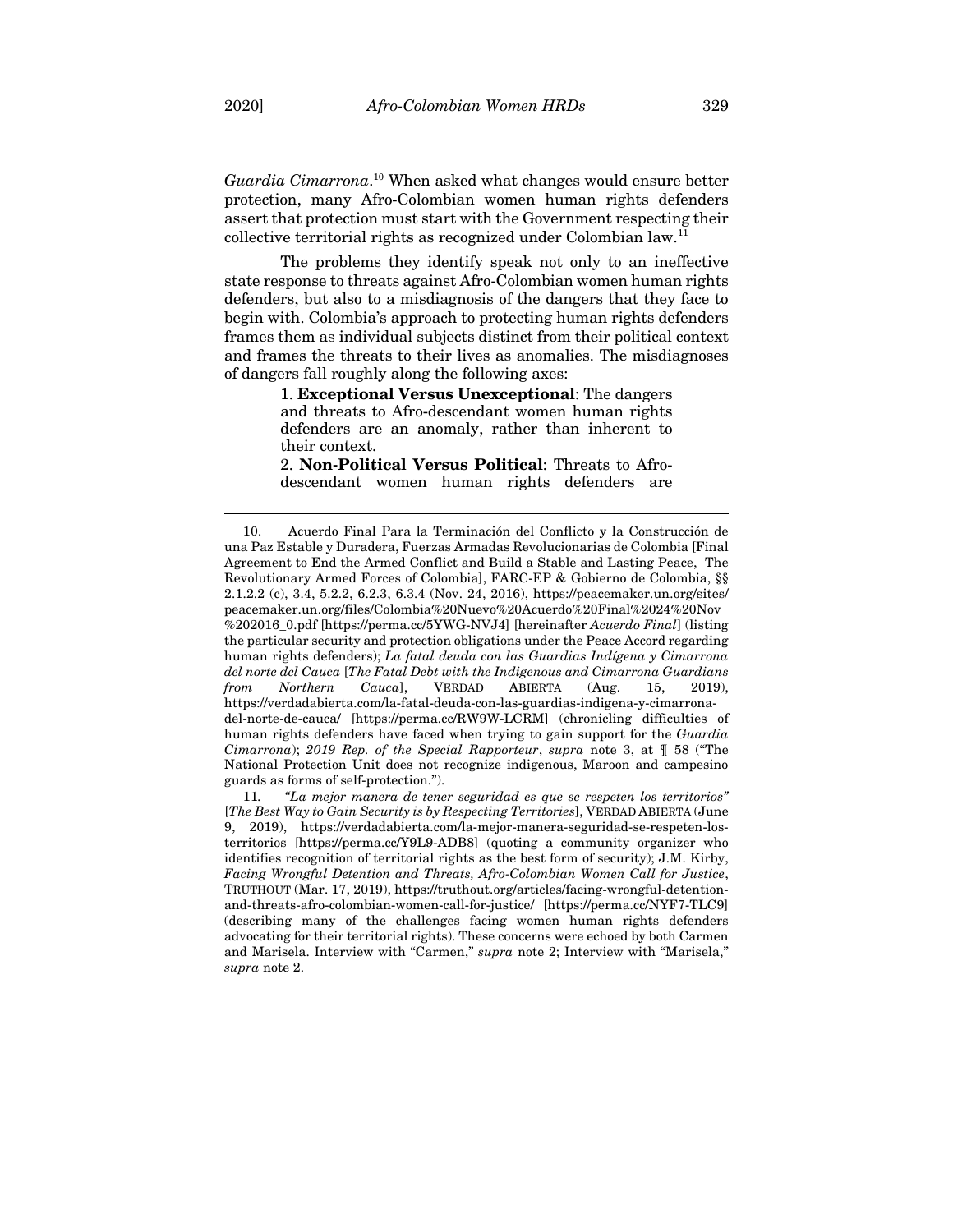disconnected from the overarching political struggle they are waging on behalf of racial and gender justice, collective territorial rights, and self-determination in the face of a large-scale extra-activist development model.

3. **Individual Versus Collective**: Afro-descendant women human rights defenders are themselves atypical, because they are targeted for their individual actions rather than for their membership in a group. They are targeted simply for existing in traditional territories, protecting the environment, defying gender norms, and attempting to claim collective rights.

Having diagnosed threats to Afro-descendant women human rights defenders as exceptional, non-political, and directed against them as individuals, as opposed to common, political, and directed against them as members of collectives, the state approach suppresses community self-protection models that could draw on and strengthen communities' internal knowledge, abilities, and autonomy. The means for this is the application of state-led security, also characterized along three axes:

> 1. **External Versus Internal**: Security is imposed by outside state entities, rather than in consultation with community leaders.

2. **Uniform Versus Diverse**: Security solutions are uniform and fail to account for geographical and social distinctions.

3. **Militarized Versus Social**: Security relies on control of force in the hands of state armed actors, instead of augmenting and supporting communities' social protection mechanisms.

This article investigates the tensions between these various approaches in diagnosing threats and to providing security and protection for human rights defenders. It begins with a description of the post-Peace Accord risks and dangers that Afro-Colombian women human rights defenders and their communities face, the historical context for that risk, and the deficiencies they identify in the Government's approach to threats against them. The next part examines the three axes along which we assert the Government's approach misdiagnoses these threats, setting the stage for an inadequate response, described in Part III.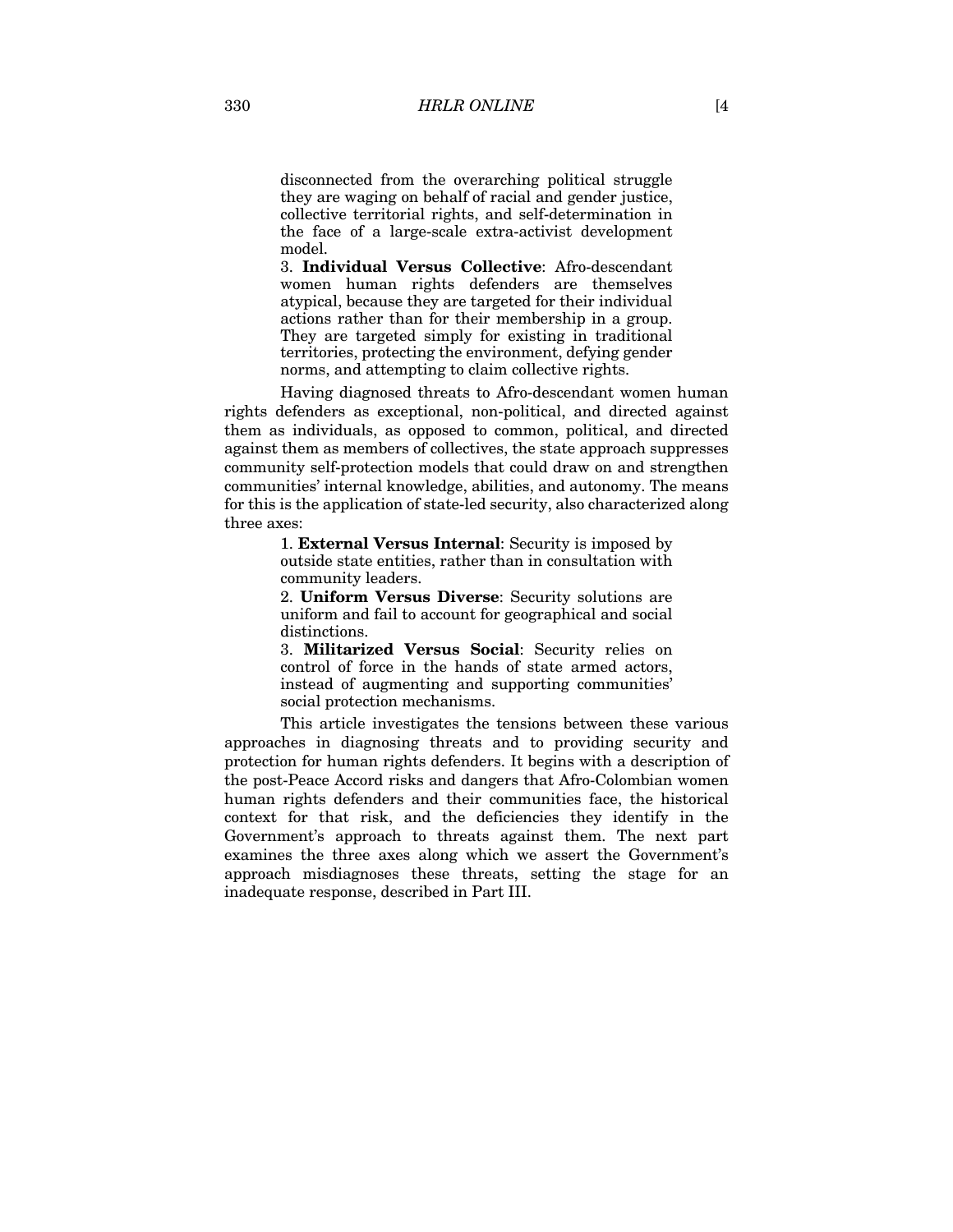#### I. AFRO-COLOMBIAN WOMEN HUMAN RIGHTS DEFENDERS AND HISTORICAL CONTEXT

In late 2016, Colombia's government and the Revolutionary Armed Forces of Colombia (FARC) signed a peace accord that ended decades of conflict and committed the Government to protecting human rights defenders and social leaders,<sup>12</sup> long a target of violence.<sup>13</sup> Specifically, the Agreement promised, in its standard legalese:

> [S]ecurity guarantees, and [to] fight against the organizations, and criminal behavior, [that are] responsible for homicides and massacres, attacks on human rights defenders, social movements or political movements, or that threaten, or attempt to do so, those involved in implementing the agreements and building peace, including criminal organizations that have been named as the successors to paramilitarism and their support networks.<sup>14</sup>

Thus far, however, while overall homicides have decreased after passage of the Agreement, assassinations of human rights defenders have increased.<sup>15</sup> As of mid-May 2020, civil society

<sup>12</sup>*. Acuerdo Final*, *supra* note 10, at §§ 2.1.2.2, 3.4, 5.2.2, 6.2.3.

<sup>13.</sup> For years prior to the signing of the peace accord, human rights defenders in Colombia faced high rates of threats and assassinations, often attributed to fallout from the decades-long armed conflict between the FARC and government. PATRICK BALL, CÉSAR RODRIGUEZ & VALENTINA ROZO, DEJUSTICIA & HUMAN RIGHTS DATA ANALYSIS GROUP, ASESINATOS DE LÍDERES SOCIALES EN COLOMBIA EN 2016–2017: UNA ESTIMACIÓN DEL UNIVERSO [THE ASSASSINATIONS OF SOCIAL LEADERS IN COLOMBIA IN 2016–2017: AN ESTIMATE OF THE UNIVERSE]1 (2018), https://www.dejusticia.org/wp-content/uploads/2018/09/Asesinatos-del%C3%ADderes-sociales-en-Colombia-en-2016-2017-una-estimación-del-

universo.pdf [https://perma.cc/KW67-7J2J]; COLECTIVO DE ABOGADOS JOSÉ ALVEAR RESTREPO, DEFENDER LA VIDA [JOSÉ ALVEAR RESTREPO COLLECTIVE OF ATTORNEYS DEFENDING LIFE] 10–13 (2018), https://www.colectivodeabogados.org/ IMG/pdf/cajar\_informe\_presentacion.pdf [https://perma.cc/BH6W-TV9E]; INDEPAZ, ET AL., PANORAMA DE VIOLACIONES AL DERECHO A LA VIDA, LIBERTAD E INTEGRIDAD DE LÍDERES SOCIALES Y DEFENSORES DE DERECHOS HUMANOS EN 2016 Y PRIMER SEMESTRE DE 2017 [PANORAMA OF VIOLATIONS TO THE RIGHTS TO LIFE, LIBERTY AND INTEGRITY OF SOCIAL LEADERS AND HUMAN RIGHTS DEFENDERS IN 2016 AND THE FIRST SIX MONTHS OF 2017] 5–8 (2017), https://www.coljuristas.org/ documentos/libros\_e\_informes/panorama\_de\_violaciones\_a\_lideres\_y\_defensores\_ 2016-2017.pdf [https://perma.cc/JA6W-YK4W].

<sup>14</sup>*. Acuerdo Final*, *supra* note 10, at § 3.4 (translation by authors).

<sup>15.</sup> CAMILO AMADOR BONILLA STUCK ET AL., COMISIÓN COLOMBIANA DE JURISTAS, ¿CUÁLES SON LOS PATRONES? ASESINATO DE LÍDERES SOCIALES EN EL POST ACUERDO [WHAT ARE THE PATTERNS? THE ASSASSINATION OF SOCIAL LEADERS POST-ACCORD] 17–18 (2018), https://www.coljuristas.org/centro\_de\_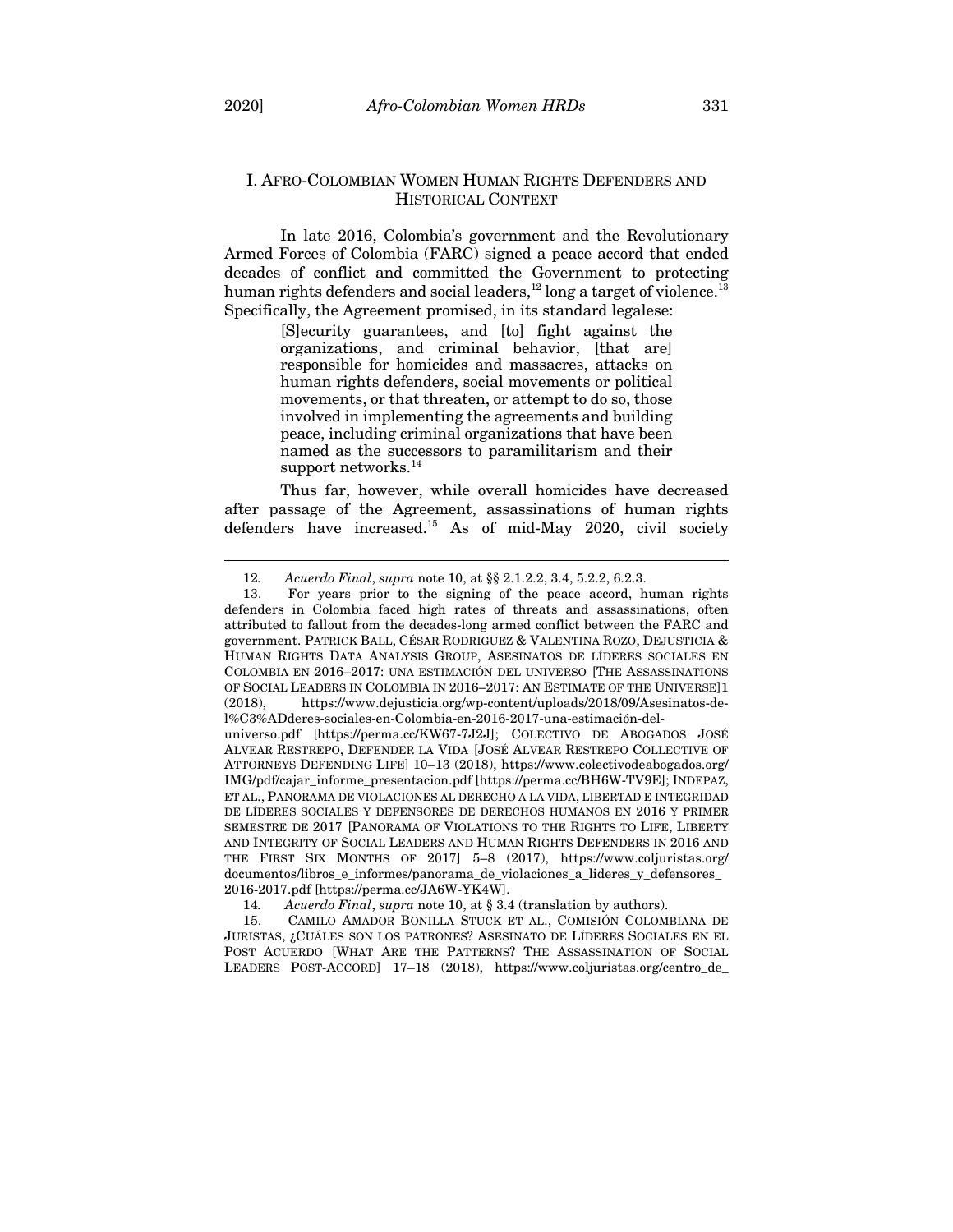organizations had reported that 103 social leaders and human rights defenders and eight close relatives of defenders were killed this year alone.16 Colombia's Public Advocate, or *Defensoría del Pueblo*, reported that 555 human rights defenders were killed between January 1, 2016 and the end of October 2019.17

Using different criteria, the U.N. High Commissioner for Human Rights has published slightly lower counts, but nonetheless qualifies the rate of assassinations as "staggering." <sup>18</sup> It found that at least 107 human rights defenders were killed in 2019 and that those advocating on behalf of Indigenous and Afro-descendant communities were among the most targeted. It also reported that killings of women defenders rose by almost 50% between 2018 and 2019.19 Substantial numbers of assassinated women defenders' bodies show signs of torture, mutilation, and sexual violence.<sup>20</sup> By any measure, human rights defenders and social leaders, particularly Afro-descendant and Indigenous advocates, confront an extremely high level of risk to their lives and to the lives of their loved ones in post-Peace Accord Colombia.

What do these risks and threats stem from, and why are Afrodescendant women human rights defenders targeted for violence? While a full recounting of colonialism, enslavement, and their legacies in Colombia is outside the scope of this article, some history is helpful for understanding the collective territorial struggles in which Afrodescendant women play key roles and the threats they face. Colombia's Afro-descendant population is largely descended from kidnapped and enslaved Africans, brought in chains to the port of Cartagena.<sup>21</sup>

documentacion/documento.php?id\_doc=636 [https://perma.cc/KX5J-YQ4A] [hereinafter *¿Cuáles son los patrones?*].

<sup>16</sup>*. Líderes Sociales y Defensores de Derechos Humanos Asesinados en 2020* [*Social Leaders and Human Rights Defenders Assasinated in 2020*], INDEPAZ, http://www.indepaz.org.co/paz-al-liderazgo-social/ [https://perma.cc/CDG9-3M5M] (updated continually, last visited May 18, 2020).

<sup>17.</sup> Jenny Rocio Angarita, *En cuatro años han sido asesinados 555 líderes sociales, dice la defensoría* [*In Five Years 555 Social Leaders have been Assassinated, the Ombudsman Says*], LAFM (Jan. 14, 2020), https://www.lafm.com.co/colombia/en-cuatro-anos-han-sido-asesinados-555 lideres-sociales-dice-la-defensoria [https://perma.cc/6KMF-BJ8K].

<sup>18.</sup> Press Release, U.N. High Comm'r for Human Rights, Colombia: Human Rights Activists Killings (Jan. 14, 2020), https://www.ohchr.org/EN/NewsEvents/ Pages/DisplayNews.aspx?NewsID=25461 [https://perma.cc/6FNC-HBHG].

<sup>19</sup>*. Id.*

<sup>20</sup>*.* STUCK ET AL., *supra* note 15, at 19.

<sup>21</sup>*. See* ARTURO RODRÍGUEZ-BOBB, EXCLUSIÓN E INTEGRACIÓN DEL SUJETO NEGRO EN CARTAGENA DE INDIAS EN PERSPECTIVA HISTÓRICA [EXCLUSION AND INTEGRATION OF BLACK SUBJECTS IN CARTAGENA FROM A HISTORICAL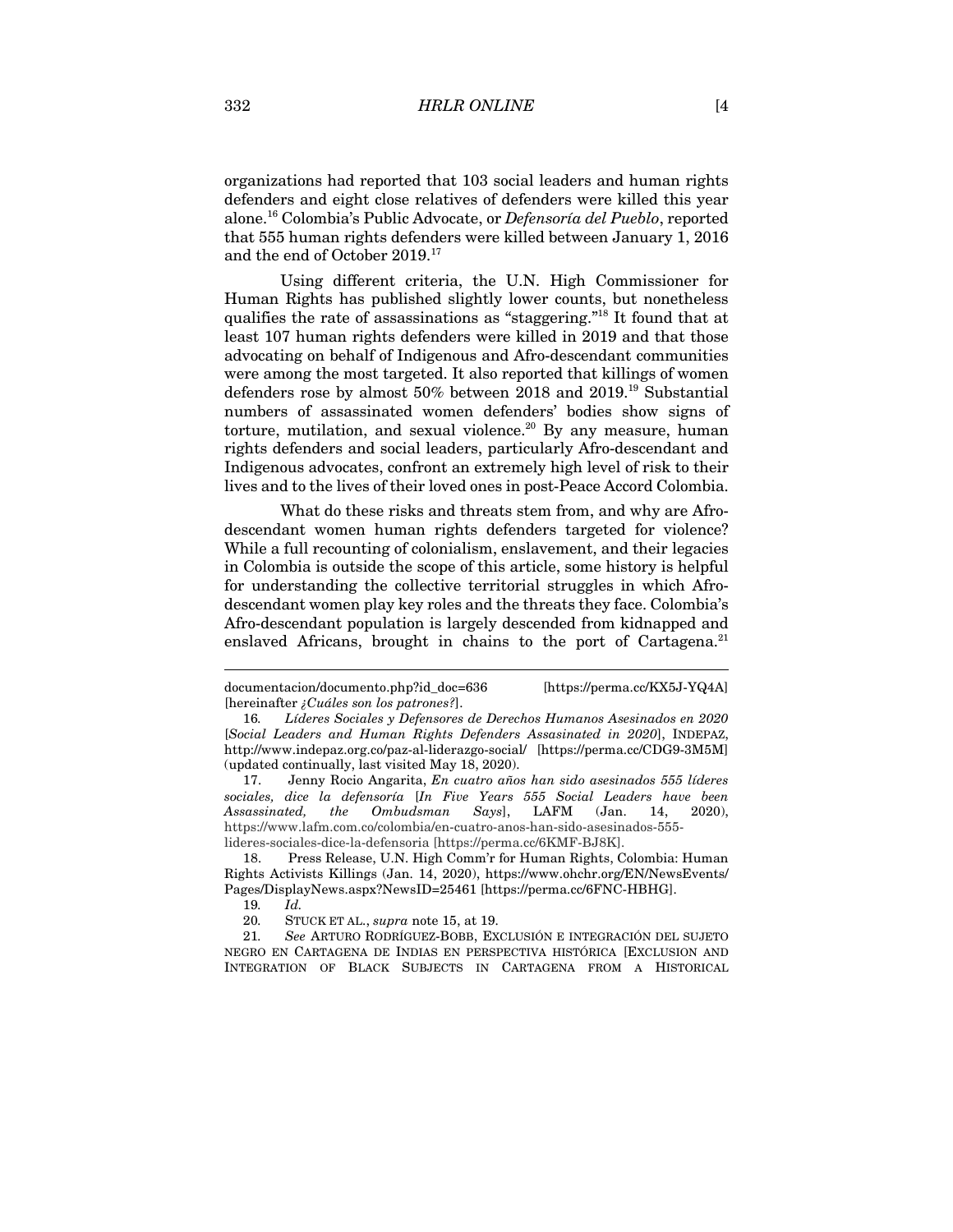Extreme physical and psychological torture and torment characterized the slave trade and slavery throughout the Americas, including in present-day Colombia. <sup>22</sup> The white supremacy underlying slavery was reflected in law, with enduring impact on Colombian society.<sup>23</sup> Enslaved Afro-descendant women suffered rape and sexual abuse, alongside other atrocities, and racist stereotypes of Black women as hyper-sexual and sexually available to nearly anyone persist in Colombia.24 Following decades of debate and upheaval in the wake of Colombia's independence, it was in 1852 that "abolition was realized only after recalcitrant slave owners were defeated through force of

PERSPECTIVE] 102–04 (2002) (chronicling the introduction of African slaves to Cartagena); Miguel Angel, *La esclavitud de indígenas y negras en la Época colonial* [*The Enslavement of Indigenous and Black Persons During the Colonial Period*], SEMANA (Mar. 29, 2012), https://www.semana.com/opinion/expertos/articulo/laesclavitud-de-indigenas-negros-en-la-epoca-colonial/324348

<sup>[</sup>https://perma.cc/Z7KR-HVJ2] (outlining the history of slavery in Colombia); Peter Wade, *Defining Blackness in Colombia*, 95 J. SOCIÉTÉ AMÉRICANISTES 165, 167 (2009) (noting that communities mainly descended from African slaves were already identifiably present in the region by 1850s) .

<sup>22.</sup> Crude torture technologies were used to terrify enslaved Afrodescendants, and historical accounts of Colombian slaveholder barbarities include their cutting off enslaved peoples' ears and noses, and whipping them to death. SERGIO ANTONIO MOSQUERA MOSQUERA, LA TRATA NEGRERA Y LA ESCLAVIZACIÓN: UNA PERSPECTIVA HISTÓRICO-PSICOLÓGICA [THE SLAVE TRADE AND SLAVERY: A HISTORICAL-PSYCHOLOGICAL PERSPECTIVE] 41–83, 147–91 (2017).

<sup>23</sup>*. Id.* at 180–89, 197–220, 243–91; Ana Marcos, *Why are People in Colombia Talking About This News Anchor's Hairstyle?* EL PAIS (Melissa Kitson trans, May 7, 2018), https://english.elpais.com/elpais/2018/05/04/inenglish/1525435145\_ 578339.html [https://perma.cc/CJ2J-DJ3H] (exploring the continuing stigma surrounding identifiably "black" features in modern Colombian beauty standards); *see generally* María Eugenia Cháves, *Color, inferioridad, y Esclavización: la invención de la diferencia en los discursos de la colonialidad temprana* [*Color, Inferiority, and Enslavement: The Creation of Difference in Early Colonial Discourse*], *in* AFRO-REPARACIONES: MEMORIAS DE LA ESCLAVITUD Y JUSTICIA REPARATIVA PARA NEGROS [AFRO-REPARATIONS: MEMORIES OF SLAVERY AND REPARATIVE JUSTICE FOR BLACKS], AFROCOLOMBIANOS Y RAIZALES 73 (2007), https://repositorio.unal.edu.co/bitstream/handle/unal/2862/02CAPI01.pdf

<sup>[</sup>https://perma.cc/7QSV-X74M] (examining the historical and enduring impact of this anti-Black racism).

<sup>24.</sup> Marly Daiana Jimenez Lasso, Los Estereotipos de la sexualidad de la mujer negra latinoamericana [Stereotypes of Sexuality of Latin American Black Women] 5–7 (Oct. 2014) (Monograph, Universidad de San Buenaventura), http://45.5.172.45/bitstream/10819/6812/1/Estereotipos\_Sexualidad\_Mujer\_Negra\_ Jimenez\_2014.pdf [https://perma.cc/4JJG-S3ZF].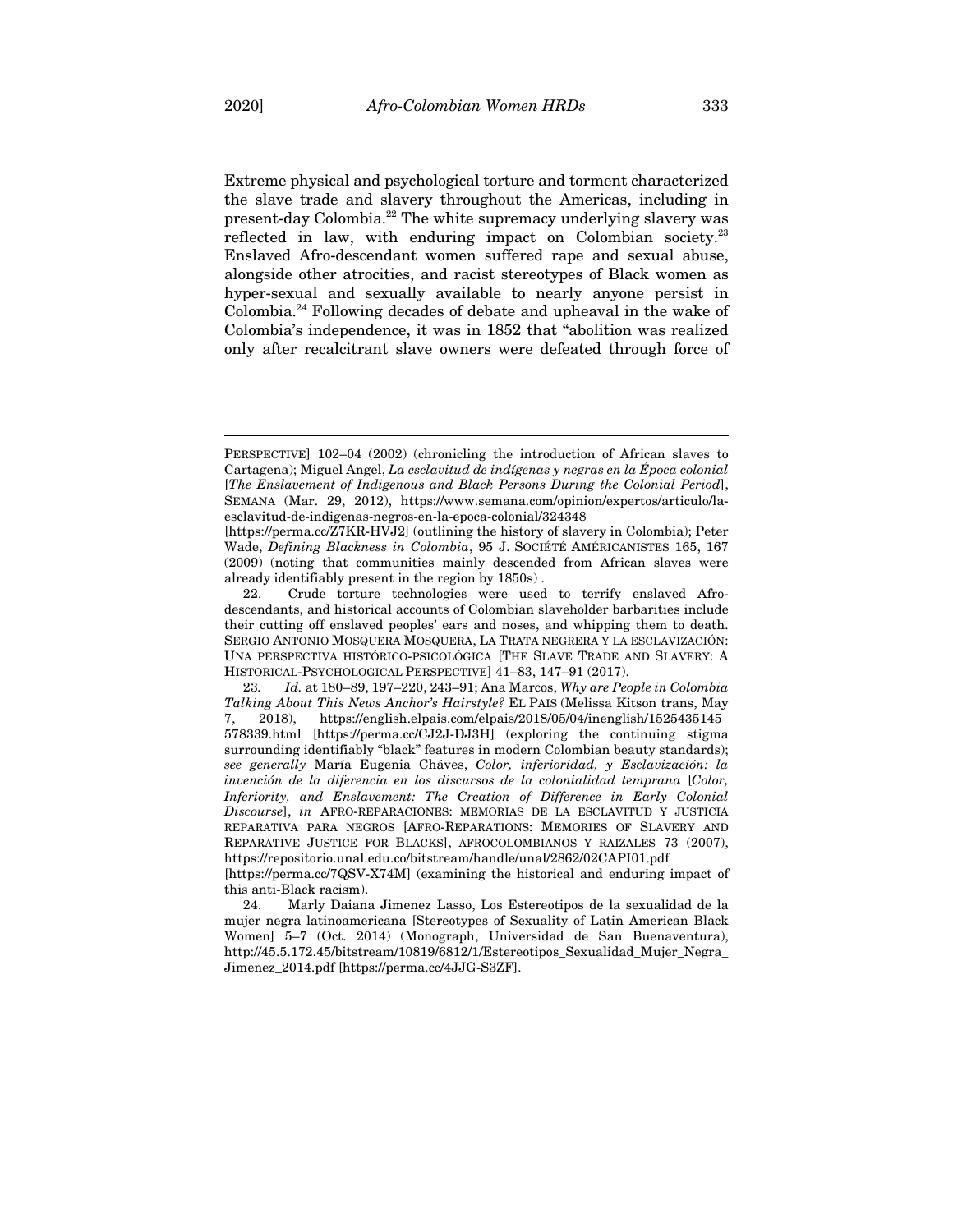arms." <sup>25</sup> Afro-descendants who escaped slavery, and those who were freed, fled to and settled throughout Colombia's Pacific region, forming *palenques*, or free settlements, many of which served as bases of resistance to enslavement.26 These communities, drawing on aspects of African cultures, developed distinct cultural practices and were in significant part isolated from mainstream Colombian society.<sup>27</sup>

Following slavery's abolition, Afro-descendant communities endured state abandonment, lack of infrastructure, and poverty conditions that continue to this day—and a lack of recognition of any form of collective or territorial rights.<sup>28</sup> Seizing on the creation of a constituent assembly to develop a new constitution in 1991, Afro-

28. Corey Shouse Tourino, *Fed by Any Means Necessary: Omnivorous Negritude and the Transitional Semiotics of Afro-Colombian Blackness in the Work of Liliana Angulo*, 4 HISPANIC ISSUES ON LINE 228, 231 (2009) ("In contrast to Colombia's indigenous groups, Afro-Colombians were never given reservations or communal lands, nor have they had an institutional role in national culture."); CÉSAR RODRÍGUEZ GARAVITO ET AL., EL DERECHO A NO SER DISCRIMINADO: PRIMER INFORME SOBRE DISCRIMINACIÓN RACIAL Y DERECHOS DE LA POBLACIÓN AFROCOLOMBIANA [THE RIGHT TO BE FREE FROM DISCRIMINATION: FIRST REPORT ON RACIAL DISCRIMINATION AND THE RIGHTS OF THE AFROCOLOMBIAN POPULATION] 7–8, 29–32 (2008), http://www.odracial.org/files/r2\_ actividades\_recursos/269.pdf [https://perma.cc/A4KT-BTS2] (explaining that Afro-Colombians are one of the largest displaced groups in the world and outlining various state failures on their behalf); Jaime Alves, *Abandonment, Civil Life and Black Rage in Colombia's Port City of Buenaventura*, OPENDEMOCRACY (May 26, 2017), https://www.opendemocracy.net/democraciaabierta/jaime-alves/ abandonment-civil-life-and-black-rage-in-colombia-s-port-city-of-buena [https://perma.cc/WSQ4-FJR4] (arguing that structural racism in the port city of

Beunaventura effectively "denies to the black population basic citizenship rights"); Camilo Alzate, *El 'desarrollo' se impone de espaldas al Pacífico* [*'Development' is Imposed with its Back to the Pacific*], COLOM. PLURAL (Mar. 8, 2019), https://colombiaplural.com/el-desarrollo-se-impone-de-espaldas-al-pacifico/

[https://perma.cc/7MVB-HEEZ] (criticizing development plans for the Pacific coast of Colombia that ignore and exclude those communities actually present in the region, including Afro-Colombian communities); David Leonardo Carranza Muñoz, *Guardia Cimarrona, entre la pandemia y la violencia sin fin* [*Cimarron Guardians, Between the Pandemic and Unending Violence*], EL ESPECTADOR (May 5, 2020), https://www.elespectador.com/coronavirus/guardia-cimarrona-entre-la-pandemiay-la-violencia-sin-fin-articulo-918066 [https://perma.cc/QVF4-3NCR] (describing how the local communities have been particularly impacted by the coronavirus pandemic due to a comparative lack of investment in healthcare infrastructure).

<sup>25.</sup> Russell Lohse, *Reconciling Freedom with the Rights of Property: Slave Emancipation in Colombia, 1821–1852, with Special Reference to La Plata*, 86 J. NEGRO HIST. 203, 203 (2001).

<sup>26.</sup> KIRAN ASHER, BLACK AND GREEN: AFRO-COLOMBIANS, DEVELOPMENT, AND NATURE IN THE PACIFIC LOWLANDS 204 n. 3 (2009).

<sup>27</sup>*. Id.* at 34.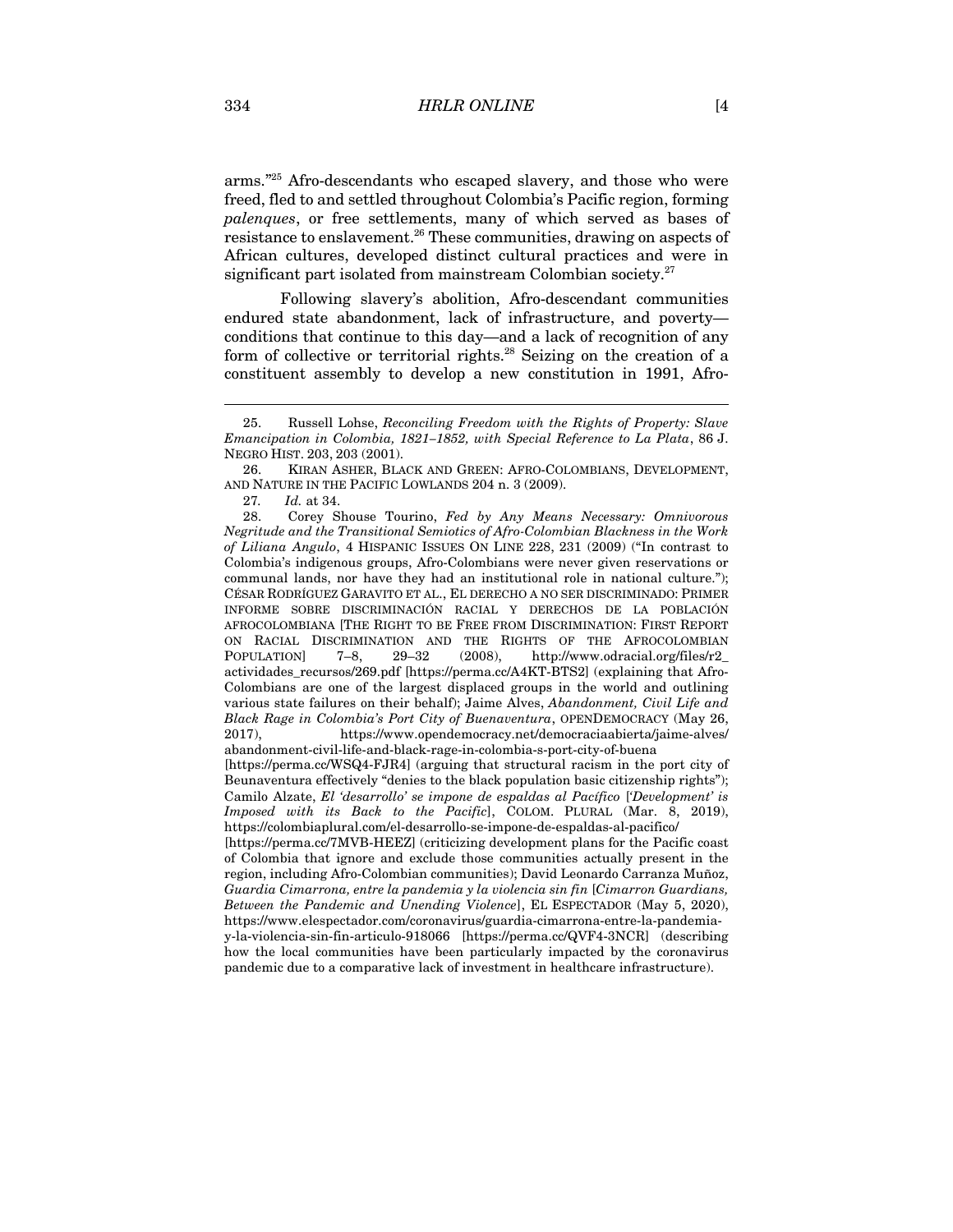Colombian organizations mobilized to ensure recognition of their collective cultural and territorial rights, ultimately achieving inclusion of Transitory Article 55, or AT 55, in Colombia's 1991 Constitution.29 AT 55 recognized Afro-descendant cultural identity, called for promotion of Black communities' socioeconomic development, and required the drafting of a law within two years to grant Afrodescendant communities collective title to their traditional territories.30 Securing passage of that law, Law 70 of 1993, required further Afro-descendant civil society mobilization and activism and represented a landmark success in legislative advancement for Black collective rights.31 In addition to collective territorial titling, Law 70 together with International Labour Organization (ILO) Convention 169, which Colombia ratified in 1991,<sup>32</sup> Constitutional Court decisions,<sup>33</sup> and other protections<sup>34</sup>—established a legal framework requiring free, prior, and informed consultation with Afro-descendant communities regarding development or resource extraction that will impact their territories. <sup>35</sup> In 2016, Afro-descendant and Indigenous

33. Corte Constitucional [C.C.] [Constitutional Court], Mar. 18, 2009, Judgment C-175/09, (Colom.), http://www.corteconstitucional.gov.co/relatoria/ 2009/C-175-09.htm [https://perma.cc/7UDU-QYPV] (stating that effective free, prior and informed consultation must ensure Afro-descendant and Indigenous communities' full participation when development projects are being planned that affect their territories); Corte Constitucional [C.C.] [Constitutional Court], Aug. 4, 2014, Judgment T-576/14, (Colom.), ¶¶ 5.29, 5.30, http://www.corteconstitucional.gov.co/relatoria/2014/t-576-14.htm [https://perma.cc/5CC8-XBUQ] (stating that possession of formal land titles is not

34*. See, e.g.*, Comm. on Economic, Social and Cultural Rights, Consideration of Reports Submitted by States Parties Under Articles 16 and 17 of the Covenant: Concluding Observations of the Committee on Economic, Social and Cultural Rights, Colombia, ¶ 9 U.N. Doc. E/C.12/COL/CO/5, (June 7, 2010) (condemning Colombia's violations of Afro-descendant and Indigenous communities' rights to free, prior and informed consent).

35. ILO 169 incorporates an inclusive interpretation of "indigenous and tribal peoples" which applies the term "tribal" to certain Afro-descendant Peoples. INT'L LABOUR ORG., HANDBOOK FOR ILO TRIPARTITE CONSTITUENTS: UNDERSTANDING THE INDIGENOUS AND TRIBAL PEOPLES CONVENTION, 1989 (NO. 169), at 2 (2013), https://www.ilo.org/wcmsp5/groups/public/---ed\_norm/-- normes/documents/publication/wcms\_205225.pdf [https://perma.cc/QKL2-PPPG].

<sup>29.</sup> ASHER, *supra* note 26, at 40–47.

<sup>30</sup>*. Id.* at 47.

<sup>31</sup>*. Id.* at 2–5, 47–50.

<sup>32.</sup> *Ratifications for Colombia*, INT'L LABOUR ORG., https://www.ilo.org/dyn/normlex/en/f?p=NORMLEXPUB:11200:0::NO::P11200\_CO UNTRY\_ID:102595 [https://perma.cc/J5WK-62Y8].

a requirement for Afro-Colombians and their communities to demand their rights as Peoples, including their right to free, prior and informed consent).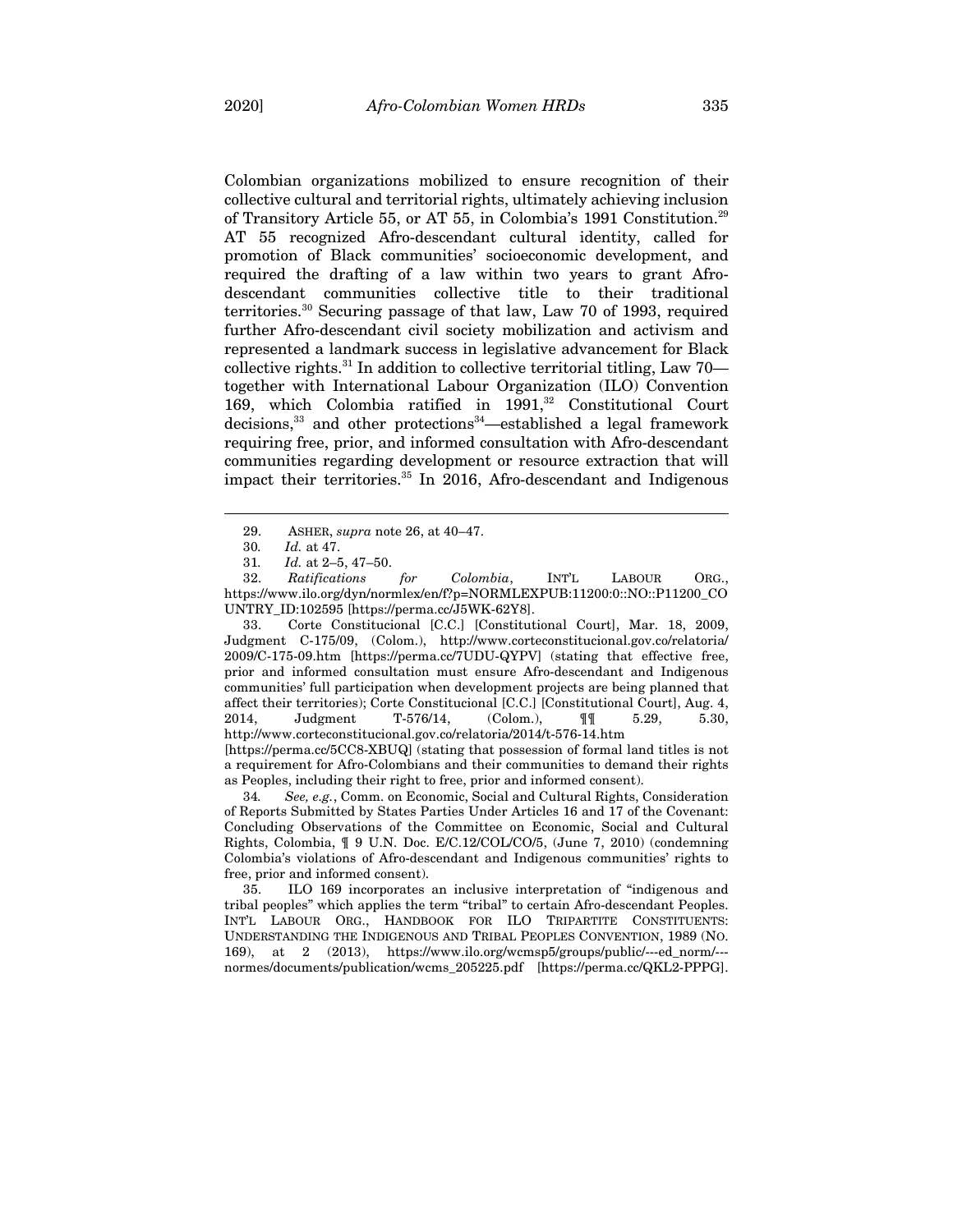advocacy led to inclusion of an "Ethnic Chapter" in the peace accord between the Government and the FARC, designed to uphold Indigenous and Afro-descendant collective rights in peace implementation, including the right to prior consultation, with a clarified right to cultural objection.36

While the right to prior consultation has impacted a number of recent laws and led to court decisions that halt some harmful industrial projects, collective territorial protections still lack full, meaningful implementation, as manifested by the Government's failure to abide by the Ethnic Chapter.<sup>37</sup> State-imposed, bureaucratic hurdles to Law 70's implementation have meant, for example, that there are at least 271 Afro-descendant collective titling claims that have yet to be recognized,<sup>38</sup> and state-granted mining titles significantly overlap with vast swathes of Indigenous and Afrodescendant territories.39 The state's failure to comply with the law has coincided with Colombia's internal armed conflict, fueled largely by

ILO Convention No. 169 upholds the rights of Indigenous and Afro-descendant communities to free, prior, and informed consultation. International Labour Organization, Indigenous and Tribal Peoples Convention, 1989 (No. 169), art. 6, 7, 15, June 27, 1989, https://www.ilo.org/dyn/normlex/en/f?p=NORMLEXPUB: 12100:0::NO::P12100\_ILO\_CODE:C169 [https://perma.cc/K3SK-6WF5].

<sup>36.</sup> Manuel Góngora-Mera, *The Ethnic Chapter of the 2016 Colombian Peace Agreement and the Afro-Descendants' Right to Prior Consultation: A Story of Unfulfilled Promises*, 23 INT'L. J. HUM. RTS. 938, 945–950 (2019) (detailing how the inclusion of the Ethnic Chapter came to pass and the particulars of its guarantees, including the right to prior consultation); *Court Halts Colombia's Biggest Copper Mining Venture*, LATIN AM. HERALD TRIB. (Mar. 25, 2010), http://www.laht.com/article.asp?CategoryId=12393&ArticleId=354359 [https://perma.cc/EUT2-XYJH] (reporting how a mining operation was halted for failure to consult with local indigenous and Afro-Colombian communities).

<sup>37.</sup> Góngora-Mera, *supra* note 36, at 943, 951–53.

<sup>38.</sup> Truth, Justice and Reparation: Fourth Report on the Situation of Human Rights in Colombia, Inter-Am. Comm'n H.R., Rep. No. 49/13, OEA/SER.L/V/II, ¶ 660 (Dec. 31 2013), http://www.oas.org/en/iachr/reports/ pdfs/Colombia-Truth-Justice-Reparation.pdf [https://perma.cc/EXG5-3LFT]; OBSERVATORIO DE TERRITORIOS ÉTNICOS Y CAMPESINOS, DERECHOS TERRITORIALES DE LAS COMUNIDADES NEGRAS: SISTEMA DE INFORMACIÓN SOBRE LA VULNERABILIDAD DE LOS TERRITORIOS SIN TITULACIÓN COLECTIVA [OBSERVATIONS ON ETHNIC AND PEASANT TERRITORIES, THE TERRITORIAL RIGHTS OF BLACK COMMUNITIES: INFORMATION SYSTEM ON THE VULNERABILITY OF TERRITORIES WITHOUT COLLECTIVE LAND TITLES 11 (2017), http://etnoterritorios.org/index.shtml?apc=c-xx-1-&x=1299 [https://perma.cc/ DE8Q-U2QW].

<sup>39.</sup> Viviane Weitzner, *'Nosostros Somos Estado': Contested Legalities in Decision-Making About Extractives Affecting Ancestral Territories in Colombia*, 38 THIRD WORLD Q. 1198, 1199 (2017).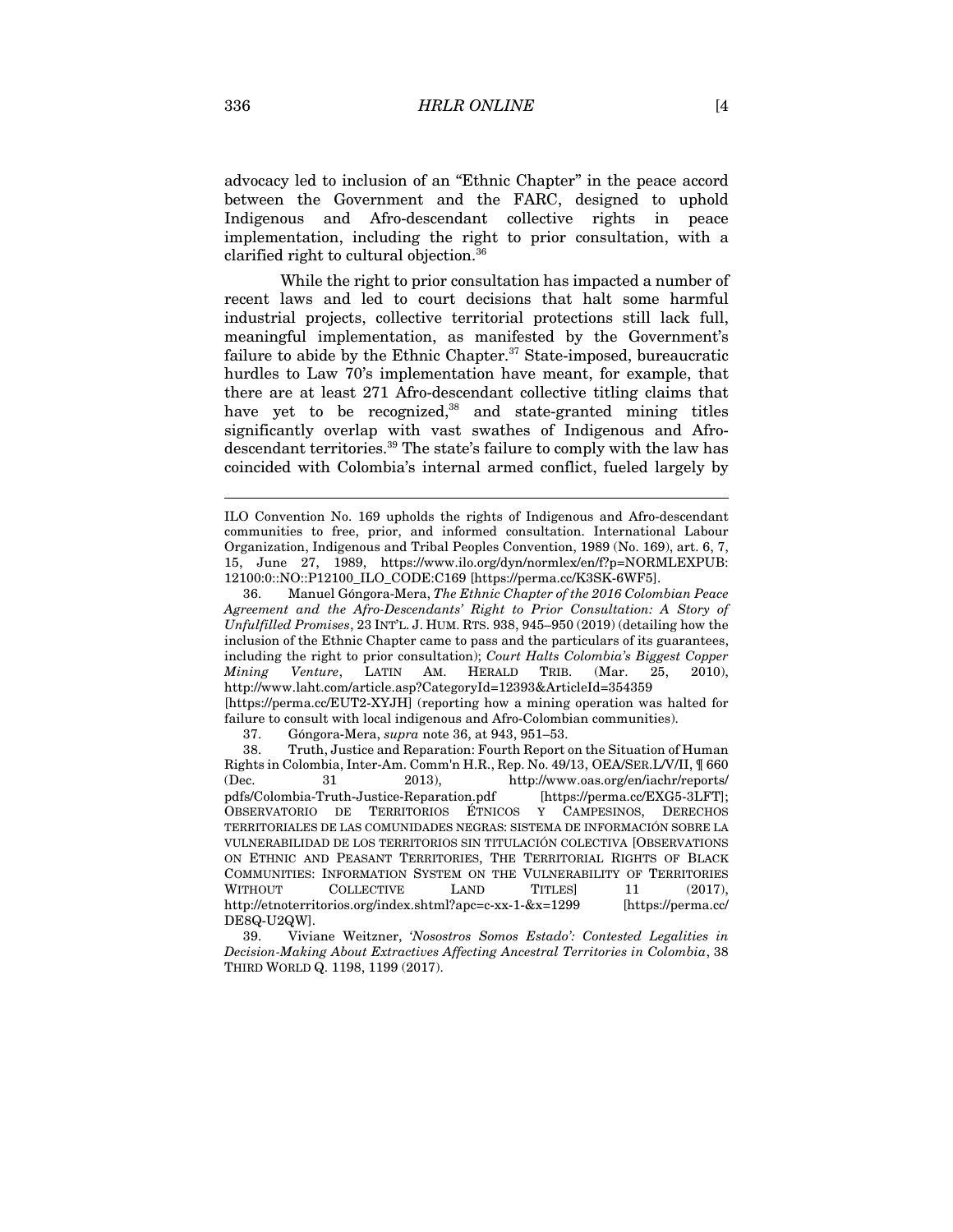struggles for territorial control, in which forced displacement served as the foundation for concentration of land into fewer and fewer hands.<sup>40</sup> Afro-descendant communities have suffered violent dispossession of their territories at the hands of armed actors, including paramilitaries and Colombian state forces, to make way for palm oil plantations, mining, and other large-scale industrial development.<sup>41</sup> Those who organize and advocate on behalf of the environmental sustainability of and collective claims to Afro-descendant territories have long risked targeted violence; that violence continues today with overwhelming impunity. 42

41. Nixon Arboleda Montaño, *La palma africana en el pacífico colombiano*  [*African Palm in the Colombian Pacific*], 27 LUNA AZUL 113, 114, 118–119 (2008) (noting that the Afro-descendant communities of Juguamiandó and Curvaradó were forced by military and paramilitary violence to leave their lands so that the areas could be occupied by the Urapalma company for palm oil development, and discussing further similar situations); Press Release, Amnesty Int'l, Colombia: National Development Plan Threatens to Deny the Right to Development to Land Restitution Victims of the Armed Conflict and Allow Mining Firms to Operate on Illegally Acquired Lands (July 17, 2015), https://www.amnestyusa.org/pressreleases/colombia-national-development-plan-threatens-to-deny-the-right-to-landrestitution-to-victims-of-the-armed-conflict-and-allow-mining-firms-to-operate-onillegally-acquired-lands/ [https://perma.cc/2UZA-ESXC] (decrying attempts to legitimize illegal theft, for the purposes of "development," of indigenous and Afro-Colobmian lands during the armed conflict).

42. Press Briefing, U.N. High Comm'r for Refugees, UNHCR Concern at Increasing Murders of Local Leaders in Colombia (Nov. 17, 2017), http://www.unhcr.org/en-us/news/briefing/2017/11/5a0eb9214/unhcr-concernincreasing-murders-local-leaders-colombia.html [https://perma.cc/Z7RD-758U] (summarizing remarks by a UNHCR spokesperson, "noting an increase in murders of and threats against human rights defenders and community leaders in the Pacific Coast region of Colombia"); Human Rights Council, Annual Rep. of the U.N. High Comm'r for Human Rights on the Situation of Human Rights in Colombia, ¶¶ 8–9, U.N. Doc. A/HRC/37/3/Add.3 (Mar. 2, 2018) [hereinafter *HCHR Annual Report 2018*] (expressing alarm over the increasing number of killings of human rights defenders, particularly among women, community, indigenous, peasant, union, and Afro-Colombian leaders); María Camila Jiménez Nicholls & Luisa Fernanda Uribe Larrota, *La amenaza del desarrollo en el Norte del Cauca* [*The Threat of Development in Northern Cauca*], EL ESPECTADOR (Aug. 24, 2019), https://www.elespectador.com/colombia2020/opinion/la-amenaza-del-desarrollo-enel-norte-del-cauca-columna-877675 [https://perma.cc/PEF7-M2BK] (describing a grenade attack upon Afro-descendant leaders); INDEPAZ, ET AL., *supra* note 13, at 5

<sup>40.</sup> DARIO FAJARDO M., ESTUDIO SOBRE LOS ORÍGENES DEL CONFLICTO SOCIAL ARMADO, RAZONES PARA SU PERSISTENCIA Y SUS EFECTOS MÁS PROFUNDOS EN LA SOCIEDAD COLOMBIANA [STUDY ON THE ORIGINS OF SOCIAL ARMED CONFLICT, REASONS FOR ITS PERSISTENCE AND ITS PROFOUND IMPACT ON COLOMBIAN SOCIETY] 6-7 (2015), https://www.corteidh.or.cr/tablas/r33442.pdf [https://perma.cc/PCV6-AC3B].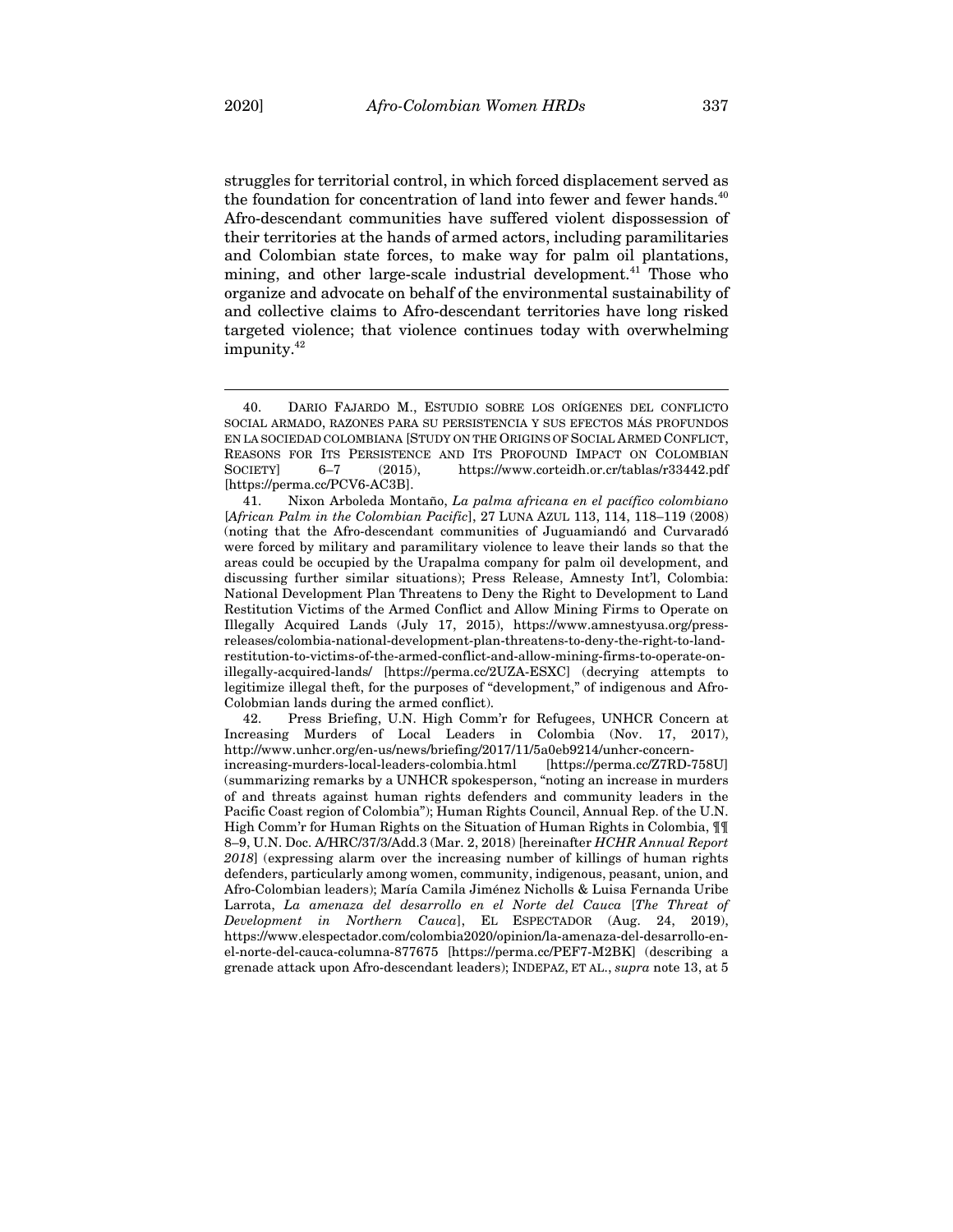338 *HRLR ONLINE* [4

Despite being enshrined in legislation and upheld by Constitutional Court decisions, collective rights are never a given, and Afro-descendant communities must actively struggle to assert those rights in the face of the Government's unceasing drive for capitalist mega-development. As Marisela noted, the protections Afrodescendants have gained "are a result of mobilization, by communities, by organizations. But these processes lack guarantees.<sup>"43</sup> She also pointed to institutional bad faith as one of the barriers to full implementation of prior consultation. <sup>44</sup> Being forced to defend the right to prior consultation, rather than having the state automatically uphold it as it should under law, exposes advocates to risk.45 Marisela described the "double effort" Afro-descendant advocates confront, first to make the Ministry of Interior play its prescribed role in prior consultation processes, and then to confront the multinational corporation or business that seeks to operate in their territories.<sup>46</sup> Even during negotiations leading to Law 70, state officials seeking to defend their own development agenda opposed Afro-descendant ethnic claims to territory, unsuccessfully attempting to frame the new law as a means to distribute property rights that would, as Black activists argued, fit within its extra-activist development agenda. $47$  The Government has since demonstrated a pattern of introducing and reintroducing legislative proposals on behalf of mining and other similar interests, aimed at undermining Afro-descendant collective territorial rights and circumventing prior consultation.<sup>48</sup> Some high-level Colombian government officials have publicly condemned prior consultation, framing Indigenous and Afro-descendant self-governance rights as obstacles to large-scale industrial agriculture and mining.<sup>49</sup> This framing echoes that of paramilitaries, who text death threats to Afro-descendant activists who stand against destructive mining practices, demanding they leave their territory "for opposing

<sup>(</sup>stating that despite decades of governmental obligations to protect human rights defenders, the violence against them has continued abated); *2019 Rep. of the Special Rapporteur*, *supra* note 3, at ¶¶ 25–26 (noting a near complete impunity for the murderers of human rights defenders and how this state of affairs invites more and ongoing violence).

<sup>43.</sup> Interview with "Marisela," *supra* note 2.

<sup>44.</sup> *Id.*

<sup>45</sup>*. See 2019 Report of the Special Rapporteur*, *supra* note 3, at ¶ 37.

<sup>46.</sup> Interview with "Marisela," *supra* note 2.

<sup>47.</sup> ASHER, *supra* note 26, at 4, 49.

<sup>48.</sup> Press Release, Amnesty Int'l, *supra* note 41; *2019 Report of the Special Rapporteur*, *supra* note 3, at ¶ 40.

<sup>49</sup>*. HCHR Annual Report 2018*, *supra* note 42, at ¶ 49.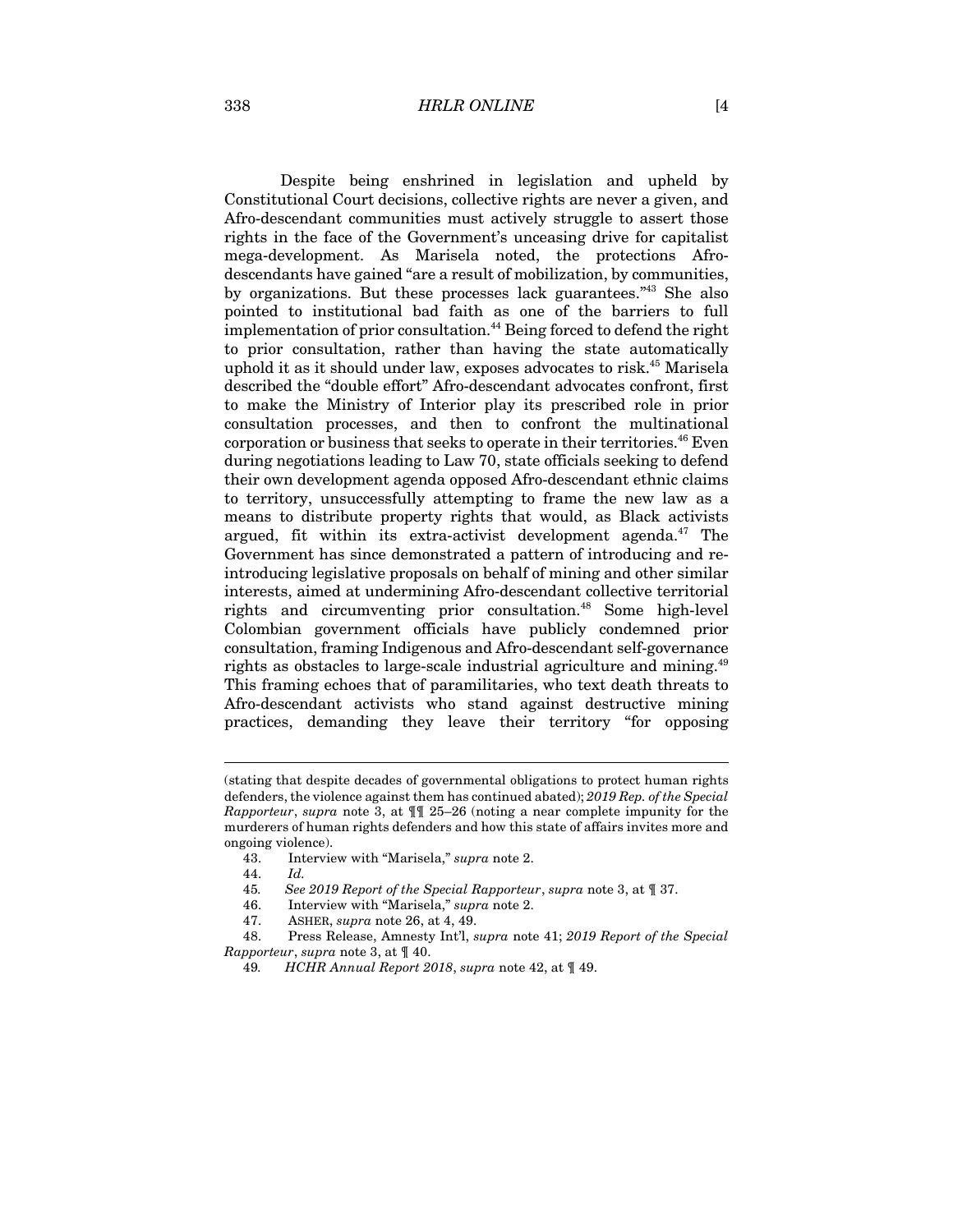development." <sup>50</sup> For Francia Marquez, a prominent Afro-Colombian woman environmental leader, behind the state's failure to uphold collective rights is the fact that "it still sees Indigenous and Black people as slaves or descendants of slaves that are inferior, not worthy of those rights."<sup>51</sup>

In the face of these obstacles, Afro-descendant women are playing prominent roles in peacebuilding and in defending collective territory and human rights. Francia Marquez won the Goldman Environmental Prize for South and Central America in 2018, for example, the culmination of a multi-year struggle to eliminate harmful commercial and illegal mining—a struggle during which Afrodescendant women from Norte del Cauca marched on foot to Bogotá to protest the poisoning of their territories. <sup>52</sup> In the post-Peace Accord context, however, Afro-descendant territories are among the most impacted by the continued violence that is in significant part a result of the Government's failure to fully implement the Peace Accord, including its security guarantees. <sup>53</sup> Despite foreseeing that armed actors would fill the power vacuum left by the demobilized FARC, the Government has both failed to ensure a holistic state presence in areas already long abandoned by the state and to adequately consult with Afro-descendant authorities in furtherance of local collective selfprotection measures, as required under the Accord. <sup>54</sup> Various armed actors use threats, forced displacement, assassinations, and sexual violence to terrify populations in these regions and assert control over

<sup>50.</sup> Nicholls & Larrota, *supra* note 42 (translation by authors).

<sup>51.</sup> Weitzner, *supra* note 39, at 1203.

<sup>52</sup>*. Francia Marquez: 2018 Goldman Prize Recipient South and Central America*, GOLDMAN ENVTL. PRIZE, https://www.goldmanprize.org/recipient/ francia-marquez/ [https://perma.cc/9WJG-CPY5]; Weitzner, *supra* note 39, at 1201– 02 (describing the march to Bogota) .

<sup>53</sup>*. See* KROC INST. FOR INT'L PEACE STUDIES, ESTADO EFECTIVO DE IMPLEMENTACIÓN DEL ACUERDO DE PAZ DE COLOMBIA 2 AÑOS DE IMPLEMENTACIÓN [THE EFFECTIVE STATUS OF THE IMPLEMENTATION OF THE PEACE ACCORD IN COLOMBIA 2 YEARS AFTER IMPLEMENTATION] 188–194 (2019), https://kroc.nd.edu/assets/321729/190523\_informe\_3\_final\_ final.pdf [https://perma.cc/83YA-8GGV].

<sup>54</sup>*. Id.* at 193 (noting that the regions hardest hit by violence in the wake of the accord are those which have historically been left defenseless by the Government); *La fatal deuda con las Guardias Indígena y Cimarrona del norte del Cauca* [*The Fatal Debt with the Indigenous and Cimarrona Guardians from Northern Cauca*], *supra* note 10 (noting the Government's ongoing failure to implement its commitment to strengthening local self-protection systems); *Acuerdo Final*, *supra* note 10, at §§ 2.1.2.2 (c), 3.4, 5.2.2, 6.2.3, 6.3.4 (outlining the Government's obligations under the accord).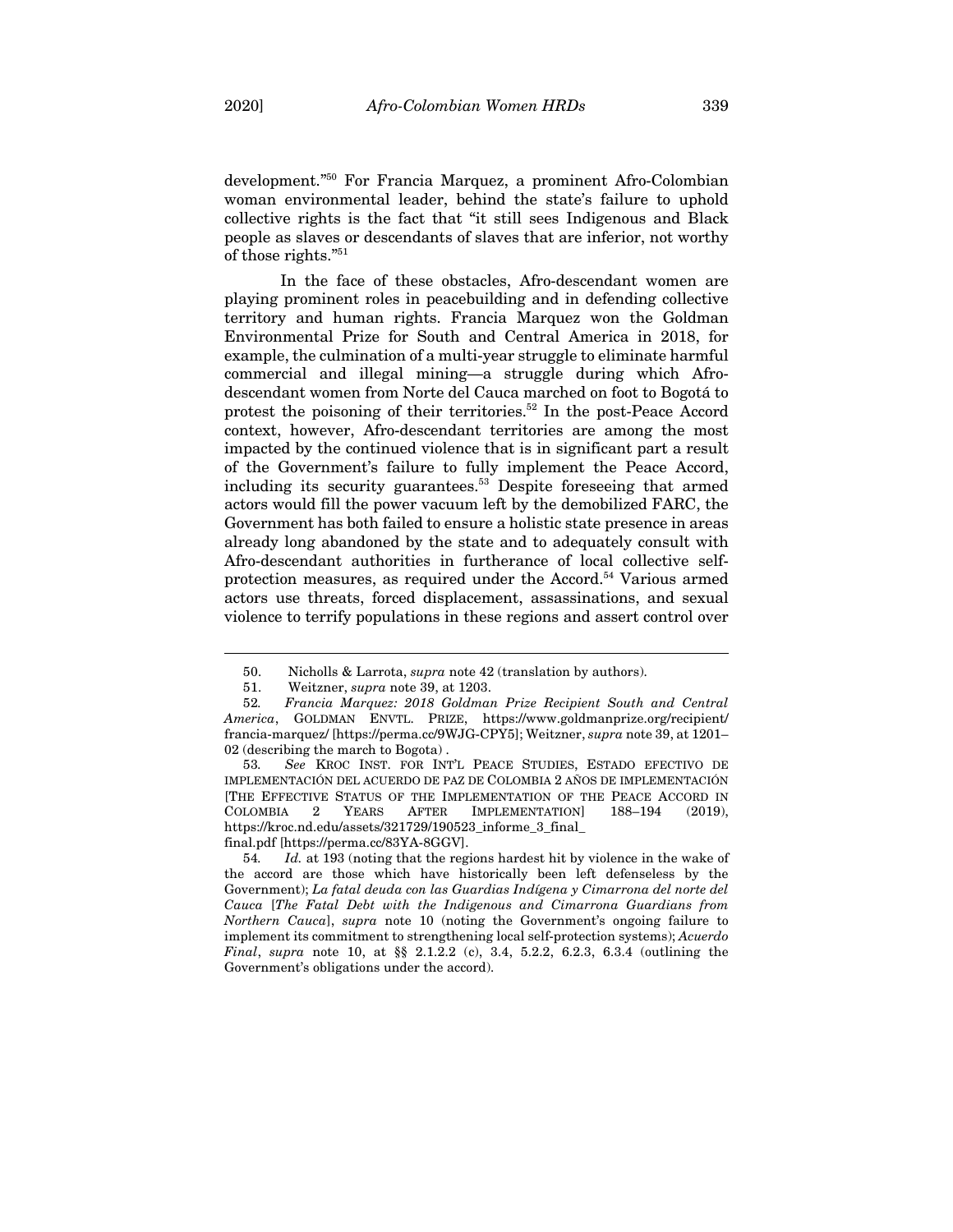resources, including illegal mining and logging, as well as narcotrafficking routes. <sup>55</sup> Corporate and state actors are also responsible for violence against human rights defenders, and the state has actively criminalized Afro-descendant women activists. 56

Threatened Afro-descendant women defenders observe that the wave of violence against them, including femicide and rape, is designed to silence them, control their territories, and intimidate their communities.57 This legacy of violence in Black territories, in combination with crippling social and economic exclusion, has disproportionately impacted Afro-descendant women and can impact their status in their own communities. <sup>58</sup> Afro-descendant women leaders can be at risk in all spaces of their lives, not only for defending their territories but also for stepping out of stereotypical gender roles, something they can accomplish simply by asserting their rights, including their right to be free from gender violence.<sup>59</sup> Too often, gender violence against Afro-descendant women is dismissed and ignored, and as Marisela, who accompanies survivors of gender violence, recounts, the systems in place to address it are so inadequate as to be all but designed to delay justice and leave survivors at risk.<sup>60</sup> As Afro-

<sup>55.</sup> KROC INST. FOR INT'L PEACE STUDIES, *supra* note 53, at 193; Muñoz, *supra* note 28.

<sup>56</sup>*. 2019 Rep. of the Special Rapporteur*, *supra* note 3, at ¶¶ 30, 63, 69, 73; Kirby, *supra* note 11.

<sup>57.</sup> Duncan Tucker, *Afro-Colombian Women are Risking Their Lives to Defend Their Communities*, AMNESTY INT'L (Jan. 9, 2020), https://www.amnesty.org/en/latest/news/2020/01/afro-colombian-women-riskinglives-defend-communities/ [https://perma.cc/RMD4-KTRL].

<sup>58.</sup> PROYECTO MUJERES AFRODESCENDIENTES DEFENSORAS DE DERECHOS HUMANOS, PROCESO DE COMUNIDADES NEGRAS (PCN), DERROTAR LA INVISIBILIDAD: UN RETO PARA LAS MUJERES AFRODESCENDIENTES EN COLOMBIA [DEFEATING INVISIBILITY: A CHALLENGE FOR AFRODESCENDANT WOMEN IN COLOMBIA] 7–11, 13–15 (2012), http://afrocolombians.org/pdfs/ DerrotarlaInvisibilidad.pdf [https://perma.cc/79S3-ZQGG].

<sup>59.</sup> Beatriz Valdés Correa*, Feminicidios en Buenaventura: el control criminal sobre los cuerpos de las mujeres* [*Feminicide in Buenaventura: Criminal Control Over the Bodies of Women*], EL ESPECTADOR (Mar. 8, 2019), https://colombia2020.elespectador.com/territorio/feminicidios-en-buenaventura-elcontrol-criminal-sobre-los-cuerpos-de-las-mujeres [https://perma.cc/63VA-EMJ8]. In 2010, an Afro-Colombian woman leader was forced to flee her home after militants abducted and raped her for speaking out against sexual violence. Lucy Ash, *Raped for Speaking Out Against Rape*, BBC NEWS (Aug. 18, 2016), http://www.bbc.com/news/magazine-37107399 [https://perma.cc/D9SE-4EVK]; *2019 Report of the Special Rapporteur*, *supra* note 3, at ¶ 45.

<sup>60.</sup> Interview with "Marisela," *supra* note 2; HUMAN RTS. WATCH, WORLD REPORT: COLOMBIA EVENTS OF 2019 (2020), https://www.hrw.org/world-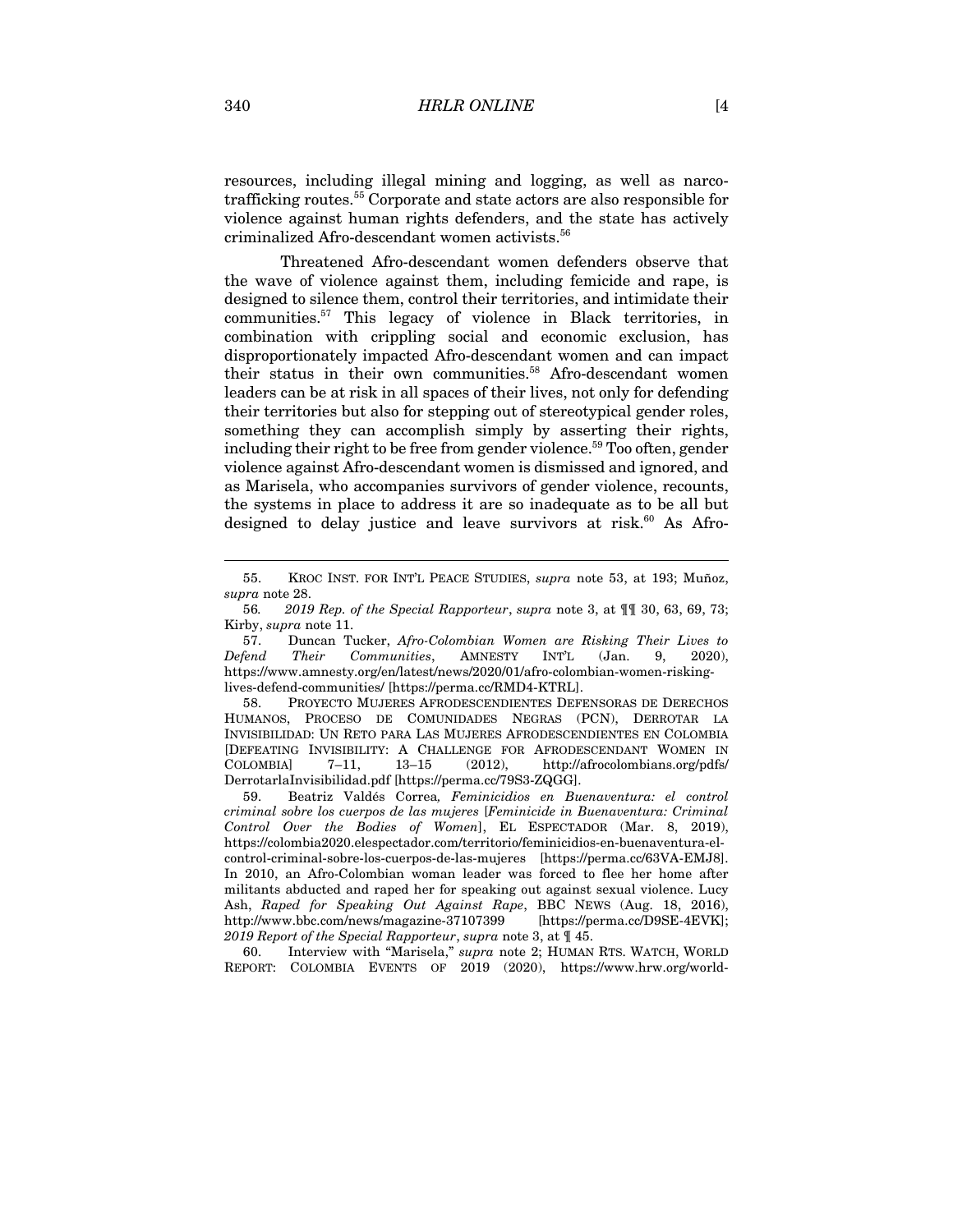descendant women advocates affirmed in a conference on Afrodescendant women's rights in late 2019, women who accompany gender violence survivors face both risk and stigma in their own communities.61 This implies that measures to increase security in Afrodescendant communities, including for women human rights defenders, must account for and address gender-based violence and other forms of gender discrimination.

### A. Colombian Human Rights Defender Protection Movements and State Response

The 1990s saw an estimated hundreds of human rights defenders threatened and dozens killed in Colombia, often targeted by paramilitaries with the backing of the military. $62$  A movement solidified domestically and internationally around protecting activists, and in the wake of the 1997 killing of high-profile human rights defenders Mario Calderón and Elsa Alvarado, the Committee for the Protection of Defenders emerged in Colombia.<sup>63</sup> To "avoid more deaths, exile or social process fragmentation," the Colombian organization *Somos Defensores* (We Are Defenders), formed in 1999 with international support; the organization is a key source for systematized data on threats and other violence against human rights defenders, and conducts policy advocacy and direct accompaniment for threatened defenders, among other activities. <sup>64</sup> That same year, the U.N. General

report/2020/country-chapters/colombia [https://perma.cc/2DJH-ERW7]; U.N. High Comm'r for Human Rights, *Report on the Situation of Human Rights in Colombia*, ¶ 76, U.N. Doc. A/HRC/43/3/Add.3 (May 8, 2020) [hereinafter *HCHR Annual Report*  2020]; Jenny Rocio Angarita, *Revolcón en Comisarías de Familia: proyecto reformaría horarios y funcionamiento* [*A Demonstration in the Commissioner's Office for Families: Project Would Reform Schedule and Function*], RCN RADIO (Mar. 2, 2020), https://www.rcnradio.com/judicial/revolcon-en-comisarias-defamilia-proyecto-reformaria-horarios-y-funcionamiento [https://perma.cc/KB7H-JXTY].

<sup>61.</sup> Two Afro-descendant Women Advocates, Conference Remarks at Cali, Colombia (Feb. 24, 2019) (names withheld for safety).

<sup>62.</sup> WINIFRED TATE, COUNTING THE DEAD: THE CULTURE AND POLITICS OF HUMAN RIGHTS ACTIVISM IN COLOMBIA 154–56 (2007).

<sup>63</sup>*. Id.* at 155–56, 160–61 (detailing the murders of Calderón and Alvarado and placing them in context of the ongoing violence at the time); Sandra Carvalho et al., *Protection Policies for Human Rights Defenders*, 13 SUR, no. 23, 2016, at 175, 177 (noting the creation of the committee in response to the murders).

<sup>64</sup>*.* Carvalho et al., *supra* note 63, at 177–78 (explaining the context in which *Somos Defensores* arose); *¿Quiénes Somos?* [*Who Are We?*], PROGRAMA SOMOS DEFENSORES, https://somosdefensores.org/quienes-somos-1/ [https://perma.cc/ 5B6U-WT9K] (describing the history, activities, and goals of the group).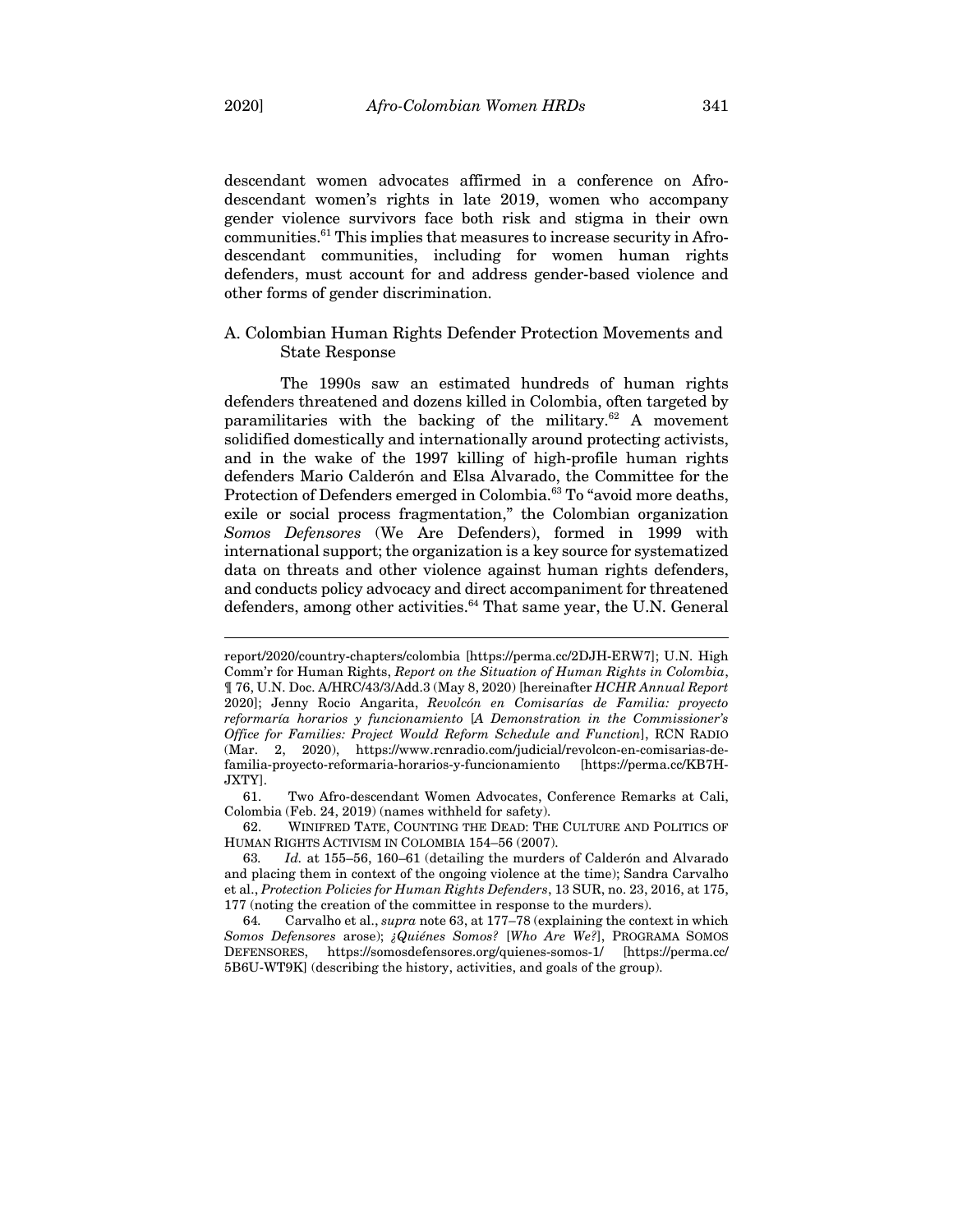Assembly approved the text for what is commonly called the Declaration on Human Rights Defenders.<sup>65</sup>

Civil society mobilization and international pressure led to government initiatives to protect human rights defenders, most notably creation in 2009 of Colombia's Roundtable on Guarantees for Human Rights Defenders, a space of direct dialogue with the Government regarding policies and protections for human rights defenders, and its National Protection Unit (UNP) in 2011.<sup>66</sup> An assemblage of protection schemes formerly operating under various government entities, the UNP is part of the Ministry of Interior and was intended to provide security measures to threatened judicial actors, human rights defenders, journalists, and other vulnerable populations.67 Its current mission is to evaluate risks and threats, to provide collective and individual protection measures for these populations, and to do so with a differential focus that accounts for territory, ethnicity and gender.<sup>68</sup>

<sup>65.</sup> G.A. Res. 53/144, Declaration on the Right and Responsibility of Individuals, Groups and Organs of Society to Promote and Protect Universally Recognized Human Rights and Fundamental Freedoms (Mar. 8, 1999); *Declaration on Human Rights Defenders*, U.N. OFFICE OF THE HIGH COMM'R ON HUMAN RIGHTS, https://www.ohchr.org/EN/Issues/SRHRDefenders/Pages/Declaration.aspx

<sup>[</sup>https://perma.cc/E5EK-4LEV] (summarizing the goals and key provisions of the Declaration); LUIS ENRIQUE EGUREN, PROTECTION INTERNATIONAL, THE TIME IS NOW FOR EFFECTIVE PUBLIC POLICIES TO PROTECT THE RIGHT TO DEFEND HUMAN RIGHTS 14 (2017), https://www.protectioninternational.org/sites/default/files/ 20180620\_The%20time%20is%20NOW.pdf [https://perma.cc/A6H9-9YUP] (describing the passage of the Declaration and its implementation).

<sup>66.</sup> Carvalho et al., *supra* note 63, at 177–78; Press Release, Consejería Presidencial para los derechos humanos [Presidential Office for Human Rights], Mesa Nacional de Garantías para Defensores de Derechos Humanos, Líderes Sociales y Comunales se reúne este lunes [National Round Table on Guarantees for Human Rights Defenders, Social and Communal Leaders Will Meet on Monday] (Oct. 20, 2014), http://www.derechoshumanos.gov.co/Prensa/2014/Paginas/Mesa-Nacional-de-Garantias-para-Defensores-de-Derechos-Humanos-Lideres-Socialesy-Comunales-lunes.aspx [https://perma.cc/E5VR-DM3S].

<sup>67</sup>*. Se crea Unidad Nacional de Protección a cargo del Ministerio del Interior* [*National Protection Unit Created Under the Ministry of the Interior*], EL UNIVERSAL (Nov. 2, 2011), https://www.eluniversal.com.co/colombia/ se-crea-unidad-nacional-de-proteccion-cargo-del-ministerio-del-interior-51426- BSEU132056 [https://perma.cc/V4VQ-KAKL].

<sup>68</sup>*. ¿Quienes Somos?* [Who Are We?], UNIDAD NACIONAL DE PROTECCIÓN, https://www.unp.gov.co/la-unp/quienes-somos [https://perma.cc/AP2N-GE64].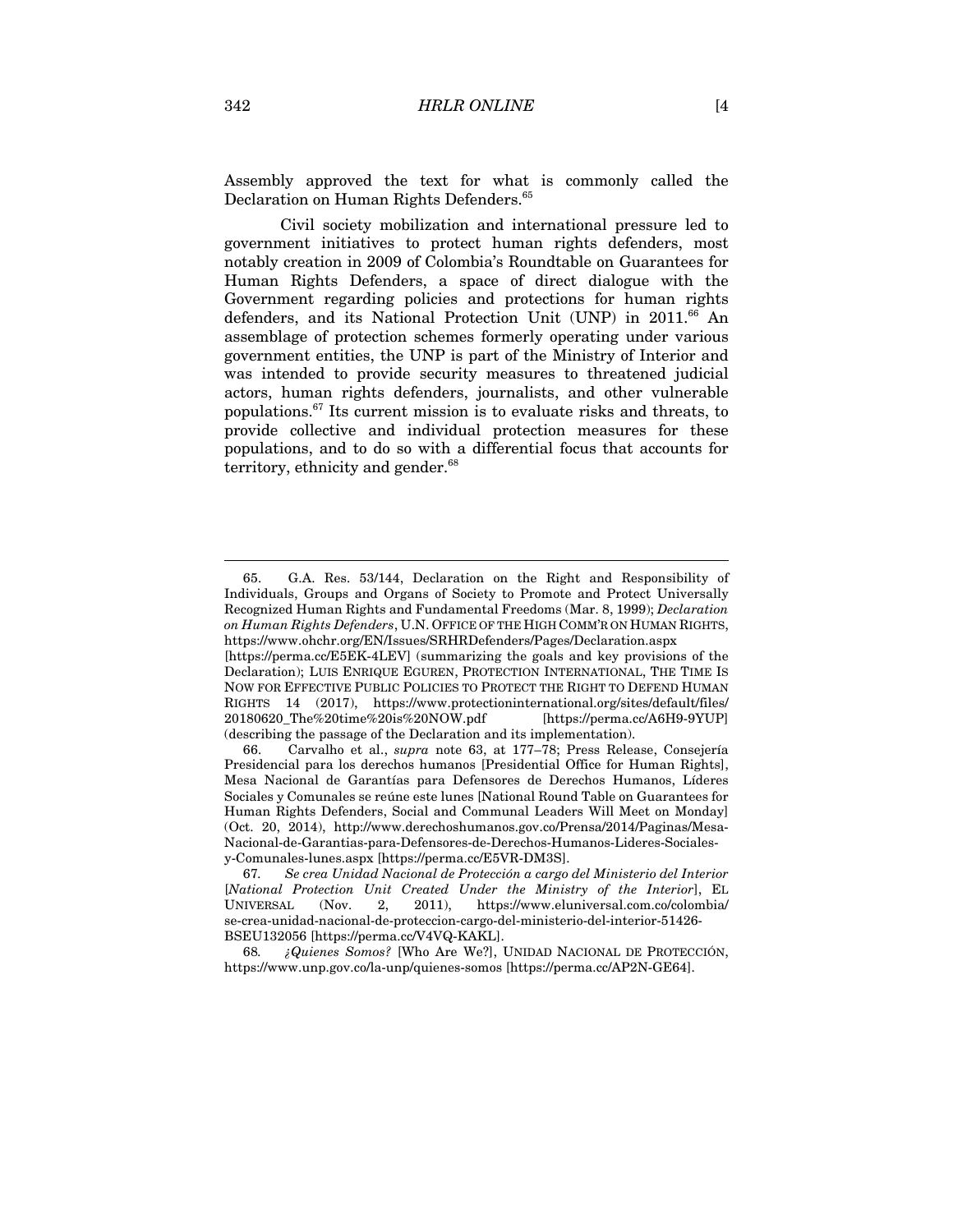The UNP's security escorts have provided protection services to many, at times at risk to their own lives and physical wellbeing.<sup>69</sup> Yet the entity is plagued by corruption, lacks adequate resources to meet the protection demand, can be extremely slow to respond to defenders seeking help in the face of threats, and may suffer an internal network of employees who collaborate with attackers.70 The UNP has also miscategorized the level of risk of many who have sought its protection and failed to adequately extend protection to relatives of human rights defenders who are at risk due to their association with advocates.71 It too often emerges that a human rights defender unsuccessfully sought adequate protection from the UNP in the face of mounting threats prior to being killed. <sup>72</sup> Also concerning is that the UNP's typical protection measures can be inadequate or fail to account

69*. See, e.g.*, *"Fue un mensaje para mí": Leyner Palacios sobre asesinato de escolta de la UNP* ["*It Was a Message for Me": Leyner Palacios on the Assassination of UNP Bodyguard*], EL PAIS (Mar. 5, 2020), https://www.elpais.com.co/cali/leynerpalacios-afirma-que-asesinato-de-escolta-de-la-unp-fue-un-mensaje-para-el.html [https://perma.cc/8RGJ-V2ZE] (discussing the murder of a UNP bodyguard as means of sending a message to the human rights defender he was defending); *Clan del Golfo está detrás del crimen de escoltas de la UNP* [*Clan del Golfo is Behind Crimes Against UNP Bodyguards*], VANGUARDIA (Nov. 14, 2019), https://www.vanguardia.com/colombia/clan-del-golfo-esta-detras-del-crimen-deescoltas-de-la-unp-AB1663398 [https://perma.cc/49XS-EXVK] (reporting the murders of two UNP bodyguards); *Ataque contra Francia Márquez y otros líderes sociales en Colombia deja dos heridos* [*Attack Against Francia Márquez and Other Social Leaders in Colombia Leaves Two Injured*], DEUTSCHE WELLE (May 5, 2019), https://p.dw.com/p/3HwOr [https://perma.cc/A7XW-AYMA] (reporting that two UNP bodyguards were injured during an attack on a community leader).

70*. ¿Cuáles son los patrones?* [*What Are the Patterns?*], *supra* note 15, at 109, 212–13 (reporting how bureaucratic delays of up to six months have resulted in victims being murdered before receiving requested protection); *Las grietas de la UNP ponen en peligro a los colombianos* [*The Cracks in the UNP Puts Colombians in Danger*], ANÁLISIS URBANO (Apr. 24, 2019), https://analisisurbano.org/lasgrietas-de-la-unp-ponen-en-peligro-a-los-colombianos/39965

[https://perma.cc/ZLX6-58NR] (discussing various forms of corruption and problematic implementations endemic to the UNP, including allegations that members of the UNP potentially collaborate with outside actors) .

<sup>71</sup>*. ¿Cuáles son los patrones?*, *supra* note 15, at 109, 212–13 (giving examples of delays in protection and misclassification of defenders, including some who were ultimately killed, as low risk); *La fatal deuda con las Guardias Indígena y Cimarrona del norte del Cauca* [*The Fatal Debt with the Indigenous and Cimarrona Guardians from Northern Cauca*], *supra* note 10 (discussing how UNP bodyguards will protect individual leaders, but not their close family members, despite the latter being obvious targets).

<sup>72</sup>*. ¿Cuáles son los patrones?* [*What Are the Patterns?*], *supra* note 15, at 212– 13.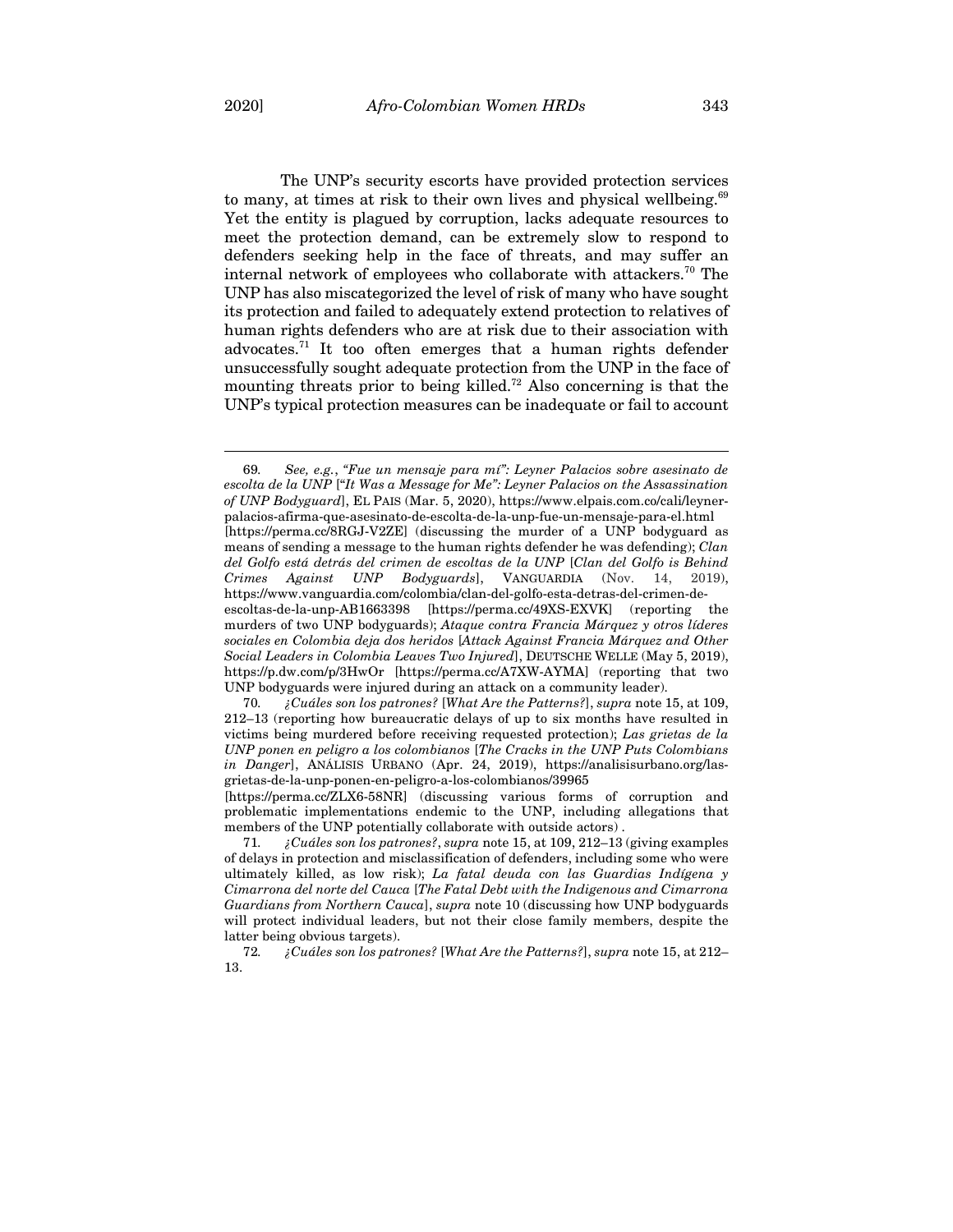for defenders' territorial contexts, particularly those in rural regions.<sup>73</sup> Moreover, its measures fail to address the causes of violence against human rights defenders, responding instead to individual attacks isolated from defenders' contexts. This reflects a refusal to implement collective protection measures as well as a misdiagnosis of the risks faced by Afro-descendant women human rights defenders.<sup>74</sup>

## II. MISDIAGNOSING THREATS: NARRATIVES UNDERLYING PROTECTION FOR AFRO-COLOMBIAN WOMEN HUMAN RIGHTS **DEFENDERS**

While people of African descent continue to be targets of widespread violence and displacement by armed groups, the Government has not directly coordinated with Afro-descendant authorities regarding how to collaborate with their collective security and self-protection measures. Thus, even though Afro-Colombian leaders are covered by Decree  $660$  of  $2018$ ,<sup>75</sup> a policy that at least formally tries to cover their security needs, the reality is that they do not feel protected by the state.

Violence against human rights defenders in Colombia, and Afro-Colombian women activists in particular, poses a difficult problem. The public policy devised to tackle such violence often builds on assumptions that are not reflective of reality and, in some instances, perpetuate the very prejudices that exacerbate the violence that the policy seeks to prevent. On the one hand, problems emerge simply from the inherent distrust between public institutions and human rights

<sup>73</sup>*. El Derecho a Defender Derechos* [*The Right to Defend Rights*], *supra* note 4 (describing a suit for protection brought on the basis of these inadequacies); KROC INST. FOR INT'L PEACE STUDIES, *supra* note 53, at 189 (noting that local communities view the UNP as designed for urban contexts and poorly suited to helping rural territories).

<sup>74</sup>*. El Derecho a Defender Derechos* [*The Right to Defend Rights*], *supra* note 4 (arguing that one of the primary reasons the number of attacks has not decreased is that the Government responds only to the invidual attacks in isolation, rather than responding to the underlying causes of the attacks); *¿Cuáles son los patrones?* [*What Are the Patterns?*], *supra* note 15, at 213–14 (concluding that one of the primary failures of the UNP is its decision not to implement collective protection measures, despite their legal availability).

<sup>75.</sup> Decree 660 of 2018 establishes a comprehensive security and protection program for communities and organizations in the territories. D. 660/18, Apr. 17, 2018, Diario Oficial [D.O.] (Colom.), http://www.suin-juriscol.gov.co/ viewDocument.asp?id=30034958 [https://perma.cc/AZR6-VDNW].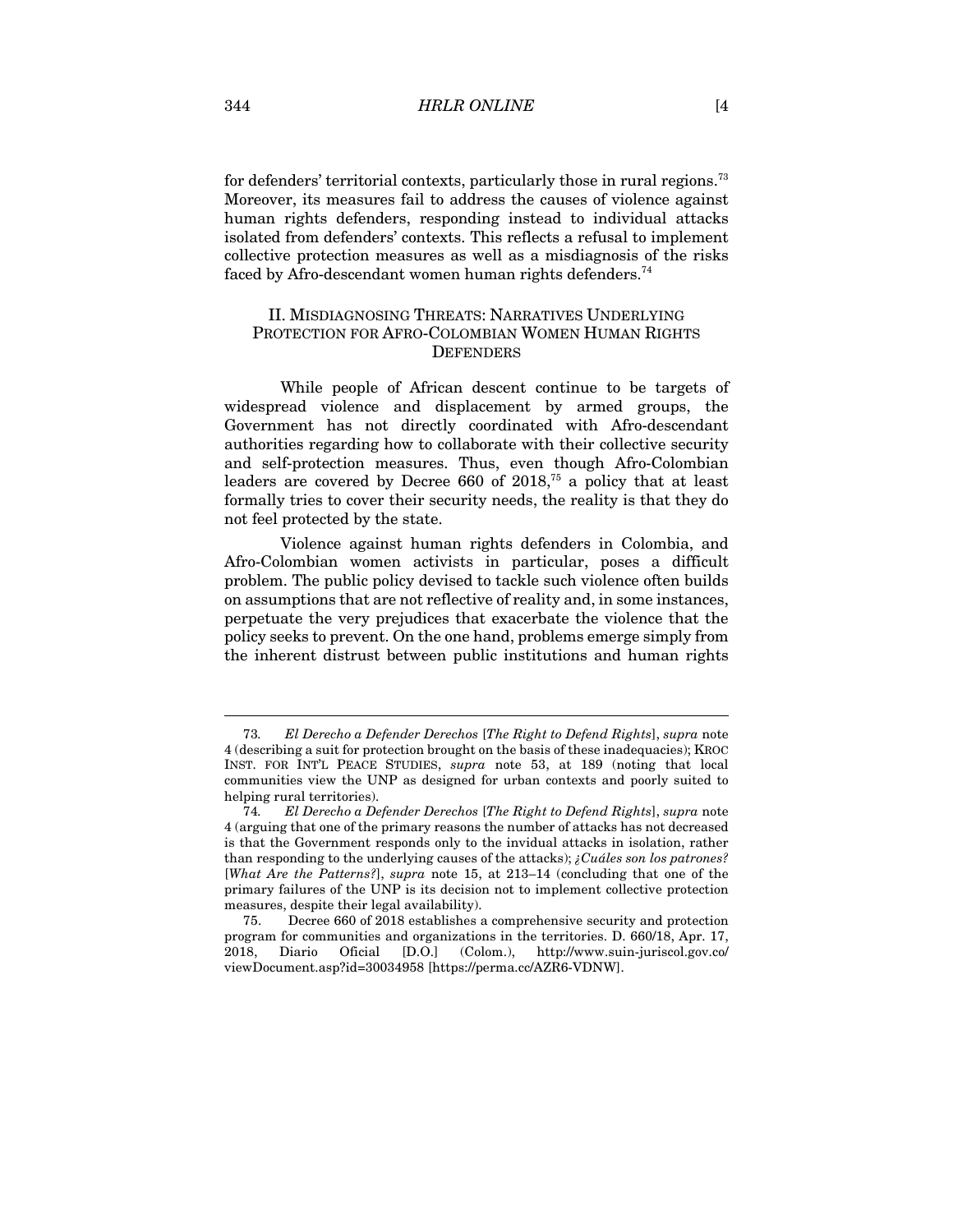defenders. <sup>76</sup> On the other hand, some of that distrust may be wellfounded; it is well known that much of the violence against activists in Colombia has been led, or at least encouraged, by the state.<sup>77</sup> There is therefore deep and long-lasting distrust of any governmental intervention to protect activists.

In that context of distrust, the Colombian Constitutional Court has played a crucial role in establishing standards that would give transparency and accountability to the Government's protection of human rights defenders.<sup>78</sup> In this active role, the Court has set detailed standards for a governmental policy of protection, and in a way, has played a dual institutional role. First, it has been somewhat successful in neutralizing the deep mistrust in the Government. Because the Court is an independent public institution, it is perceived as less politically suspect and therefore a more likely ally for human rights defenders in the struggle for protection. Second, it has been successful in reversing the bureaucratic inertia of security institutions in Colombia, which often see themselves locked in sterile institutional

<sup>76</sup>*. See generally* Luis E. Eguren, *El enano con pies de barro: la protección internacional de los defensores de derechos humanos en estos tiempos. El caso de Colombia* [*The Dwarf with Clay Feet: The International Protection of Human Rights Defenders in These Times. The Case in Colombia*], 3 IBEROAMERICANA, no. 12, 2003, at 184 (examining changing perceptions in the Colombian human rights space in the wake of the War on Terror).

<sup>77</sup>*. See* PROCURADURÍA GENERAL DE LA NACIÓN, VIOLENCIA SISTEMÁTICA CONTRA DEFENSORES DE DERECHOS TERRITORIALES EN COLOMBIA [SYSTEMIC VIOLENCE AGAINST TERRITORIAL RIGHTS DEFENDERS IN COLOMBIA] 16 (2018), https://www.procuraduria.gov.co/portal/media/file/180710\_Violencia%20sistematic a-contra%20defensores-derechos-territoriales.pdf [https://perma.cc/F7FJ-WUQQ] (recognizing that the patterns of violence against local communitites can be traced to sources both inside and outside state control); CRISTIAN RAÚL DELGADO BOLAÑOS, FACTORES QUE EVIDENCIAN SISTEMATICIDAD EN EL ASESINATO DE LÍDERES/AS SOCIALES Y DEFENSORES/AS DE DERECHOS HUMANOS EN COLOMBIA [FACTORS THAT DEMONSTRATE SYSTEMIC ASSASSINATION OF SOCIAL LEADERS AND HUMAN RIGHTS DEFENDERS IN COLOMBIA] 6 (2017), http://www.indepaz.org.co/wpcontent/uploads/2017/12/Factores-que-evidencian-sistematicidad-en-el-asesinatode-l%C3%ADderesas-sociales-y-defensoresas-de-Derechos-Humanos-en-

Colombia.pdf [https://perma.cc/775X-RVEP] (identifying sixteen instances of deadly violence against human rights defenders or leaders where the state was either partially or completely responsible).

<sup>78.</sup> Nathalia Sandoval Rojas, *La movilización social en tiempos de la Constitución: feministas, indígenas y víctimas de crímenes de Estado ante la Corte Constitucional colombiana* [*Social Mobilizations in Times of the Constitution: Feminists, Indigenous People and Victims of Crimes of State before the Colombian Constitutional Court*], COLOM. INTERNACIONAL 191, 213 (2013).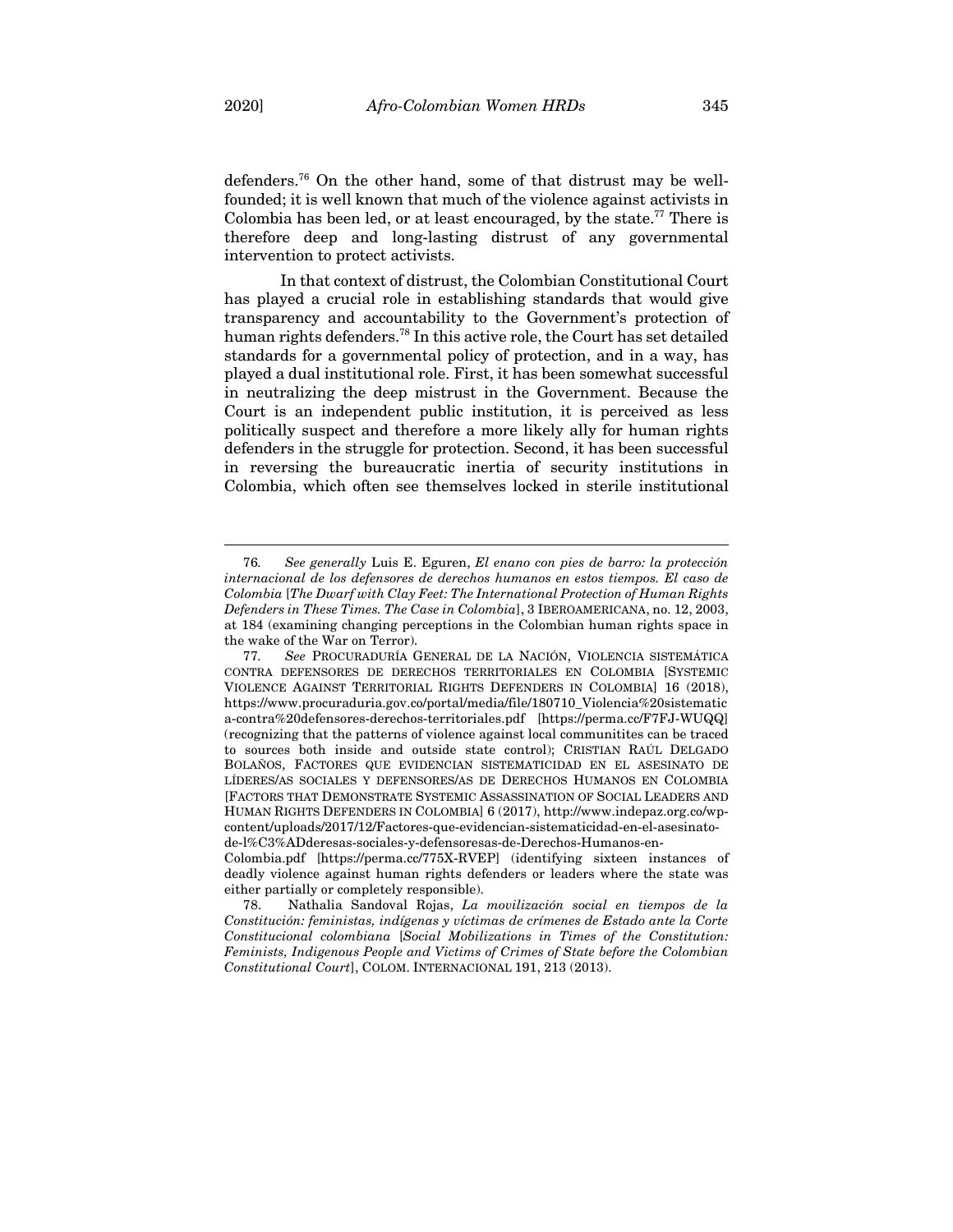feuds that hinder their ability to provide protection for human rights defenders. 79

The Constitutional Court's intervention, therefore, has been directed toward creating spaces in which human rights defenders may see their security interests represented and pressuring the Government to effectively follow up with such spaces. Thus, the Court has emphasized that protection of human rights defenders is part of the general framework of transitional governance and democratic building in the country.<sup>80</sup>As such, the Court has championed a "differential" approach to the protection of activists.<sup>81</sup> This approach was first proposed by the Constitutional Court in the context of its ambitious case law regarding the internally displaced population in Colombia. <sup>82</sup> The Court stated:

> [O]ne of the prominent flaws in public policy on comprehensive care for the displaced population is the

81*. See generally* Sebastián Rubiano Galvis, *¿Mas allá de los escoltas y los chamanes? Enfoque diferencial y protección de líderes indígenas en medio del conflicto armado* [*Beyond Bodyguards and Shamans? A Differential Approach and the Protection of Indigenous Leaders in the Midst of Armed Conflict*], 31 REV. DERECHO PUBLICO–UNIV. LOS ANDES, JULY–DEC. 2013, at 1 (analyzing the implementation of a differential ethnic approach for protecting Indigenous leaders).

82*. See generally* René Urueña, *Internally Displaced Population in Colombia: A Case Study on the Domestic Aspects of Indicators as Technologies of Global Governance*, *in* GOVERNANCE BY INDICATORS: GLOBAL POWER THROUGH QUANTIFICATION AND RANKINGS 249, 249–80 (Benedict Kingsbury et al. eds., 2012) (recounting the role played by the Court regarding the handling of internally displaced persons).

<sup>79</sup>*. See generally* CÉSAR A. RODRÍGUEZ GARAVITO & DIANA RODRÍGUEZ-FRANCO, RADICAL DEPRIVATION ON TRIAL: THE IMPACT OF JUDICIAL ACTIVISM ON SOCIOECONOMIC RIGHTS IN THE GLOBAL SOUTH 21–23 (2015) (describing the "unlocking effect" Constitutional Court rulings have on bureaucracies).

<sup>80</sup>*. See, e.g.*, Corte Constitucional [C.C.] [Constitutional Court], Aug. 20, 2003, Judgment T-719/03, (Colom.), https://www.corteconstitucional.gov.co/ relatoria/2003/T-719-03.htm [https://perma.cc/DR9V-SCY2] (outlining the transitional process by which armed actors may commit to peace, demobilize, and reintegrate); Corte Constitucional [C.C.] [Constitutional Court], Oct. 8, 2004, Judgment T-976/04, (Colom.), https://www.corteconstitucional.gov.co/relatoria/ 2004/T-976-04.htm [https://perma.cc/6Y3H-9UGY] (describing the State's obligation to prevent harm to fundamental rights such as life and personal integrity and identifying the conceptual tools the state should use for particularized risk assessment); Corte Constitucional [C.C.] [Constitutional Court], May 11, 2010, Judgment T-339/10, (Colom.), https://www.corteconstitucional.gov.co/relatoria/ 2010/T-339-10.htm [https://perma.cc/SB5T-B2MA] (identifying the duty to grant special protection measures to those under threat as constitutional, rather than one arising from a Peace Agreement, and affirming that such a duty can only be terminated when the relevant threat has ended).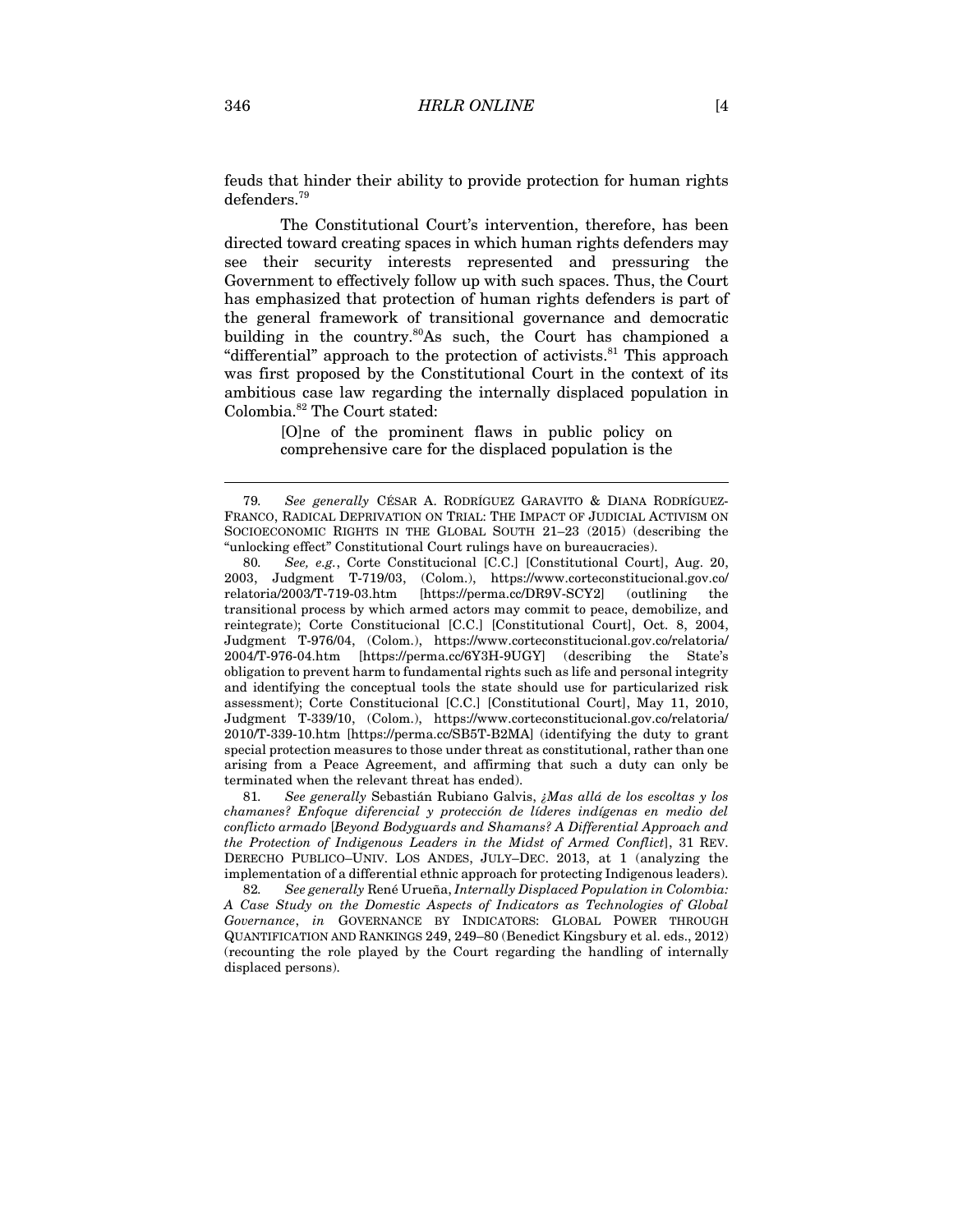tendency to establish general and uniform treatment for the entire population in a situation of displacement, perceiving this population as a homogeneous group of people, yet ignoring the differential attention due to certain groups of individuals that, because of their special condition of vulnerability, are considered from the constitutional framework as subjects of special protection.83

For the Court, the Government's policy for protecting human rights activists should reflect this same "differential approach." The activities of human rights activists are dependent on their own respective identities and context, and protection of those activities should take into consideration such a context. Thus, the Court has ordered specific forms of protection for, among others, leaders of Indigenous Peoples,<sup>84</sup> internally displaced people,<sup>85</sup> and Afrodescendants. 86

This approach, however, has been slow to penetrate the effective design and implementation of policy.<sup>87</sup> The UNP's work with regards to Afro-Colombian human rights defenders often pivots on the

<sup>83.</sup> Corte Constitucional [C.C.] [Constitutional Court], Dec. 10, 2010, Auto 382/10, ¶ 9 (Colom.), https://www.corteconstitucional.gov.co/relatoria/autos/2010/ A382-10.htm [https://perma.cc/HW2N-KE5P] (translation by authors).

<sup>84.</sup> Corte Constitucional [C.C.] [Constitutional Court], Jan 26, 2009, Auto 004/09, (Colom.), https://www.corteconstitucional.gov.co/relatoria/autos/2009/a004- 09.htm [https://perma.cc/XJA6-CMQ3].

<sup>85.</sup> Corte Constitucional [C.C.] [Constitutional Court], Aug 13, 2007, Auto 200/07, (Colom.), https://www.corteconstitucional.gov.co/Relatoria/autos/2007/ A200-07.htm [https://perma.cc/KY53-P4A9].

<sup>86.</sup> Corte Constitucional [C.C.] [Constitutional Court], Jan. 26, 2009, Auto 005/09, (Colom.), https://www.corteconstitucional.gov.co/Relatoria/autos/2009/ A005-09.htm [https://perma.cc/6WP8-J8MT].

<sup>87.</sup> María Flórez, *Amenazan a tres líderes afro, y las autoridades no actúan*  [*Three Afro Leaders Have Been Threatened, and the Authorities Do Not Act*], ¡PACIFISTA! (Mar. 24, 2017), https://pacifista.tv/notas/amenazan-a-tres-lideresafro-y-las-autoridades-no-actuan/ [https://perma.cc/Y9HC-5MTB] (describing UNP leadership dismissal of criticism regarding its classification of displaced Afro-Colombian leaders facing potential assassination as having ordinary risk profiles); Jefferson Montaño Palacio, *"Nadie garantiza la vida de los defensores de derechos humanos": presidente de Afrodes*, EL ESPECTADOR (Aug. 2, 2017), https://www.elespectador.com/colombia2020/pais/nadie-garantiza-la-vida-de-los-

defensores-de-derechos-humanos-presidente-de-afrodes-articulo-855641/

<sup>[</sup>https://perma.cc/8TJU-EKD7] (describing the lengths Afro-Colombian human rights defenders have gone to in an attempt to solicit UNP protection that has still yet to come).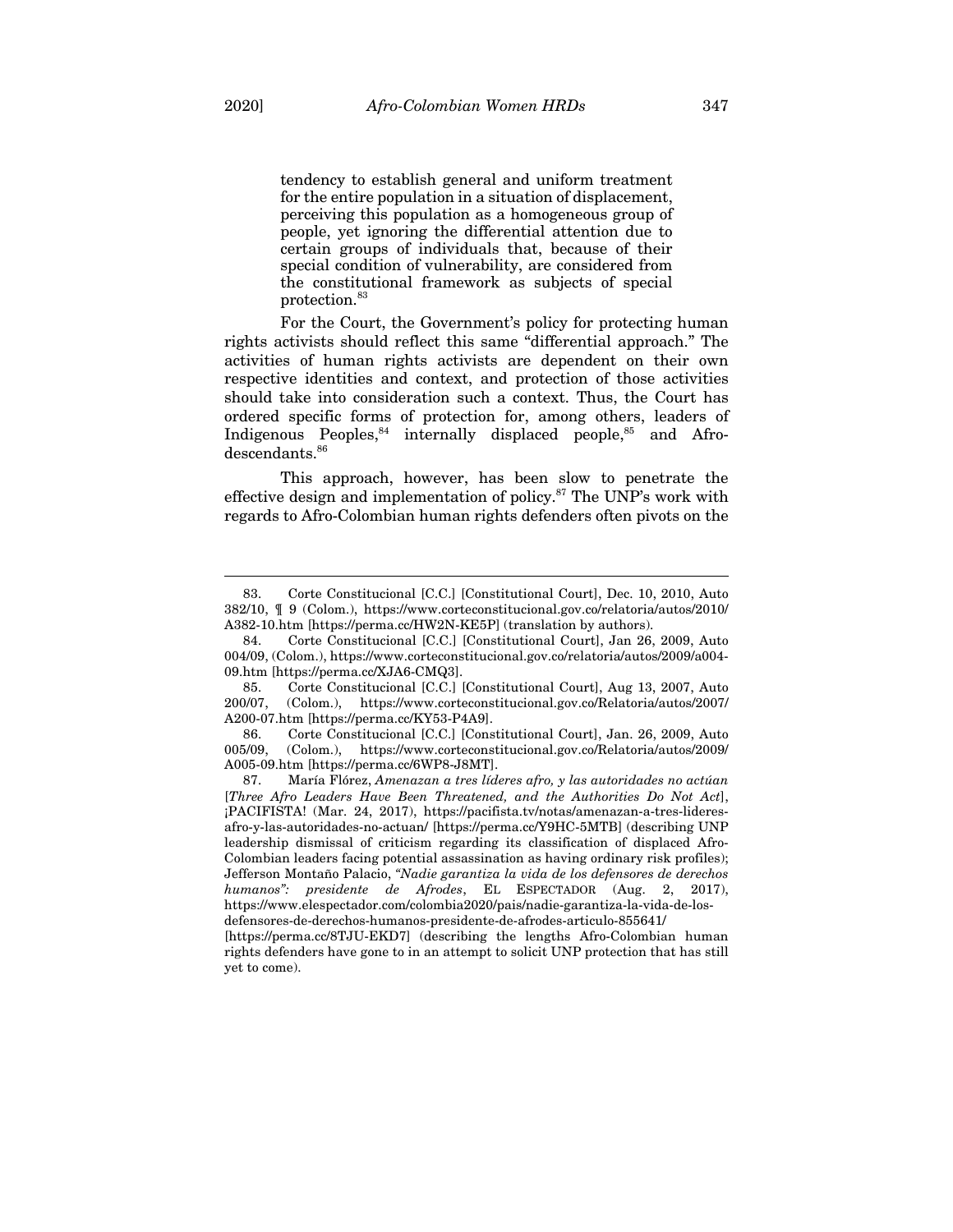notion that violence against them is exceptional. <sup>88</sup> The key tool is the UNP's risk assessment, a set of criteria according to which it assigns a certain "risk level" to human rights defenders who have suffered attacks. <sup>89</sup> The assessment, by definition, is founded on the notion that human rights activists are only exceptionally exposed to violence.<sup>90</sup> Therefore, when such exposure occurs, governmental intervention is required.

In that context, even for public officials who want to protect human rights defenders, the threats and attacks are framed as a social anomaly. They are disconnected from the historical and current imbalances of political power that make the act of claiming human rights dangerous for Afro-descendant women and their communities.<sup>91</sup> This preconception has at least two effects. First, protection against violence is understood to be a governmental intervention to restore "normalcy." Second, protection is understood as being disconnected from the wider context of victimization in which human rights defenders operate.

89. Decree 4912 of 2011 outlines the organization and risk assessment framework for the UNP. D. 4912/11, Dec. 26, 2011, Diario Oficial [D.O.] (Colom.) http://www.suin-juriscol.gov.co/viewDocument.asp?id=1553577 [https://perma.cc/HTS8-FTKT].

<sup>88.</sup> For example, Decree 2078 of 2017, which established the Committee for Risk Assessment and Recommendation of Protective Measures for communities, explicitly assumes that protective measures are, in principle, temporary. Thus, Article 1, amending article 2.4.1.5.8 of Decree 1066 of 2015, states that "[t]he comprehensive collective protection measures are temporary and will be maintained as long as the risk persists, in accordance with the monitoring report described in this decree, without prejudice to those that by their nature are intended to be permanent." D. 2078/17, Dec. 7, 2017, Diario Oficial [D.O.] (Colom.) http://www.suin-juriscol.gov.co/viewDocument.asp?id=30034346

<sup>[</sup>https://perma.cc/S6UL-LTJ3] (translation by authors).

<sup>90.</sup> *See* Article 2.4.1.1.2 of Decree 1066 of 2015, which reorganized the powers of Ministry of Interior and defines that "the beneficiaries of the (protection program) shall be any victim, as defined in Article 5 of Law 975 of 2005 (the "Victim's Law"), or witness, who is in a situation of extraordinary or extreme risk that threatens his or her life, integrity, freedom or security. D. 1066/15, May 26, 2015, Diario Oficial [D.O.] (Colom.) http://www.suin-juriscol.gov.co/ viewDocument.asp?id=30019912 [https://perma.cc/GJ9U-BV6D].

<sup>91.</sup> Xinia Bermúdez, *Defendiendo a los Defensores de Colombia en 2019*  [*Defending Human Rights Defenders in Colombia in 2019*], CTR. FOR JUSTICE AND INT'L LAW (Mar. 5, 2019), https://www.cejil.org/es/defendiendo-defensorescolombia-2019 [https://perma.cc/4R5C-SDQ4]; *Exigimos una política pública efectiva e integral por quienes defienden los derechos humanos en Colombia*, CTR. FOR JUSTICE AND INT'L LAW (Nov. 14, 2018), https://www.cejil.org/es/exigimos-unapolitica-publica-efectiva-e-integral-quienes-defienden-derechos-humanos-colombia [https://perma.cc/NL8X-U976].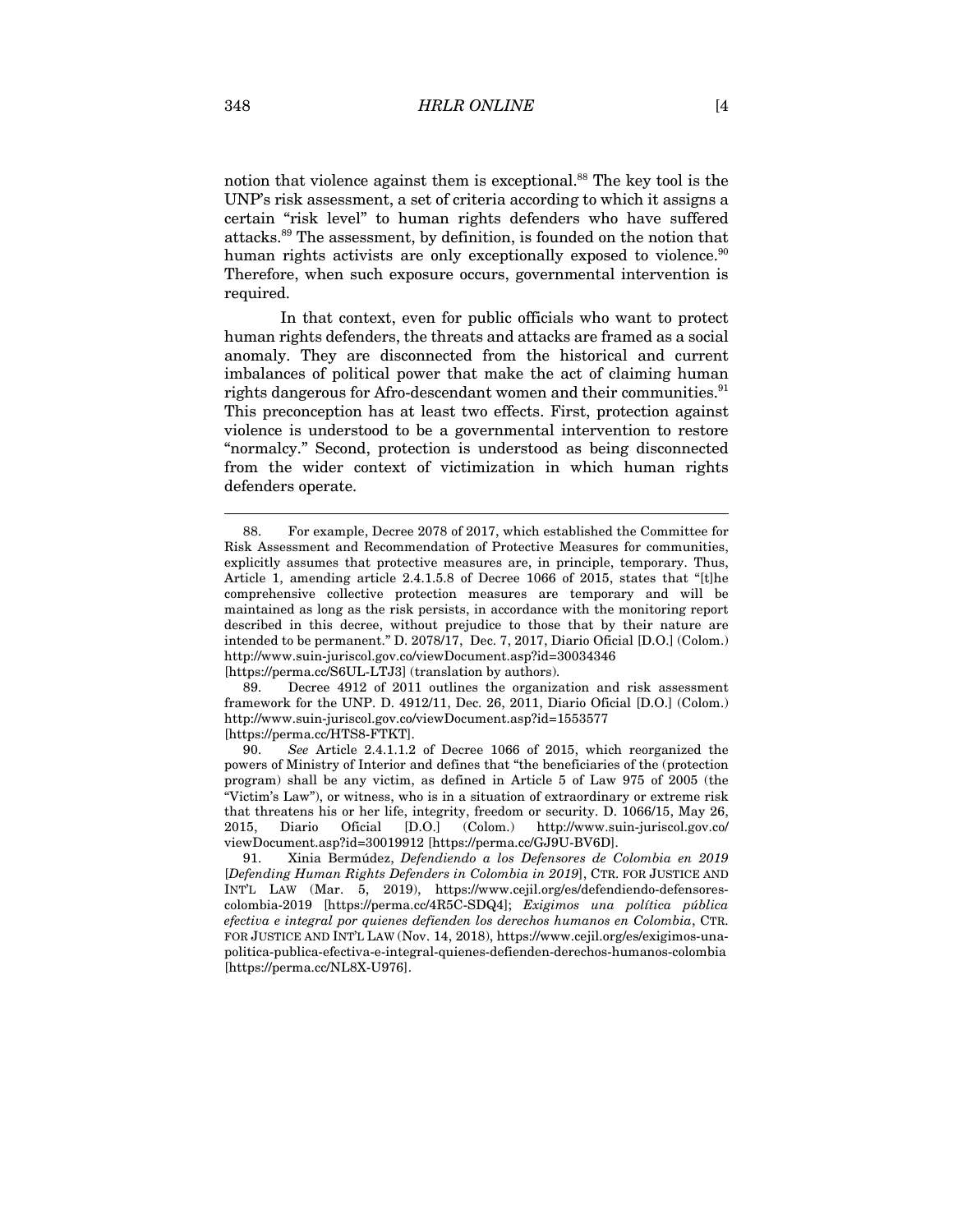The opposite is true, however. Violence is not disrupting a sense of normalcy; instead, violence forms a continuous background against which Afro-Colombian activism develops.<sup>92</sup> This is not to say that violence is perceived as "normal" by the victims and activists.<sup>93</sup> They are, after all, the first to ask the Government and the international community for protection from violence that should not be considered a "normal" byproduct of being a human rights activist in Colombia, a fact they have struggled to underscore.<sup>94</sup> Yet, there is no expectation that specific governmental intervention against particular threats or attacks will somehow eliminate the violent context in which such attacks emerge. Activists seem aware that violence against them is correlated with structural causes of violence in Colombia. <sup>95</sup> Instead, effective government-provided protection needs to strike a delicate balance between using exceptional measures to prevent specific

<sup>92.</sup> For details and figures regarding the structural violence that all human rights defenders in Colombia face, including Afro-Colombians, *see* the discussion of the human rights claim ("tutela") in *El Derecho a Defender Derechos* [*The Right to Defend Rights*], *supra* note 4.

<sup>93</sup>*. See* Leidy Lorena Páez Vaquiro et al., "Nos están matando por defender la vida": Narrativas de defensores y defensoras de derechos humanos en el marco de la violencia sociopolítica en Colombia ["They Are Killing Us for Defending Our Lives": The Narratives of Human Rights Defenders in the Context of Sociopolitical Violence in Colombia] (Apr. 24, 2020) (Thesis, Universidad Santo Tomás), https://repository.usta.edu.co/bitstream/handle/11634/22890/2020leidypaez.pdf [https://perma.cc/KRN7-KAY9].

<sup>94.</sup> On the movement against the normalization of violence against women human rights defenders in Colombia, *see* CORPORACIÓN SISMA MUJER Y RED NACIONAL DE MUJERES DEFENSORAS DE DERECHOS HUMANOS, MUJERES DEFENSORAS, LIBRES Y SEGURAS: APORTES A LA VERDAD PARA LA NO REPETICIÓN [SISMA WOMEN CORPORATION AND NATIONAL NETWORK OF WOMEN HUMAN RIGHTS DEFENDERS, WOMEN DEFENDERS, FREE AND SAFE: CONTRIBUTION TO THE TRUTH FOR NON-REPETITION.] 29–31 (2019), http://www.indepaz.org.co/wpcontent/uploads/2019/09/Mujeres-Defensoras-Libres-y-Seguras-Aportes-a-la-

Verdad-Informe-a-la-CEV-SISMA-MUJER-ET-AL-18-Junio-2019.pdf [https://perma.cc/N8E6-237K]. For a discussion on how the Colombian government

recognizes violence against human rights defenders, but denies its political connotation and systematic nature, *see* Fabian Andres Díaz Pabón & Ana María Arbelaez Trujillo, *"The situation of human rights defenders in Colombia is unsustainable": UN*, OPENDEMOCRACY (Apr. 2, 2020), https://www.opendemocracy. net/en/democraciaabierta/la-situaci%C3%B3n-de-los-defensores-de-derechoshumanos-en-colombia-es-insostenible-onu-en/ [https://perma.cc/RP3U-3R6M].

<sup>95</sup>*. ¿Cuáles son los patrones?* [*What Are the Patterns?*], *supra* note 15, at 62– 101.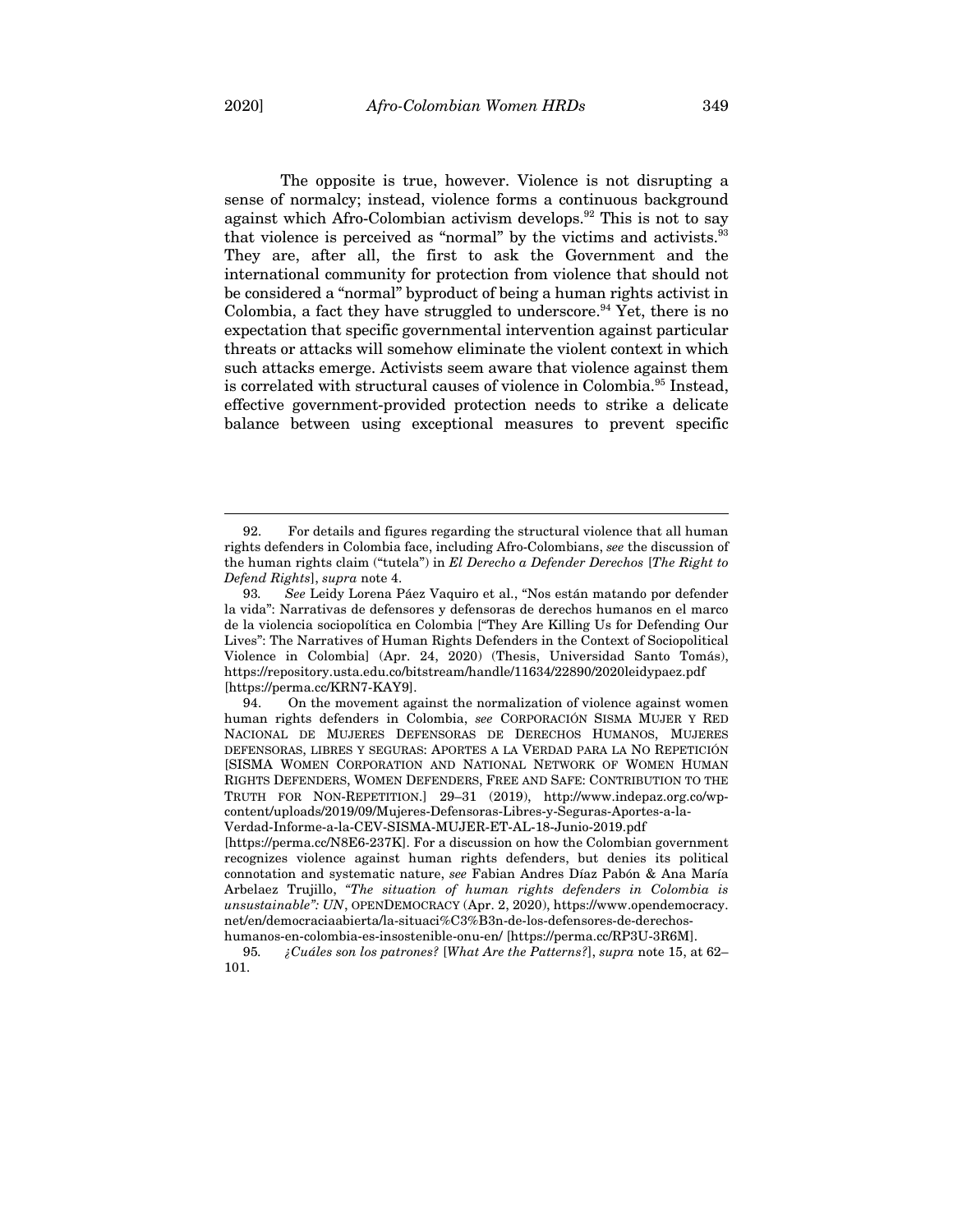attacks, while recognizing that such specific interventions are deployed in a context where violence is not exceptional. $^{96}$ 

However, governmental protection plans fail to strike that balance because they fail to recognize the continuum between particular threats and structural violence.<sup>97</sup> They shift too easily between two extremes: either protection is provided as an exceptional show of strength to match exceptional violence, or it is framed as ineffectual, given the violent context in which it is called to operate.<sup>98</sup> In the end, both extremes fail to provide sustainable security solutions for activists, which increases distrust of any governmental intervention to protect human rights defenders.

(translation by authors).

97*. See, e.g.*, CONSEJERÍA PRESIDENCIAL PARA LOS DERECHOS HUMANOS Y ASUNTOS INTERNACIONALES, INFORME DE HOMICIDIOS CONTRA LÍDERES SOCIALES Y DEFENSORES DE DERECHOS HUMANOS [PRESIDENTIAL OFFICE FOR HUMAN RIGHTS AND INTERNATIONAL MATTERS 2010–2019 (2019). http://www.derechoshumanos.gov.co/Prensa/2019/Documents/INFORME%20LDD H%20ACTUALIZADO%2017%20DE%20JULIO\_V2.pdf [https://perma.cc/2DK2- 5S37]. This governmental report on violence against human right defenders was widely criticized by civil society organizations for artificially reducing the number of attacks against activists, downplaying the systematic nature of the attacks, and framing many attacks as isolated instances of violence rather than the result of structural socio-economic conditions. For one critique, *see* Rodrigo Uprimny Yepes, *Errores fatales: sobre la supuesta reducción de asesinatos de líderes con Duque*  [*Fathal Errors: On the Supposed Reduction of Assassinations of Leaders with Duque*], LA SILLA VACÍA (Aug. 10, 2019), https://lasillavacia.com/ opinion/errores-fatales-sobre-supuesta-reduccion-asesinatos-lideres-duque-72926 [https://perma.cc/AV45-CXSD].

98*. See, e.g.*, *Las exigencias de los líderes sociales al Gobierno en medio de la pandemia* [*The Demands of Social Leaders on Governments Amidst the Pandemic*], EL ESPECTADOR: COLOMBIA 2020 (May 6, 2020), https://www.elespectador.com/ colombia2020/pais/las-exigencias-de-los-lideres-sociales-al-gobierno-en-medio-dela-pandemia-articulo-918255 [https://perma.cc/WSY5-QHU2] (cataloguing one series of local criticisms and the indirect governmental response).

<sup>96</sup>*. Id.* at 247–48. In particular, the sixth recommendation of the coalition of civil society organizations, led by the Colombian Commission of Jurists, suggests that the Government:

<sup>[</sup>D]evelop a comprehensive concept for the treatment of the problem (violence against human rights defenders) that adequately combines both the coercive actions needed to address it and the economic measures and social services through which the population of the territories where there is a greater presence of paramilitary and similar groups may find adequate means to carry out productive activities and the satisfaction of their basic needs to the extent that the civil institutions of the rule of law.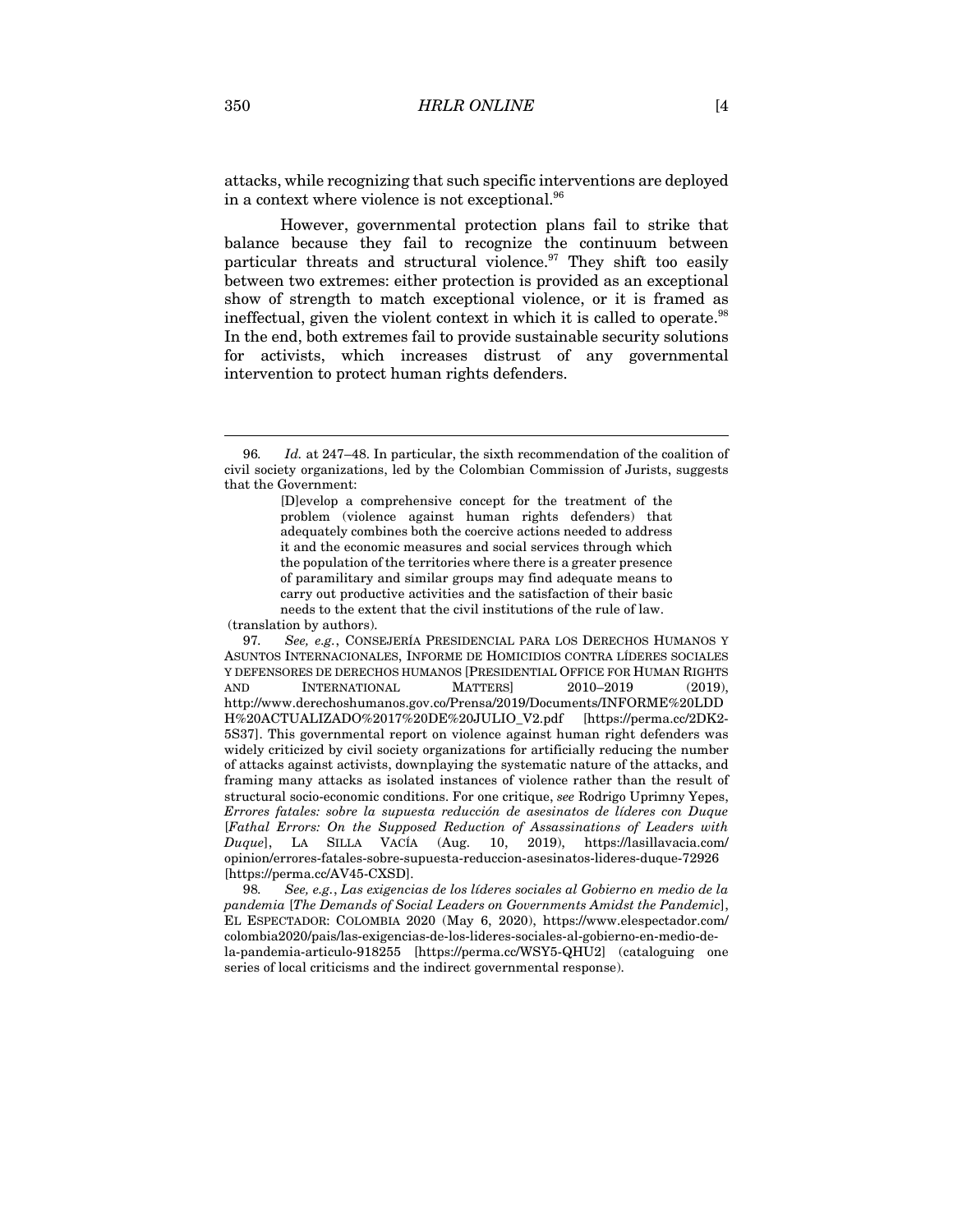This challenge is exacerbated by the fact that that protective interventions are not considered part of the wider public policy development in a particular territory. The UNP does not consider itself to be an agency in charge of policy or contextual analysis, but instead essentially sees itself as law enforcement. <sup>99</sup> However, violence against Afro-Colombian human rights activists in Colombia is deeply linked with a struggle for resources.<sup>100</sup> From the moment Afro-descendants initiated free communities, they stood in opposition to a dominant system that relied on exploitation and slavery.<sup>101</sup> Asserting collective territorial rights is a part of daily survival for Afro-descendant communities.102 Nevertheless, these contextual elements are not part of the risk analysis the UNP performs, despite the Constitutional Court's orders.

Colombian government-provided protection also builds on the idea that human rights activism should be somehow "non-political," as

<sup>99.</sup> *See, e.g.*, Corte Constitucional [C.C.] [Constitutional Court], mayo 15, 2019, Judgment T-199/19, (Colom.) https://www.corteconstitucional.gov.co/ 2019, Judgment T-199/19, (Colom.) https://www.corteconstitucional.gov.co/ relatoria/2019/T-199-19.htm [https://perma.cc/7DS2-9KWN] (finding that the UNP was responsible for violating a journalist's rights to life and right to security, due to the Unit's failure to consider the specific context of the victim's professional activities; in particular, the Court ordered the Unit to review the risk assessment, and consider the victim's: (i) profile as a journalist; (ii) the content of the information he presented; and (iii) the context of the region in which he worked as a communicator).

<sup>100.</sup> The connection between violence against Afro-descendants and mining in Colombia is well established. *See, e.g.,* Eduardo Restrepo, *Afrodescendientes y minería: tradicionalidades, conflictos y luchas en el Norte Del Cauca, Colombia*  [*Afrodescendants and Mining: Traditionalities, Conflicts and Battles in Northern Cauca, Colombia*], 14 VIBRANT VIRTUAL BRAZ. ANTHROPOL. 255 (2017) (discussing traditional forms of mining in Afro-descendant populations and the conflicts that have arisen from the relatively recent appearance of foreign miners, many of whom are associated with illegal armed groups).

<sup>101.</sup> MAGUEMATI WABGOU ET AL., MOVIMIENTO SOCIAL AFROCOLOMBIANO, NEGRO, RAIZAL Y PALENQUERO: EL LARGO CAMINO HACIA LA CONSTRUCCIÓN DE ESPACIOS COMUNES Y ALIANZAS ESTRATÉGICAS PARA LA INCIDENCIA POLÍTICA EN COLOMBIA [*"*THEY ARE KILLING US FOR DEFENDING OUR LIVES": THE NARRATIVES OF HUMAN RIGHTS DEFENDERS IN THE CONTEXT OF SOCIOPOLITICAL VIOLENCE IN COLOMBIA] 51–60 (2012), https://jaimearocha.files.wordpress.com/2015/ 02/movimiento-social-afrocolombiano-negro-raizal-y-palenquero.pdf

<sup>[</sup>https://perma.cc/Q3VD-E5Z6] (tracing the journey of these communities from collectives of runaway slaves to the modern era); ILDEFONSO GUTIÉRREZ AZOPARDO, HISTORIA DEL NEGRO EN COLOMBIA: ¿SUMISIÓN O REBELDÍA? [THE HISTORY OF BLACKS IN COLOMBIA: SUBMISSION OR REBELLION?] 45–60 (1980) (detailing the beginnings of slave revolts in Cartagena and placing them in historical context).

<sup>102</sup>*. See* KAREN ENGLE, THE ELUSIVE PROMISE OF INDIGENOUS DEVELOPMENT: RIGHTS, CULTURE, STRATEGY 223–73 (2010).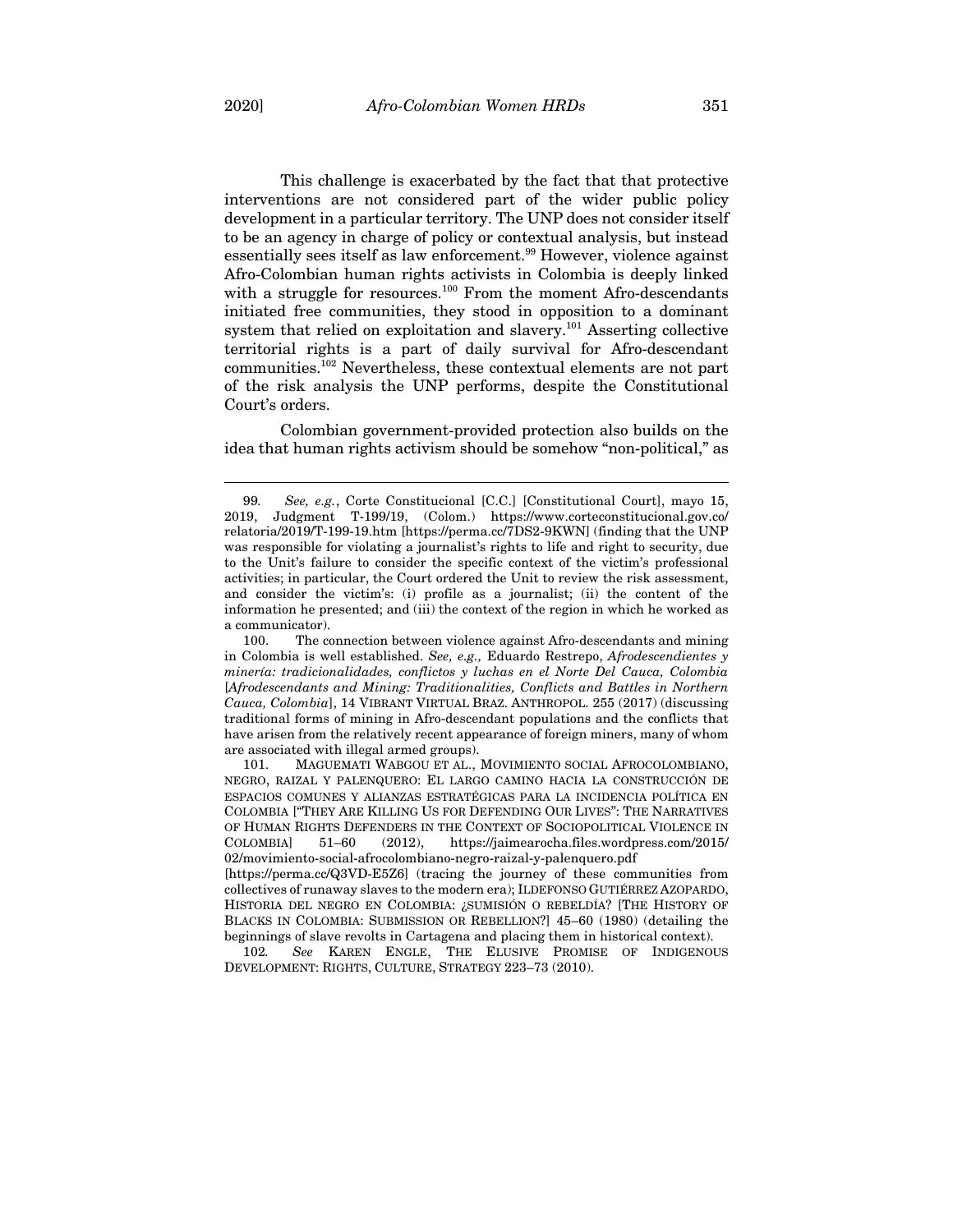opposed to the "political" sphere of electoral politics. <sup>103</sup> This contrast is particularly sharp in cases in which Afro-descendant women human rights defenders assert their right to exist in the territory of their formerly enslaved ancestors, free from contamination by large-scale extractive and other mega-projects.<sup>104</sup> Moreover, lack of state investment in education, health, and infrastructure is also a means to deprive communities of the ability to determine and implement a community-led vision of development. <sup>105</sup> In this regard, activism in often perceived as a hindrance to a national development project—too "political," in the sense that it seeks to question structural choices in Colombian society. 106

This perception of Afro-Colombian activists resonates with the idealization of the "victim" that has been observed in other transitional contexts, such as South Africa. <sup>107</sup> In Colombia, victims are often

105*. See generally* Adriana Espinosa Bonilla, *Frames y practicas discursivas entre Estado y poblaciones negras en Colombia: racismo estructural y derechos humanos [Frames and Discursive Practices between State and Black Populations in Colombia: Structural Racism and Human Rights]*, 78 UNIV. HUMANÍSTICA 307 (2014) (discussing competing visions in Colombian human rights discourse).

107*. See, e.g.*, Tshepo Madlingozi, *Good Victim, Bad Victim: Apartheid's Beneficiaries, Victims and the Struggle for Social Justice*, *in* LAW, MEMORY, AND THE LEGACY OF APARTHEID: TEN YEARS AFTER AZAPO V. PRESIDENT OF SOUTH AFRICA 107, 113 (Wessel Le Roux & Karin Van Marle eds., 2007) (criticizing "the view that says that those who do not demand reparations and social justice are

<sup>103</sup>*. See, e.g.*, Julieta Lemaitre Ripoll, *Diálogo sin debate: la participación en los decretos de la Ley de Víctimas* [*Dialogue without Debate: Participation in the Decrees of the Victims' Law*], 31 REV. DERECHO PUBLICO–UNIV. LOS ANDES 1, 1, 22– 25 (2013) (describing the contrast between "private" and "public" activism).

<sup>104</sup>*. See* Lenyn Johana Córdoba Palacios, El color también es político: Conflictos y resistencias de las mujeres negras del Norte del Cauca - Colombia [Color is Also Political: Conflicts and Resistance of Black Women in Northern Cauca - Colombia] 47–52 (Aug. 2018) (Thesis, Facultad Latinoamericana de Ciencias Sociales), https://repositorio.flacsoandes.edu.ec/bitstream/10469/14694/8/ TFLACSO-2018LJCP.pdf [https://perma.cc/K4CF-Q8GV]; *see* OBSERVATORIO DE DISCRIMINACIÓN RACIAL, LA DISPUTA POR LOS RECURSOS NATURALES EN LOS TERRITORIOS AFROCOLOMBIANOS: EL CASO DE BUENOS AIRES Y SUÁREZ (CAUCA) DESDE UNA PERSPECTIVA DE DERECHOS HUMANOS [THE DISPUTE OVER NATIONAL RESOURCES IN AFROCOLOMBIAN TERRITORIES: THE CASE OF BUENOS AIRES AND SUÁREZ (CAUCA) FROM A HUMAN RIGHTS PERSPECTIVE] 35–42 (2011) (describing Afro-Colombian activism with regards to economic extractivism).

<sup>106</sup>*. See, e.g.*, *Consultas previas y paros: los dolores de cabeza de la industria de minas y energía* [*Prior Consultations and Stoppages: The Headaches of the Mining and Energy Industry*], REVISTA DINERO (Sep. 13, 2017), http://www.dinero.com/pais/articulo/consultas-previas-y-paros-contra-la-actividadminera-y-petrolera/249750 [https://perma.cc/L7NZ-4L6W] (detailing the openly critical opinions of the Vice-Ministers of Mining and Energy).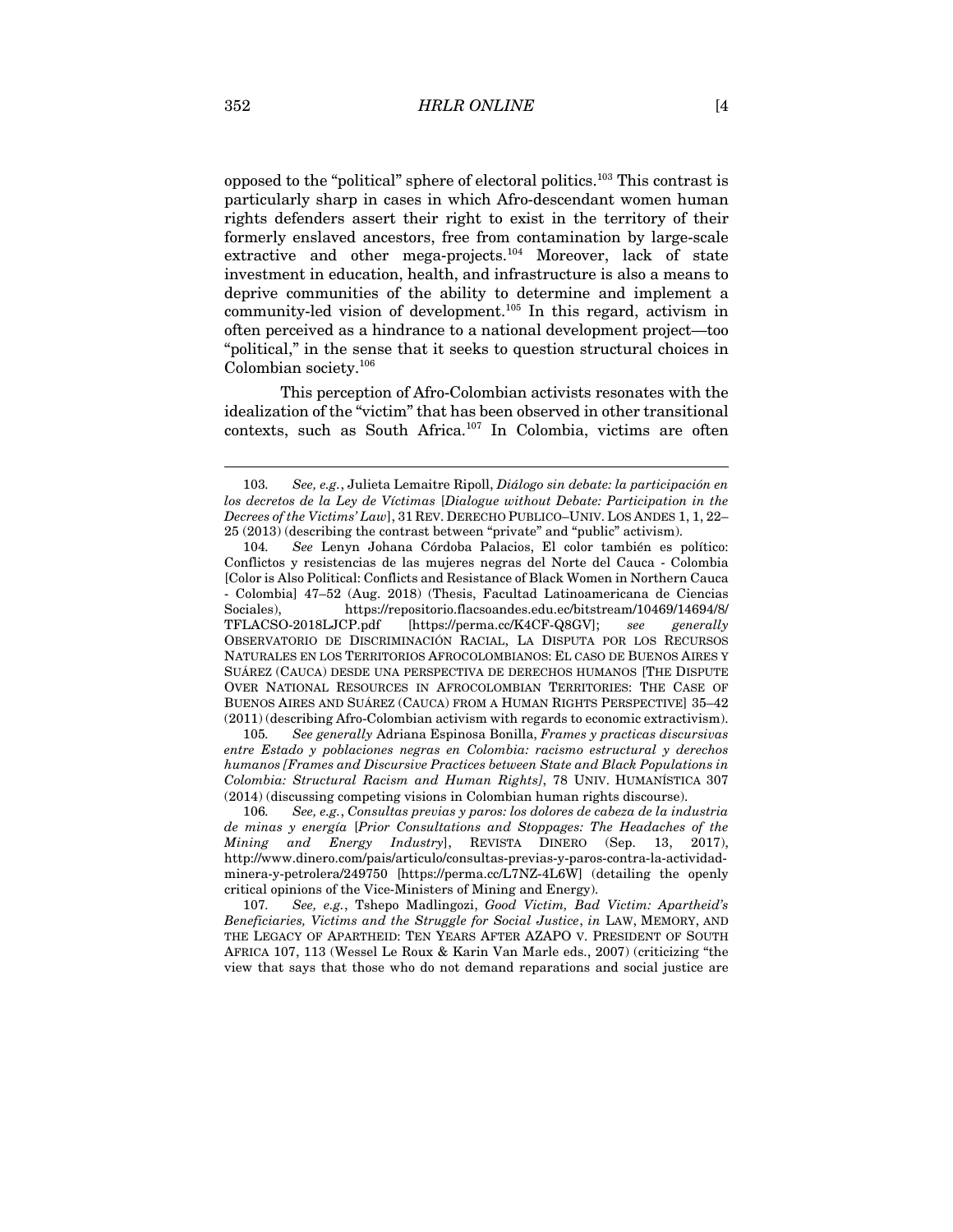portrayed as entities without agency and in need of external protection; however, when they become active in creating their own narrative and reclaim their rights, they are perceived as "stubborn"<sup>108</sup>—too political to be considered innocent victims.<sup>109</sup> And yet, the strength of Afro-Colombian activism lies precisely in its all-encompassing vision of the challenges their communities face.<sup>110</sup> It is not restricted to discrete areas of activism, but rather expands its aims and puts into question the socio-economic structure that creates violence.<sup>111</sup> Issues of race, gender, class, and access to basic services constantly interact and reinforce one another.112 Nadia Tapia Navarro has identified this interaction in the Peace Community of San José de Apartadó, which, while not Afro-descendant, has become a prime example of this general dynamic of activism. There, activism "acquired a meaning that exceeded the mere need for security; instead it became a life philosophy where communal living was valued as a principle."<sup>113</sup>

Human rights activism of this kind can never be "apolitical" in any significant sense. Social leaders must constantly interact with armed groups (dissident guerrillas, paramilitaries, and drug traffickers) who exercise effective control over large parts of certain territories in Colombia.<sup>114</sup> The implicit assumptions and prejudices of the governmental mindset clash with the reality on the ground.

109. Nadia Tapia Navarro, *The Category of Victim "From Below": The Case of the Movement of Victims of State Crimes (MOVICE) in Colombia*, 20 HUM. RTS. REV. 289, 305 (2019).

110. *See* Córdoba Palacios, *supra* note 104, at 63–79.

111. *See* Astrid Ulloa, *Feminismos territoriales en América Latina: defensas de la vida frente a los extractivismos* [*Territorial feminism in Latin America: The Defense of Life Against Extractivism*], 45 NÓMADAS 123, 123 (2016).

112*. See generally* Gerardo Vásquez Arenas, *Paisaje racializado de la violencia en Colombia* [*The Racialized Landscape of Violence in Colombia*], 45 NÓMADAS, 189 (2016) (examining "the close relationship between the violence that has occurred in Colombia and the racialized factors that have predominantly shaped the rural areas of Colombia").

113. Navarro, *supra* note 108, at 203.

114. *See* CÉSAR AUGSTO RODRÍGUEZ GARAVITO ET AL., EL DESPLAZAMIENTO AFRO: TIERRA, VIOLENCIA Y DERECHOS DE LAS COMUNIDADES NEGRAS EN COLOMBIA [AFRO DISPLACEMENT: LAND, VIOLENCE AND THE RIGHTS OF BLACK COMMUNITIES IN COLOMBIA] (2009).

<sup>&#</sup>x27;good victims' and those who do are 'bad victims'"); DON H. FOSTER ET AL., THE THEATRE OF VIOLENCE: NARRATIVES OF PROTAGONISTS IN THE SOUTH AFRICAN CONFLICT 4 (2005) (detailing the difficult grey area that arises when someone is potentially both victim and perpetrator).

<sup>108.</sup> *See* Nadia Tapia Navarro, *A Stubborn Victim of Mass Atrocity: The Peace Community of San José de Apartadó*, 50 J. LEG. PLURALISM UNOFFICIAL L. 188, 189 (2018).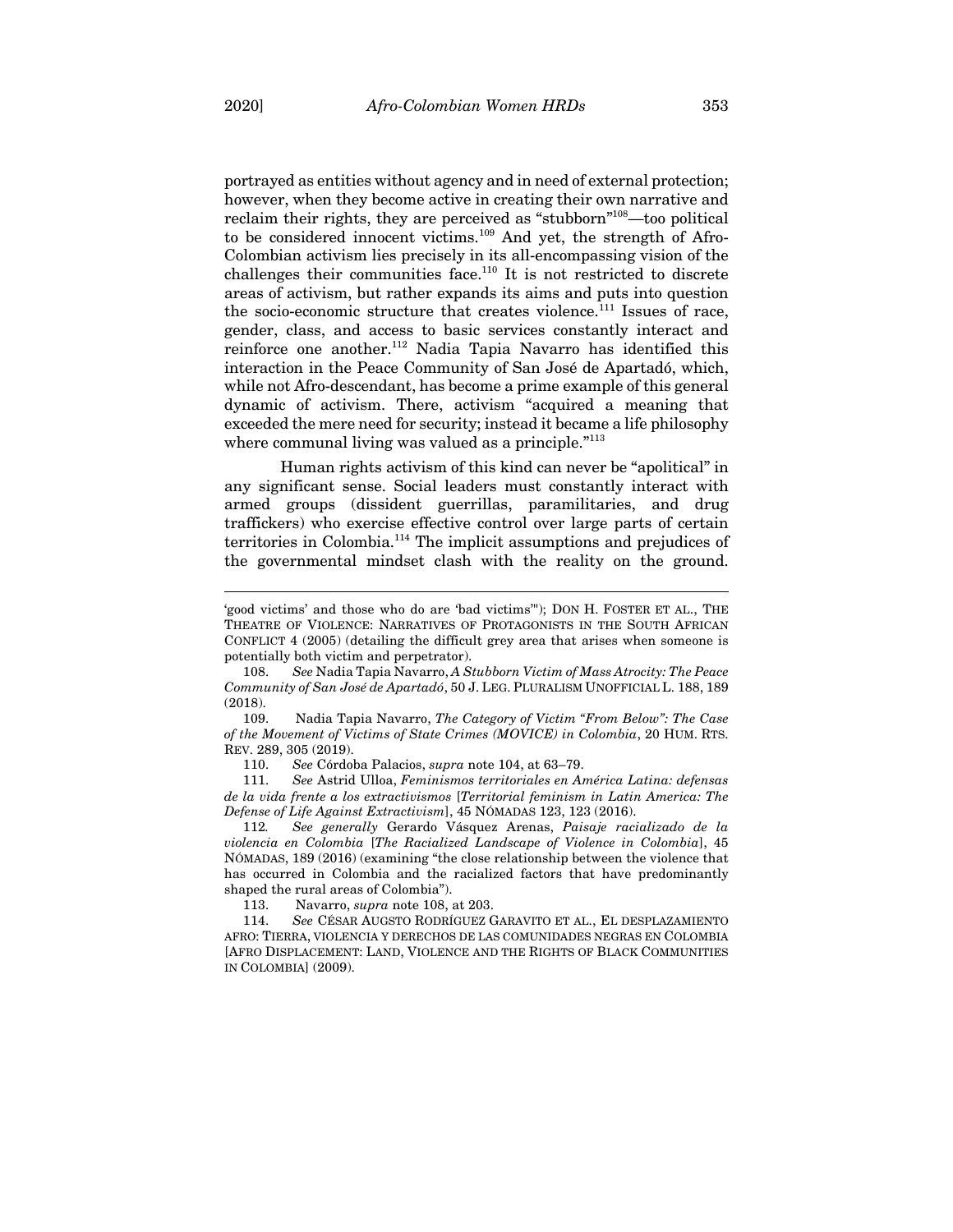Activism that is too overtly "political" seems to be understood by the Duque administration as somehow less deserving of protection; it is perceived as too connected with traditional politics and even dangerously skirting the limits of legality in certain areas of Colombia.115 However, the only activism that has any hope of sustainable impact on the ground is precisely that which engages with the structural causes of discrimination, activism that is distinctively "political."

Sustainable protection for Afro-Colombian women activists can only come from a governmental intervention that builds on the wider social networks on which activists rely for their work.<sup>116</sup> Both perpetrators and victims know that a central strength of civil society activism is its social depth. This is precisely why a key dimension of local activism is to rebuild the social and community fabric that the conflict has systematically destroyed—a central tenet of conflict studies and transitional justice literature since the 1990s.<sup>117</sup> The governmental strategy of protection, however, seems to be oblivious to the importance of these social networks for both activism and security. The UNP must recognize the legitimacy and practical importance of such a network; however, it rarely does so.<sup>118</sup> Not only does it fail to

<sup>115.</sup> Most vocal of that opinion is ex-President and now Senator Álvaro Uribe, who has systematically stigmatized human rights defenders in Colombia. *See Defensores de derechos humanos: bajo el estigma del presidente Álvaro Uribe* [*Human Rights Defenders: Under the Stigma of President Álvaro Uribe*], COLECTIVO DE ABOGADOS JOSÉ ALVEAR RESTREPO (Nov. 2, 2009), https://www.colectivodeabogados.org/./?Defensores-de-derechos-humanos,1861 [https://perma.cc/7U5J-HTZ3]; *see also,* Sandra Borda Guzmán, *La administración de Álvaro Uribe y su política exterior en materia de derechos humanos: De la negación a la contención estratégica* [*The Álvaro Uribe Administration and its Foreign Policy on Human Rights*], 25 ANÁLISIS POLÍTICO 111, 129–30 (2012) (recounting Uribe's accusations that various human rights defenders were politicians in the service of terrorism).

<sup>116.</sup> Outside Afro-descendant activism, an important example of the connection between social fabric and effective activism is the Municipality of San Carlos, Antioquia. *See* Juan David Villa Gómez & Alfonso Insuasty Rodríguez, *Entre la participación y la resistencia: reconstrucción del tejido social desde abajo en el municipio de San Carlos: Más allá de la lógica de reparación estatal* [*Between Participation and Resistance: Reconstruction of the Social Fabric from Below in the Municipality of San Carlos: Beyond the Logic of State Reparation*], 16 EL ÁGORA USB 453 (2016).

<sup>117.</sup> CARLOS MARTÍN BERISTAIN ET AL., RECONSTRUIR EL TEJIDO SOCIAL: UN ENFOQUE CRÍTICO DE LA AYUDA HUMANITARIA [RECONSTRUCTING THE SOCIAL FABRIC: A CRITICAL APPROACH TO HUMANITARIAN AID] (1999).

<sup>118</sup>*. See Indígenas y afros, excluidos del nuevo programa de protección para comunidades* [*Indigenous and Afros, excluded from the new community protection*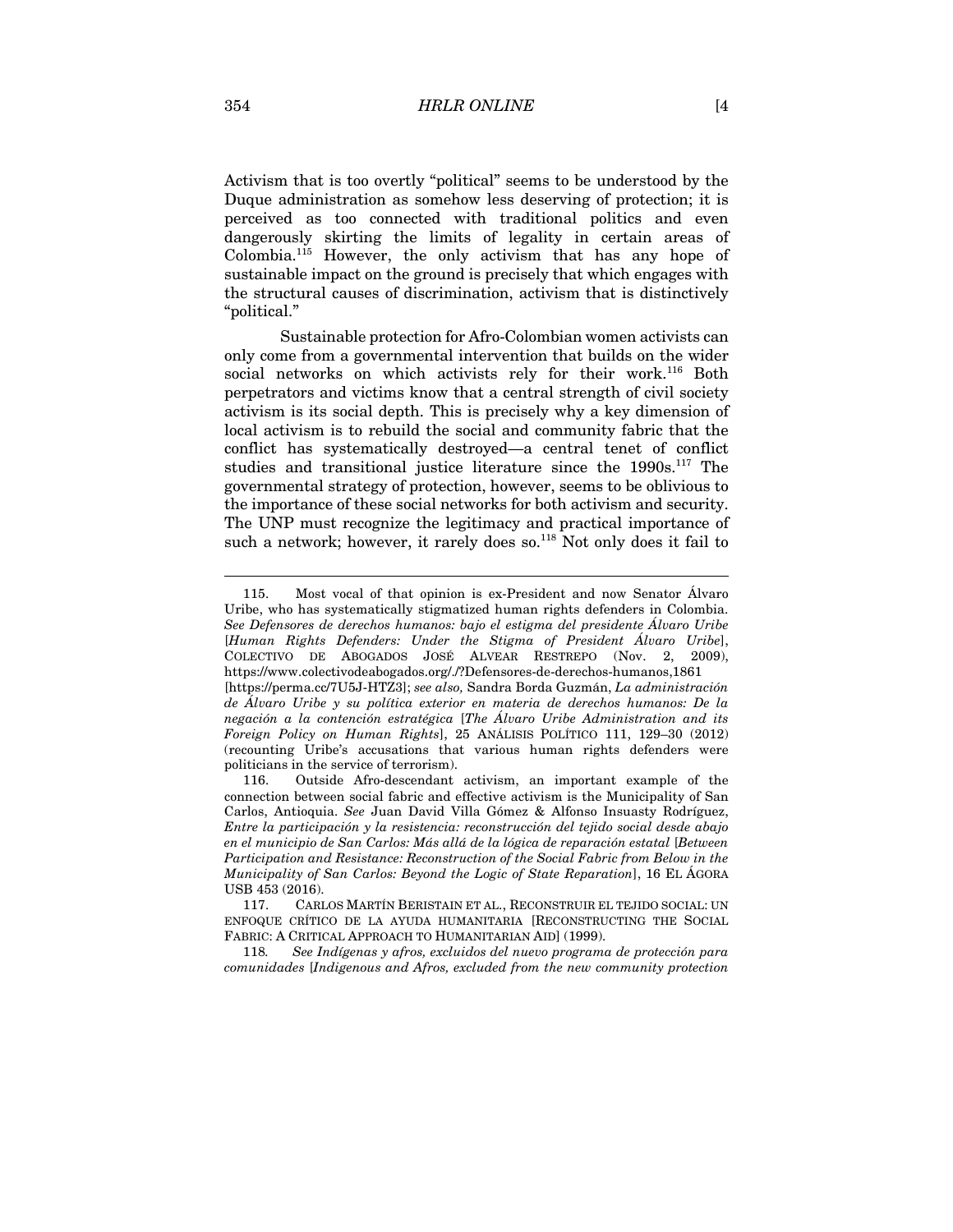recognize the continuum of violence in which activists operate, it also seems to favor an understanding of activism disconnected from the wider context of politics. As a result, Afro-descendant women activists are considered, in principle, as individual actors who need to be protected as individual physical persons, not as part of a wider  ${\rm networks.}^{119}$ 

An important contrast emerges here between Afro-descendant and Indigenous communities in Colombia. <sup>120</sup> Since the colonial period, Indigenous communities have had an organized unarmed "Indigenous guard" that is mainly responsible for the day-to-day security arrangement in territories recognized as Indigenous.<sup>121</sup> Consequently, one dimension of the differential approach of government-provided security for Indigenous leaders is channeled through the Indigenous guard in the form of funding or training.<sup>122</sup>

While not free from controversy, this institutional arrangement seems to be more familiar for UNP officials, in the sense that there is some level of inter-institutional interaction with the

Given that the structural conditions of discrimination and violence against women are at the root of the risks that women victims of the conflict and women human rights defenders face in different ways, it is recommended that the Commission carry out local and national campaigns that highlight these patterns of discrimination present in Colombian society, question the normalization of violence against women (inside and outside the conflict) and promote cultural changes aimed at removing obstacles, prejudices and stereotypes based on gender.

CORPORACIÓN SISMA MUJER Y RED NACIONAL DE MUJERES DEFENSORAS DE DERECHOS HUMANOS, *supra* note 93, at 149 (translation by authors).

120. On the differences and similarities between each group's approach to self-protection after the 2016 Peace Agreement, *see generally* Ana Isabel Rodríguez Iglesias, *Las voces étnicas en el Acuerdo de Paz de Colombia: una resistencia ontológica* [*Ethnic Voices on the Peace Accord in Colombia: Ontological Resistance*], 39 RELACIONES INTERNACIONALES 165 (2018).

121*. See, e.g.*, Anders Rudqvist & Roland Anrup, *Resistencia comunitaria en Colombia. Los cabildos caucanos y su guardia indígena* [*Community Resistance in Colombia. The Cabildos of Cauca and their Indigenous Guard*], 18 PAPEL POLÍTICO 515, 532–35 (2013) (providing background information on the Indigenous guard).

122. Rubiano Galvis, *supra* note 81, at 26–27.

*program*], VERDAD ABIERTA (Apr. 28, 2018), https://verdadabierta.com/indigenas-yafro-excluidos-del-nuevo-programa-de-proteccion-para-comunidades/ [https://perma.cc/B354-8DVK].

<sup>119.</sup> Against this approach, one of the demands women human rights defenders in Colombia make is that violence against them be considered part of systematic discrimination. Thus, the National Network of Women Human Rights Defenders recommended to the Colombia Truth Commission: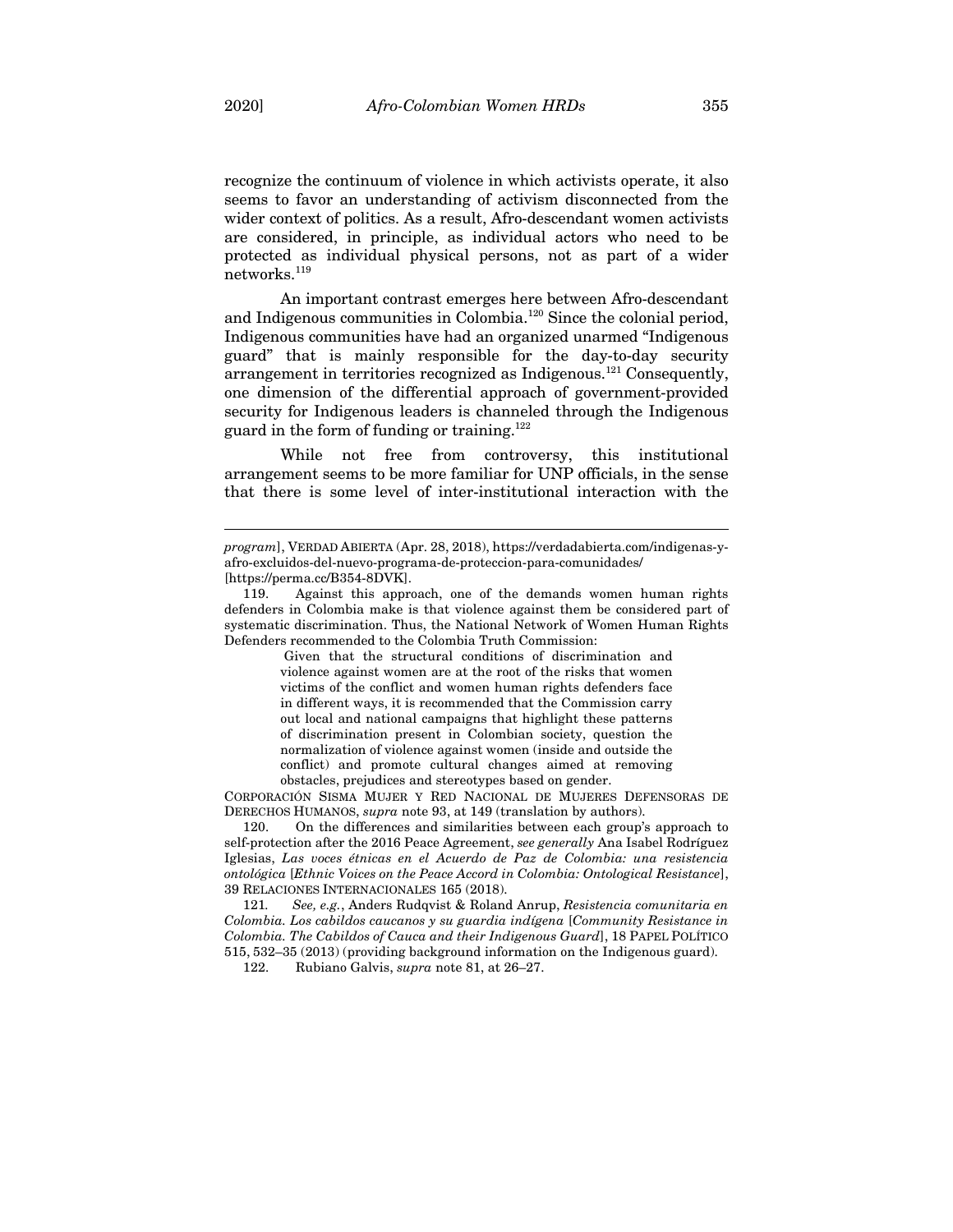Indigenous guard.<sup>123</sup> These interactions are absent in the case of Afro-Colombian activists.<sup>124</sup> The Government has refused to recognize and support a similar body, the *Guardia Cimarrona* (Maroon Guard), in the case of Afro-descendant communities. <sup>125</sup> Rather than collaborate with Afro-descendant authorities and the *Guardia Cimarrona*, the Government seems to interact with Afro-Colombian leaders as individuals and only exceptionally as a collective.

But there are no inherent reasons for leaving the collective unprotected. There are some precedents in international human rights adjudication which conceive of collective protection. The Inter-American Court of Human Rights (IACtHR), for example, decided to protect a collective of over 500 peasant farmers in the Colombian Urabá region that faced threats, stigmatization, assassinations, and massacres because its members chose to resist displacement and declare themselves neutral in the midst of the country's armed conflict. First, in 2000, the IACtHR ordered provisional protective measures for 189 individuals. Following extreme violence against the community, the Court then ordered the protection of the community as whole.<sup>126</sup> This move protected a collective entity, the "Peace Community of San José de Apartadó" that defines itself as such and hence organizes, mobilizes, and strategizes on that basis.<sup>127</sup>

125*. Los desafíos de la Guardia Cimarrona* [*The Challenges of the Cimarrona Guardians*], VERDAD ABIERTA (July 14, 2015), https://verdadabierta.com/losdesafios-de-la-guardia-cimarrona/ [https://perma.cc/GHJ7-K3LP].

126*. See* Matter of the Peace Community of San José de Apartadó, Provisional Measures Regarding Colombia. Order of Court, Inter-Am. Ct. H.R. (Ser. E), § "Considering," ¶ 7 (Nov. 24, 2000) (stating that provisional protective measures were mandatory); Matter of the Communities of Jiguamiandó and Curbaradó, Provisional Measures Regarding Colombia, Order of the Court, Inter-Am. Ct. H.R. (Ser. E),  $\frac{8}{3}$  "Considering,"  $\frac{9}{3}$  (Feb. 7, 2006) (finding that the state was obligated to protect the specified communities).

127. For more background on the "comunidades de paz" in Colombia, *see generally* John Gregory Belalcázar Valencia, *Las comunidades de paz: formas de acción colectiva en resistencia civil al conflicto armado colombiano* [*Peace Communities: Forms of Collective Action in Civil Resistance to the Colombian Armed Conflict*], 7–8 ENTORNO GEOGRÁFICO 196 (2011); Roland Anrup & Janneth

<sup>123</sup>*. See, e.g.*, Press Release, Unidad Nacional de Protección, La UNP le cumple a los pueblos indígenas [*National Protection Unit, the UNP Abides by Indigenous People*] (May 9, 2018), https://www.unp.gov.co/la-unp-le-cumple-a-lospueblos-indigenas/ [https://perma.cc/FK8W-TC5Q] (describing the UNP's cooperative efforts with various Indigenous communities).

<sup>124.</sup> *See La fatal deuda con las Guardias Indígena y Cimarrona del norte del Cauca* [*The Fatal Debt with the Indigenous and Cimarrona Guardians from Northern Cauca*], *supra* note 10 (contrasting the Government's approach to each initiative).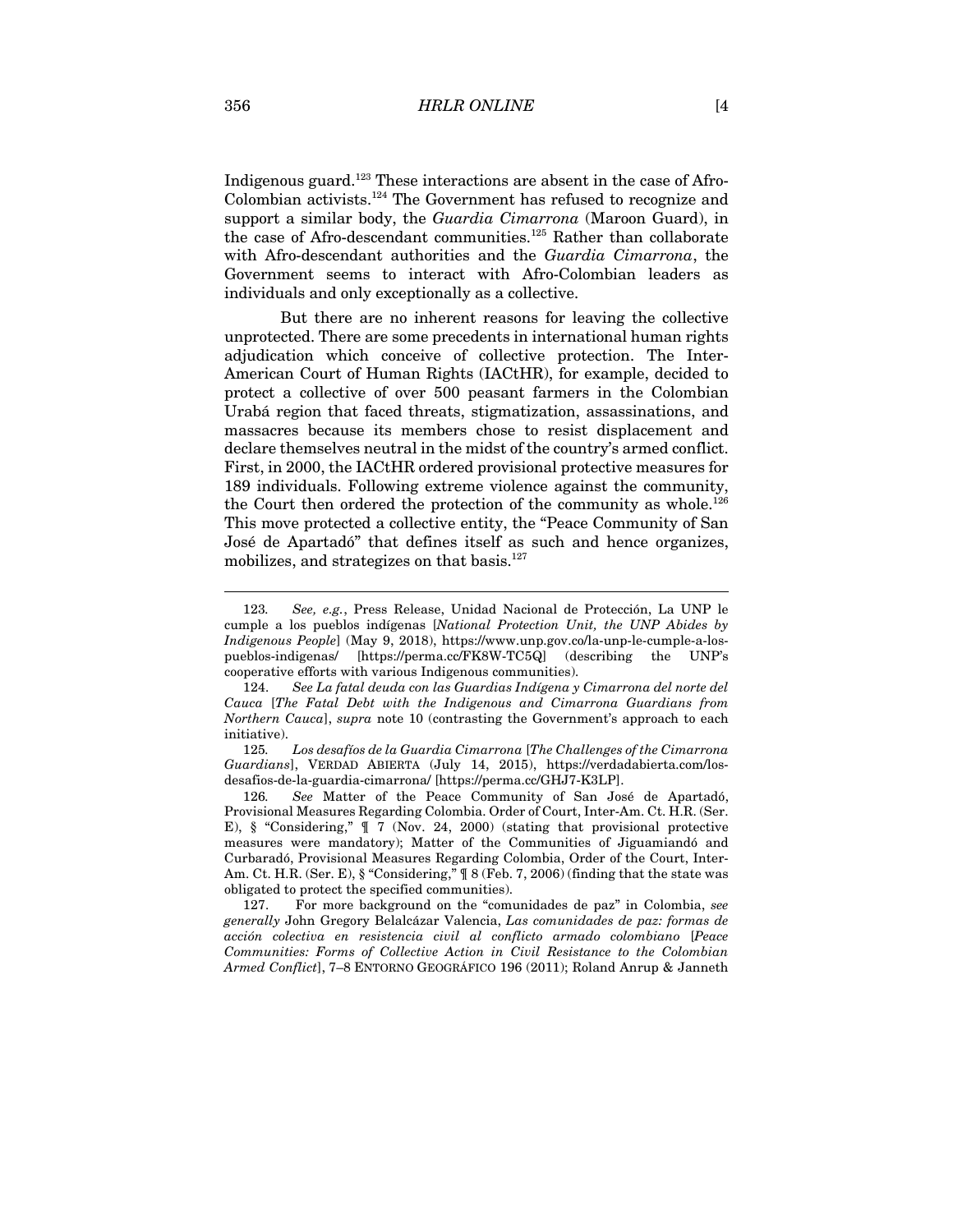In a way, the UNP has attempted, at least in form, to follow the Inter-American example. It established a particular "track" of protection for collective groups (for example, Indigenous Peoples), and now accepts that collective entities, and not just individuals, can be targeted and thus deserve protection as such.<sup>128</sup> The provided measures of protection, however, again betray an individualistic bias and are hardly discernable from protection provided to individuals who are threatened. <sup>129</sup> Thus, despite the existence of collective protection on paper and the formal possibility of community-strengthened governmental intervention, the reality is that Afro-descendant women human rights defenders are themselves framed as social anomalies rather than as spokespeople for a collective that faces dangers as a whole for simply existing in traditional territories, maintaining traditional interaction with the territory, and attempting to claim rights collectively.

#### III. ANALYSIS OF COLOMBIAN STATE PROTECTION SOLUTIONS

As described above, Colombian state responses to threats against human rights defenders flow primarily through the UNP. While individual escorts have served the cause of defenders' security to the point of risking their own lives, the UNP as an entity suffers underfunding and corruption, and its overall approach fails to address root causes of threats to defenders or to account for their contexts.<sup>130</sup>

129*. See generally* Andrea Carolina Vargas Laverde, *Hacia una protección integral para los defensores(as) de derechos humanos en Colombia* [*Towards Comprehensive Protection of Human Rights Defenders in Colombia*], 28 VÍA IURIS 1 (2020) (proposing a comprehensive framework of protections for human rights defenders).

Español, *Una Comunidad de Paz en conflicto con la soberanía y el aparato judicial del Estado [A Peace Community in Conflict with the Sovereignty and the Judicial System of the State]*, 35 DIÁLOGOS SABERES 153 (2011).

<sup>128.</sup> D. 2078/17, Dec. 7, 2017, Diario Oficial [D.O.] (Colom.) http://www.suinjuriscol.gov.co/viewDocument.asp?id=30034346 [https://perma.cc/S6UL-LTJ3]. Decree 2078 of 2017 amended Decree 1066 of 2015 and established mechanisms of collective protection for human rights defenders and threatened communities.

<sup>130</sup>*. Ataque contra Francia Márquez y otros líderes sociales en Colombia deja dos heridos* [*Attack Against Francia Márquez and Other Social Leaders in Colombia Leaves Two Injured*], *supra* note 69 (recounting injuries to UNP personnel); *Las grietas de la UNP ponen en peligro a los colombianos* [*The Cracks in the UNP Puts Colombians in Danger*], *supra* note 70 (describing corruption and poor implementation within the UNP); *El Derecho a Defender Derechos* [*The Right to Defend Rights*], *supra* note 4 (alleging failures of the UNP protection regime to address the root causes of and contexts for violence against human rights defenders).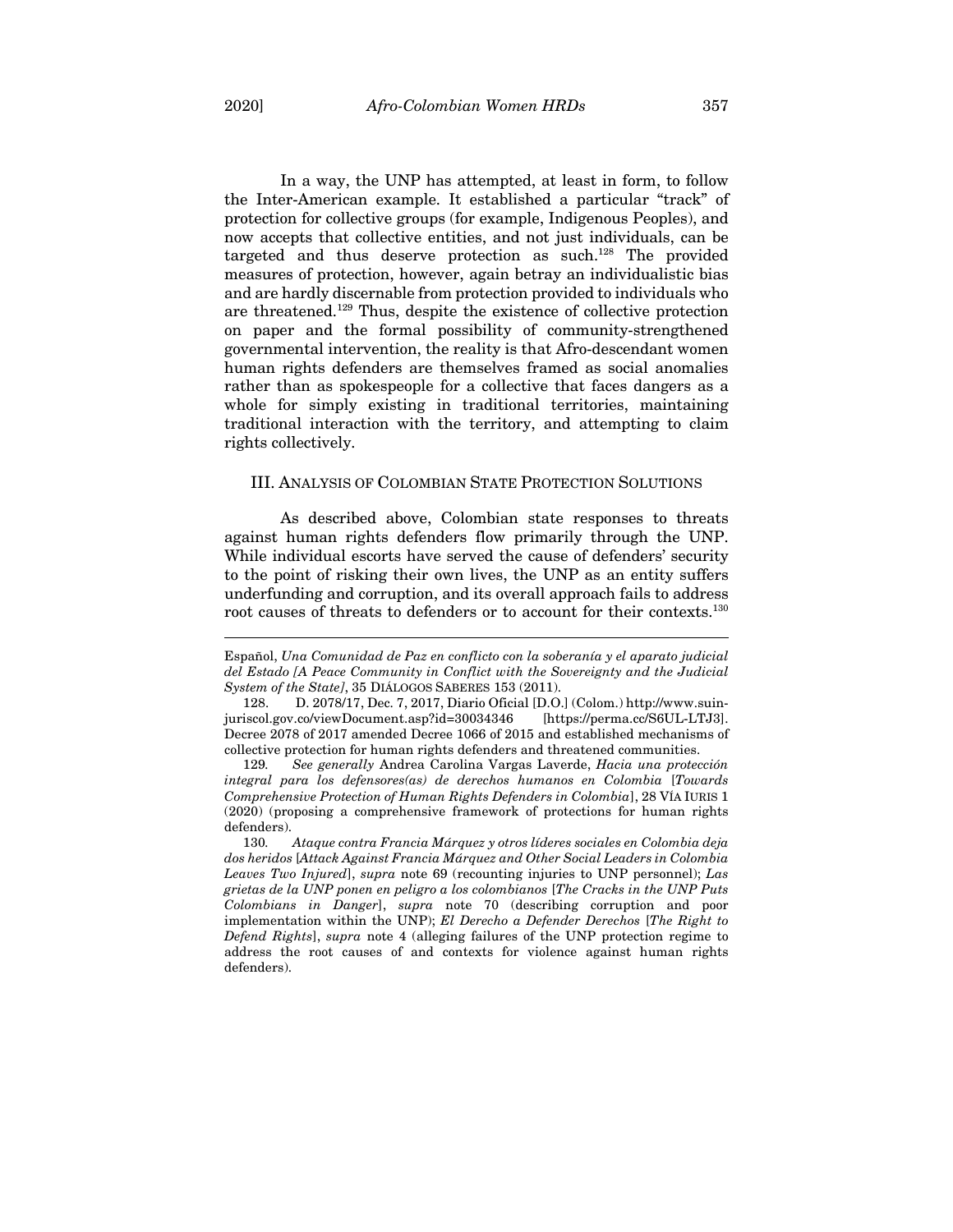Security mechanisms are imposed from outside of local communities rather than being developed in meaningful consultation with Afrodescendant authorities and organizations.<sup>131</sup> This approach presumes that Afro-descendant women and their communities lack knowledge and resources for security that could be amplified and supported; solutions must therefore emerge from the state. The state's diagnosis, detailed above, that the threats are individual, atypical, and nonpolitical, also inherently renders it unnecessary to engage with communities to develop holistic strategies to protect human rights defenders and social leaders.

State-imposed security is further complicated by the fact that the state itself frequently threatens Afro-descendant territories' integrity through failure to administer collective titling and by granting mining concessions without prior consultation, among other adverse acts. <sup>132</sup> Afro-descendant women activists assert that the Government is in fact the primary security threat, given its unwillingness to uphold collective rights in the face of large-scale extraction, its deployment of riot police against Afro-descendant protests, and its criminalization of defenders.133 It is therefore not surprising that many advocates distrust the state-provided armed escorts, particularly as possible cases of unwarranted surveillance of advocates have emerged. <sup>134</sup> Carmen reported that UNP escorts have

<sup>131.</sup> *La fatal deuda con las Guardias Indígena y Cimarrona del norte del Cauca* [*The Fatal Debt with the Indigenous and Cimarrona Guardians from Northern Cauca*], *supra* note 10.

<sup>132.</sup> Truth, Justice and Reparation: Fourth Report on the Situation of Human Rights in Colombia, *supra* note 38, at ¶ 660 (reporting complaints that local Community Council land registrations were being denied, thus effectively denying those communities the right to claim collective title and thus also the right to prior consultation over large development projects); OBSERVATORIO DE TERRITORIOS ÉTNICOS Y CAMPESINOS [OBSERVATIONS ON ETHNIC AND PEASANT TERRITORIES], *supra* note 38, at 11 (cataloguing a number of long outstanding unaddressed collective titling claims); Weitzner, *supra* note 39, at 1199 (describing the "gaping chasm" between the collective title rights that exist on paper and what has been implemented in practice); Stephen Ferry & Elizabeth Ferry, *Mining and the Defense of Afro-Colombian Territory*, 17 REVISTA: HARV. REV. LATIN AM. 18, 18 (2018) (giving an account of one community's struggle against mining encroachment).

<sup>133.</sup> Two Afro-descendant Women Advocates, *supra* note 61; José David Escobar Moreno, *El caso judicial de la líder social Milena Quiroz* [*The court case of social leader Milena Quiroz*], EL ESPECTADOR (Aug. 2, 2017), https://www.elespectador.com/noticias/judicial/el-caso-de-milena-quiroz-articulo-706239 [https://perma.cc/523L-9369].

<sup>134</sup>*. Denuncian irregularidades de funcionarios de la UNP* [*Irregularities of UNP Officials Denounced*], EL ESPECTADOR (June 26, 2019),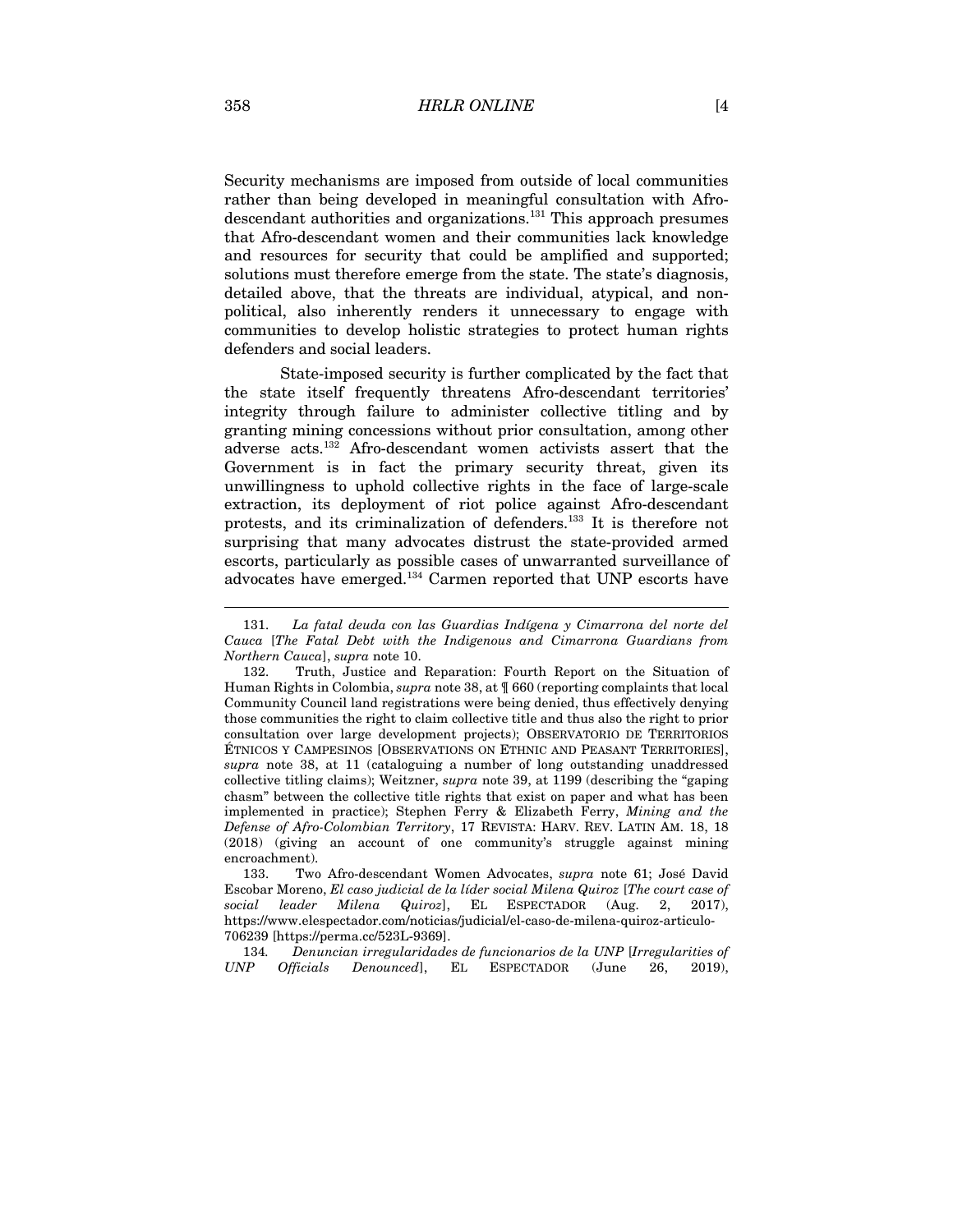been directly involved in some cases of attacks on defenders.135 Another threatened Afro-descendant human rights defender explained her mistrust, saying:

> I cannot go anywhere without the two, armed, male body guards assigned by the UNP to protect me. . . . I know very little about them and their political agenda, while these men know where I live, and can identify my family. They watch my every move . . . . Protection should be given to our entire community, that way I would not need to have individual protective measures and I would feel safer.<sup>136</sup>

Moreover, as discussed earlier, the differential approach developed by the Colombian Constitutional Court remains law for the UNP. Yet Colombian state protection solutions are uniform, rather than tailored to Afro-descendant women's varied contexts. Defenders are not able to consider as diverse a set of possible state-provided security measures as the array of geographical and social contexts in Colombia calls for, including, for example, scenarios in which the UNP would complement local Afro-descendant self-protection mechanisms. <sup>137</sup> In rural areas in particular, lack of communications technology and coverage poses a barrier to security that UNP solutions leave unaddressed.<sup>138</sup> In cases where the UNP provides a bulletproof vest and panic button, defenders have found that the vests draw potentially harmful attention and leave their heads and limbs unprotected, and some report that the response to the panic button is far too slow to be helpful.139 The UNP's offering for defenders it

https://www.elespectador.com/noticias/nacional/antioquia/denuncianirregularidades-de-funcionarios-de-la-unp-articulo-867882

<sup>[</sup>https://perma.cc/G4KG-8JC6].

<sup>135.</sup> Interview with "Carmen," *supra* note 2.

<sup>136.</sup> PROCESO DE COMUNIDADES NEGRAS (PCN) ET AL., VIOLATIONS OF AFRO-COLOMBIANS' GENDER-BASED HUMAN RIGHTS: A REPORT FOR THE UNITED NATIONS COMMITTEE ON THE ELIMINATION OF DISCRIMINATION AGAINST WOMEN 7 (2019), https://www.madre.org/sites/default/files/PDFs/Full%20CEDAW%20 Colombia%20Final\_Eng%20Revised.pdf [https://perma.cc/VVX8-6RSJ].

<sup>137</sup>*. La fatal deuda con las Guardias Indígena y Cimarrona del norte del Cauca* [*The Fatal Debt with the Indigenous and Cimarrona Guardians from Northern Cauca*], *supra* note 10.

<sup>138</sup>*. Id.* (describing the desire and need for simple radios, due to the lack of cell phone service in certain areas). These concerns were echoed by Carmen and Marisela. Interview with "Carmen," *supra* note 2; Interview with "Marisela," *supra* note 2.

<sup>139</sup>*. Las grietas de la UNP ponen en peligro a los colombianos* [*The Cracks in the UNP Puts Colombians in Danger*], *supra* note 70.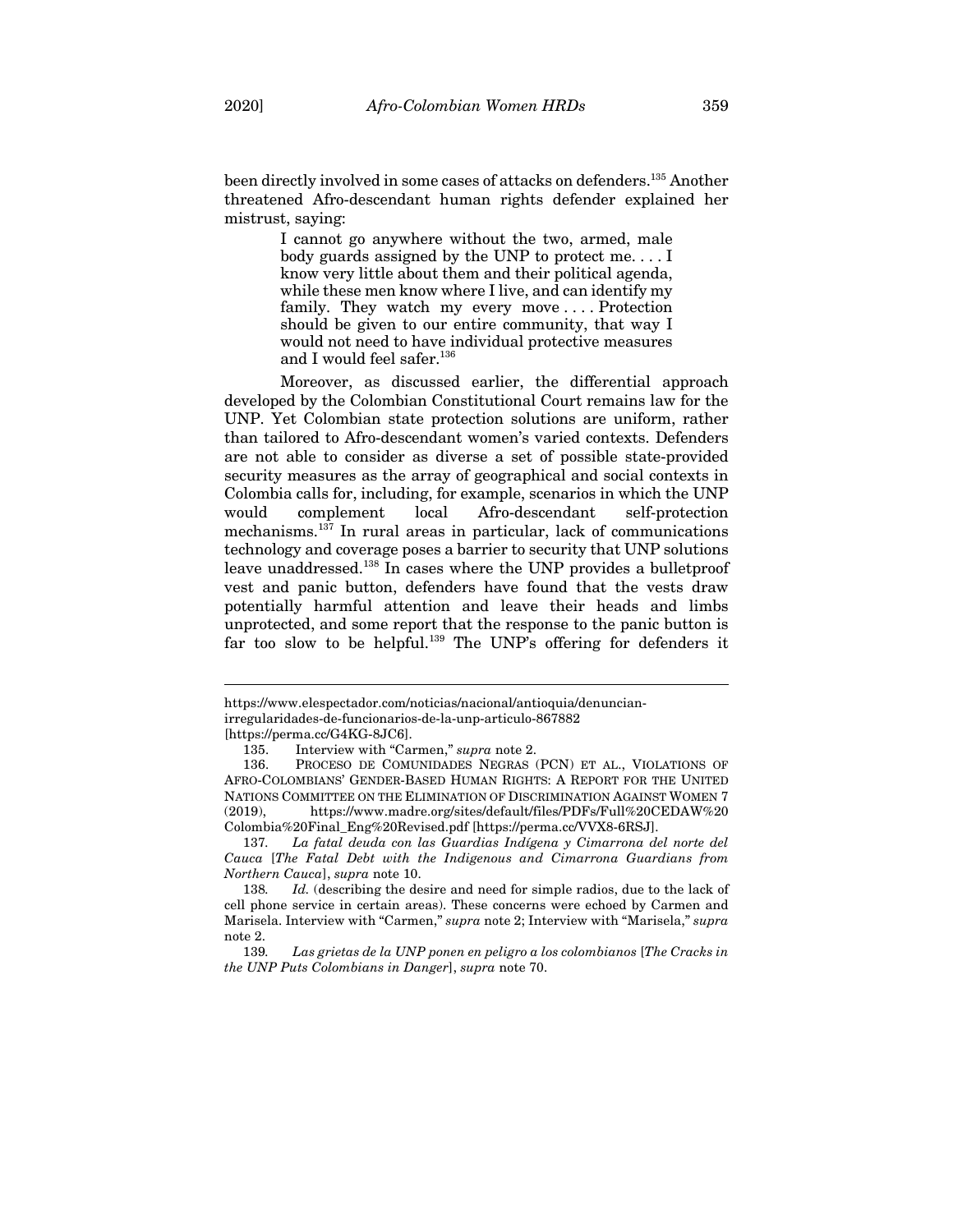categorizes as at higher risk—armed escorts and an armored vehicle while necessary in the absence of better options, can be the wrong fit. Carmen pointed out that in riverine Afro-descendant communities, for example, where people move via boat, an armored vehicle is useless.<sup>140</sup> She and Marisela note that traveling with armed escorts while attempting to carry out human rights organizing poses its own set of difficulties, in part because it attracts armed actor attention.<sup>141</sup> Presuming the purpose of UNP security mechanisms is to create the conditions for defenders to safely carry out their work—a purpose that international human rights monitors emphasize<sup>142</sup>—moving with an armed entourage can be counterproductive as it may deter community engagement and participation.<sup>143</sup> Relocation, another measure, also prevents human rights defenders from carrying out their work as they find themselves exiled from the local community processes in which they were key protagonists.<sup>144</sup>

In addition to being state-imposed and uniform, Colombian security solutions are militarized, rather than social, meaning they rely on control of the use of force in the hands of state armed actors instead of augmenting and supporting communities' social selfprotection mechanisms. <sup>145</sup> While threatened defenders undoubtedly need substantial protection, state responses create further militarization of Afro-descendant territories, a phenomenon that has failed to stem mounting violence and has displaced holistic strategies, including fulfilment of the state's obligation to systemically dismantle paramilitary networks. <sup>146</sup> This approach to security also fails to uphold Afro-descendant self-protection models that could both draw on and strengthen their communities' internal knowledge, abilities, and autonomy.

Afro-descendant women and their communities are rich sources for ideas and strategies regarding security in their own territories, and they have the internal political will to implement them. Their solutions range from large-scale and systemic to the immediate

<sup>140.</sup> Interview with "Carmen," *supra* note 2.

<sup>141.</sup> *Id.*; Interview with "Marisela," *supra* note 2.

<sup>142</sup>*.* Margaret Sekaggya (Special Rapporteur on the Situation of Human Rights Defenders)*,* Sixth Rep. on the Situation of Human Rights Defenders, ¶¶ 54– 56, U.N. Doc. A/HRC/25/55, (Dec. 23, 2013).

<sup>143.</sup> Interview with "Carmen," *supra* note 2; Interview with "Marisela," *supra* note 2.

<sup>144.</sup> Weitzner, *supra* note 39, at 1202–03.

<sup>145</sup>*.* STUCK ET AL., *supra* note 15, at 109.

<sup>146</sup>*. HCHR Annual Report 2020*, *supra* note 60, at ¶¶ 45, 47–49.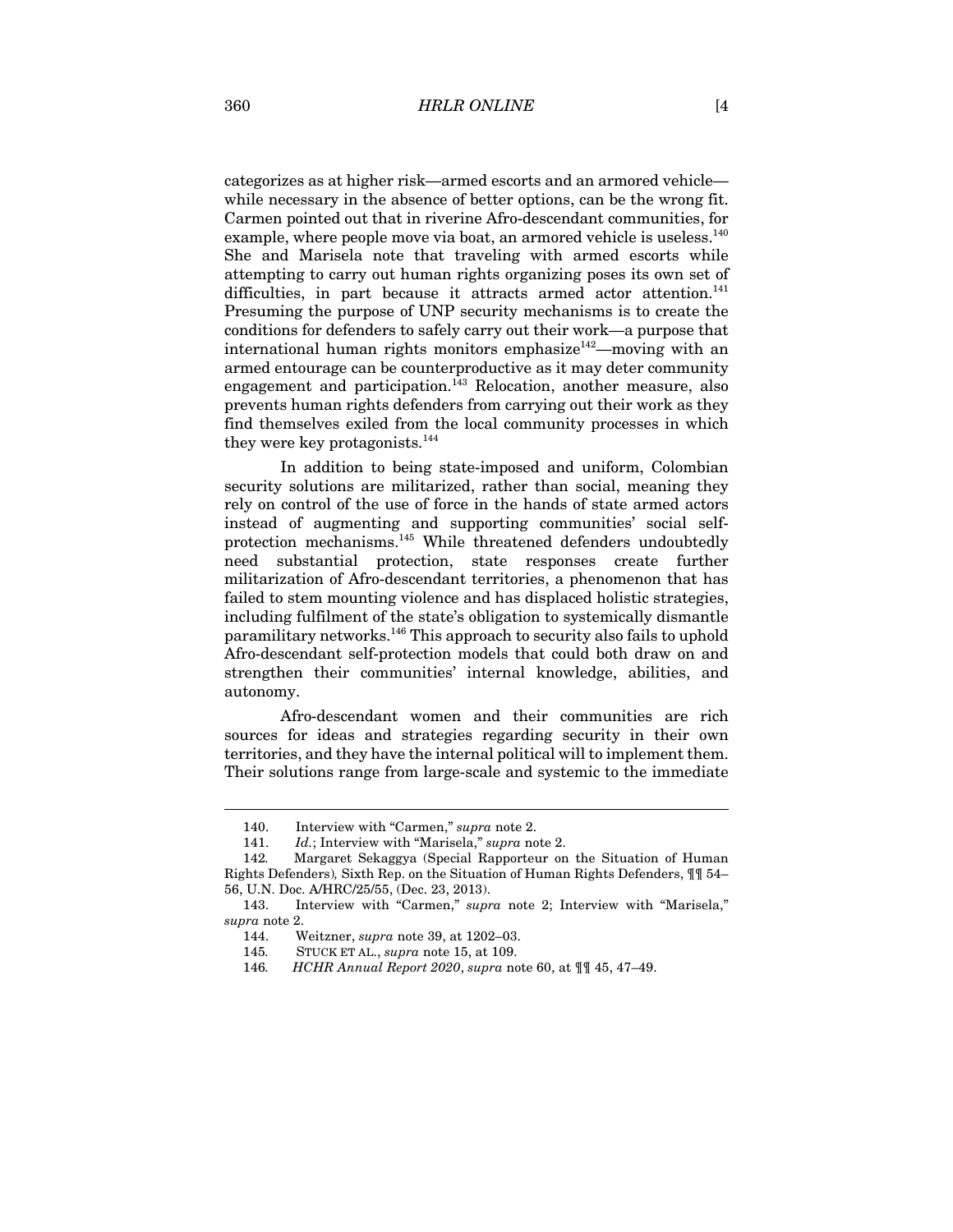and practical. In one riverine community, for example, Afrodescendant leadership have identified a need for a boat and gas to be able to quickly transport community members at risk, as well as a functioning communication system that connects them with support from urban areas in the event armed actors enter their territory.<sup>147</sup> Organized community self-protection protocols and systems have proven key in helping Indigenous, Afro-descendant, and rural communities resist armed actor intrusion in Colombia,<sup>148</sup> and are something Afro-descendant communities have sought to implement or strengthen. They have called on the state to consult and collaborate with Afro-descendant authorities and organizations regarding collective security, and strengthening and recognizing the *Guardia Cimarrona*, as the Government agreed to do under the Peace Accord.149 Afro-descendant women human rights defenders have also long advocated for well-resourced, culturally sensitive responses to genderbased violence, in the form of prevention, justice, services, and reparations for survivors, as part of holistic self-protection solutions in their territories.<sup>150</sup>

150. PROCESO DE COMUNIDADES NEGRAS (PCN), COLOMBIA–MUJERES AFRODESCENDIENTES: INFORME SOMBRA AL COMITÉ PARA LA ELIMINACIÓN DE LA DISCRIMINACIÓN CONTRA LA MUJER 5 [COLOMBIA—AFRODESCENDANT WOMEN: REPORT SHADOWS THE COMMITTEE ON THE ELIMINATION OF RACIAL DISCRIMINATION] (2013), http://afrocolombians.com/pdfs/COLOMBIA-InformeSombra-KuagroPCNorg.pdf [https://perma.cc/MCA4-WZ7Q] (describing how the Constitutional Court has recognized a disparity between how governmental institutions and independent activities account for the effects of the relevant issues on Afro-descendant girls and women); PROCESO DE COMUNIDADES NEGRAS (PCN) ET AL. VIOLATIONS OF AFRO-COLOMBIANS' GENDER-BASED HUMAN RIGHTS: A REPORT FOR THE UNITED NATIONS COMMITTEE ON THE ELIMINATION OF DISCRIMINATION AGAINST WOMEN, *supra* note 136, at 9–18 (cataloguing demands for protection and the Government's failure to protect Afro-Colombian women from gender-based violence, to provide them access to justice, to provide them access to healthcare, or to protect their land rights).

<sup>147.</sup> Interview with "Carmen," *supra* note 2.

<sup>148</sup>*. See* ANA ARJONA, REBELOCRACY: SOCIAL ORDER IN THE COLOMBIAN CIVIL WAR 193–201 (2016).

<sup>149</sup>*. Acuerdo Final*, *supra* note 10, at §§ 2.1.2.2 (c), 3.4, 5.2.2, 6.2.3, 6.3.4; STUCK ET AL., *supra* note 15, at 206 (listing the relevant obligations the Government agreed to in the Peace Accord); *La fatal deuda con las Guardias Indígena y Cimarrona del norte del Cauca* [*The Fatal Debt with the Indigenous and Cimarrona Guardians from Northern Cauca*], *supra* note 10 (detailing the local campaign to strengthen the *Guardia Cimarrona*); *Indígenas y afros, excluidos del nuevo programa de protección para comunidades* [*Indigenous and Afros, excluded from the new community protection program*], *supra* note 118 (reporting on the Government's failure to strengthen, or even consult with, the *Guardia Cimarrona*).